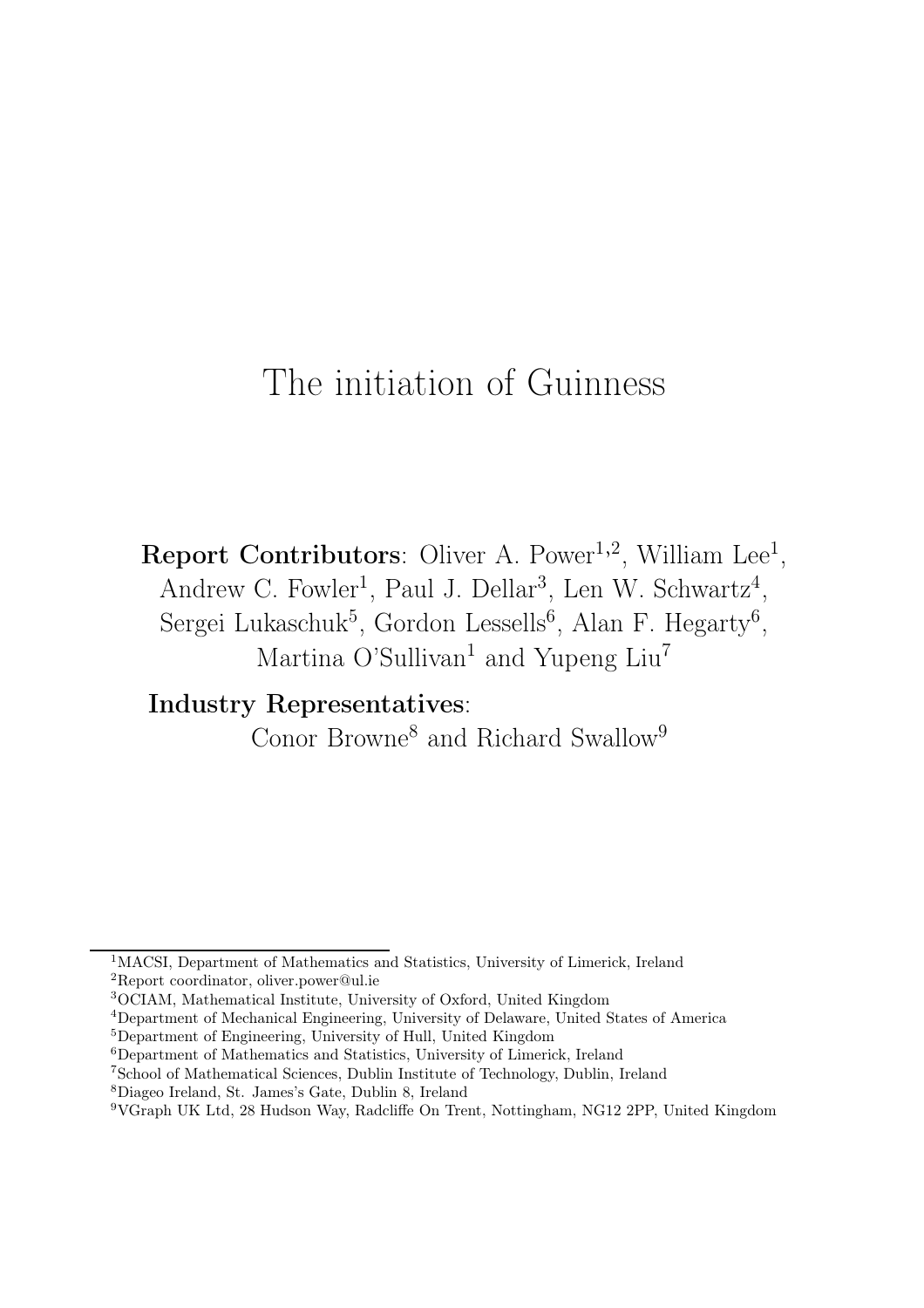#### Abstract

Guinness Draught is a distinctive beer, having a black body and a thick white head of foam. It is unusual in that it is always dispensed with a gas mixture of about 21 mole  $\%$  carbon dioxide and 79 mole % nitrogen. Consequently, it does not foam spontaneously but must instead be 'initiated'. The initiation methods employed by Diageo in canned and bottled Guinness Draught add a significant cost to the final product. Hence, Diageo asked the Study Group to develop a mathematical model for the initiation of Guinness, focusing on any of the current initiation methods.

We decided to focus on the 'surger' unit, which vibrates ultrasonically to initiate Guinness. It does so mainly by the process of rectified diffusion, although concepts from passive and convective diffusion are also important.

In this paper, we briefly review the initiation methods currently employed, the theory of bubble nucleation and growth, and passive, rectified and convective diffusion. A qualitative explanation of how Guinness is initiated is given. Finally, a mathematical model for the initiation of Guinness by the surger unit is developed, the solutions of which are quantitatively reasonable.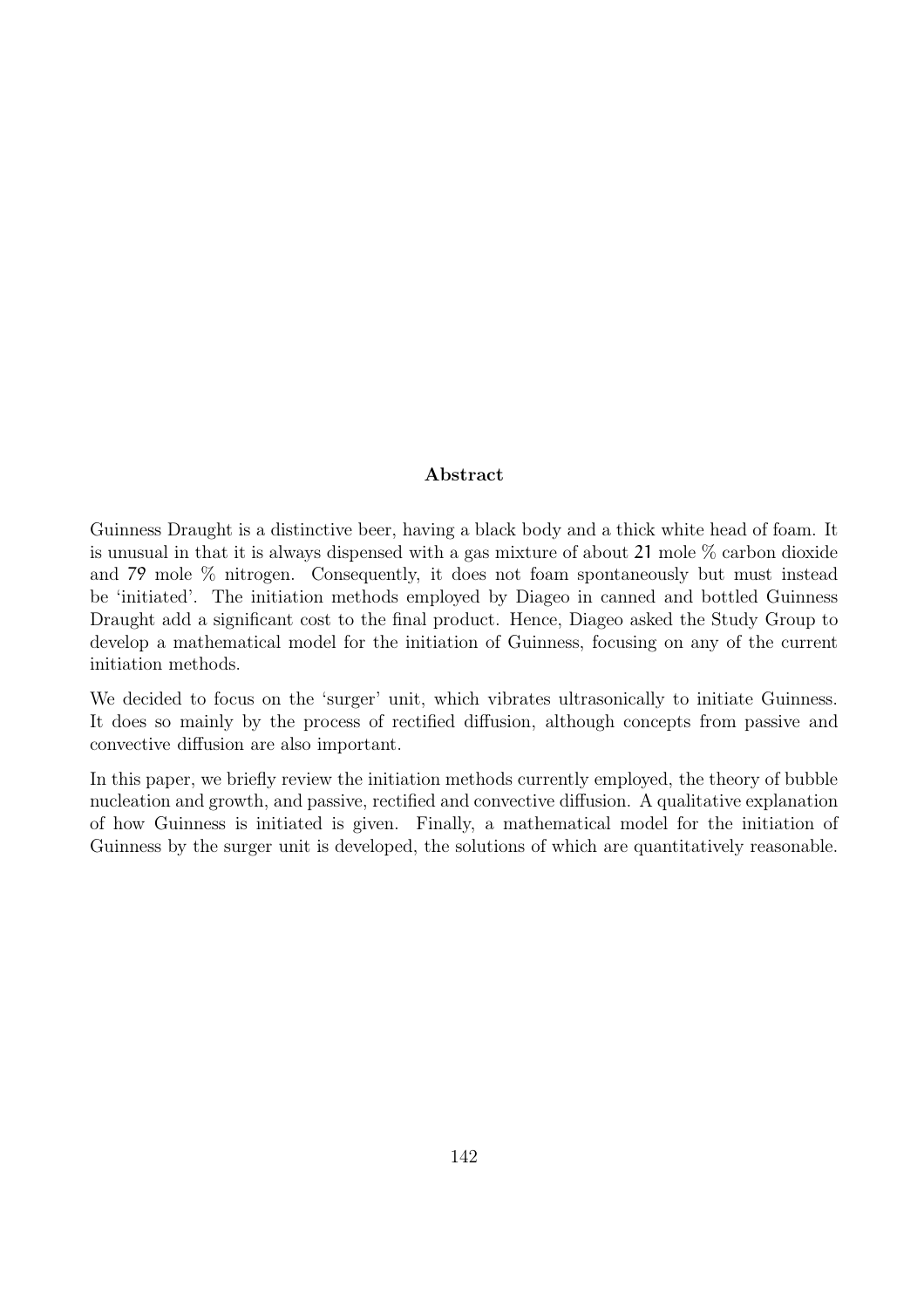## 1 The problem with draught Guinness

Guinness is a distinctive beer that originated in the brewery of Arthur Guinness (1725–1803) at St. James's Gate, Dublin, Ireland [1]. It is based on the 'porter' that first appeared in London in the early 18th century. Porter incorporated roasted barley for the first time and it is this ingredient which endows Guinness with its characteristic burnt or roasted flavour.

The perfect pint of *draught* Guinness is black, or officially a very dark shade of ruby, with a thick 'creamy' head of foam. The head is an integral part of the experience of drinking Guinness. It is created as a result of gas bubbling out of the beer when it is being served (the famous 'surge and settle'). Guinness Draught is unusual in that it is packaged and dispensed using a gas mixture of carbon dioxide  $(CO<sub>2</sub>)$  and nitrogen  $(N<sub>2</sub>)$ , in contrast to Guinness Extra Stout, and indeed most beers, which use only carbon dioxide. There seems to have been two motivating factors for the use of nitrogen. First, the introduction of metal kegs allowed beer to be stored and served at high pressures (2 − 4 times atmospheric pressure). For most beers this pressure is achieved using only  $CO<sub>2</sub>$  and, consequently, the  $CO<sub>2</sub>$  concentration can be relatively high in the beer (∼  $6 \text{ g} l^{-1}$ ). An acidic 'fresh' taste is associated with the dissolved CO<sub>2</sub> (as it reacts with water to form carbonic acid), which is not to everyone's liking [2]. In contrast, the gas mixture used to dispense Guinness is mainly  $N_2$ . In particular, at 3.8 bar and  $8^{\circ}$ C the gas mixture is about 79 mole  $\%$  N<sub>2</sub> and 21 mole  $\%$  CO<sub>2</sub>. This yields the desired CO<sub>2</sub> concentration of ~ 2 g l<sup>-1</sup> and the desired N<sub>2</sub> concentration of ~ 0.072 g l<sup>-1</sup> (Section 8). For comparison, a beer dispensed at the same pressure using only CO<sub>2</sub> would have a CO<sub>2</sub> concentration of ~ 9.5 g<sup>-1</sup>. Clearly, the Guinness would have the less acidic flavour, the nitrogen being tasteless. In fact, to avoid over-carbonation when high gas pressures are required, such as when pushing beer through long lines or up vertical lifts, a gas mixture of nitrogen and carbon dioxide is used to dispense *all* beers, the proper gas blend being chosen from the supplier's blend selection chart.

The second advantage to using nitrogen is related to its low solubility.  $N_2$  is 100 times less soluble than  $CO_2$  at  $8 °C$ . Consequently, the N<sub>2</sub> concentration in Guinness is very low. The  $CO_2$ concentration is also low but this is because the gas mixture is mainly  $N<sub>2</sub>$ . Once bubbles form in Guinness, they remain small due to the low dissolved gas concentrations and, consequently, low growth rates. The small bubbles give Guinness Draught a finer 'creamier' head of foam than that on a carbonated beer like Guinness Extra Stout. Furthermore, the head is longer-lasting since Ostwald ripening, the main process by which foam becomes coarser, is slowed down by a factor of 100 due to the lower solubility of  $N_2$  [3]. The relative concentrations of  $CO_2$  and  $N_2$  in air also helps: air is about 79 mole  $\%$  N<sub>2</sub> and only 0.03 mole  $\%$  CO<sub>2</sub>, meaning that the tendency for gas molecules to escape from the foam bubbles into the air is weaker for  $N_2$  than for  $CO<sub>2</sub>$ .

However, a major disadvantage of using nitrogen is that, unlike carbonated beers which foam spontaneously, the head on Guinness does not form spontaneously and must be 'initiated'. A good example of this is the Guinness from a 'surger-ready' can. If such a can is carefully opened and poured into a clean glass, little or no head forms. However, if the glass is now placed on a 'surger' unit, which vibrates ultrasonically, a surge of bubbles appears in the body of the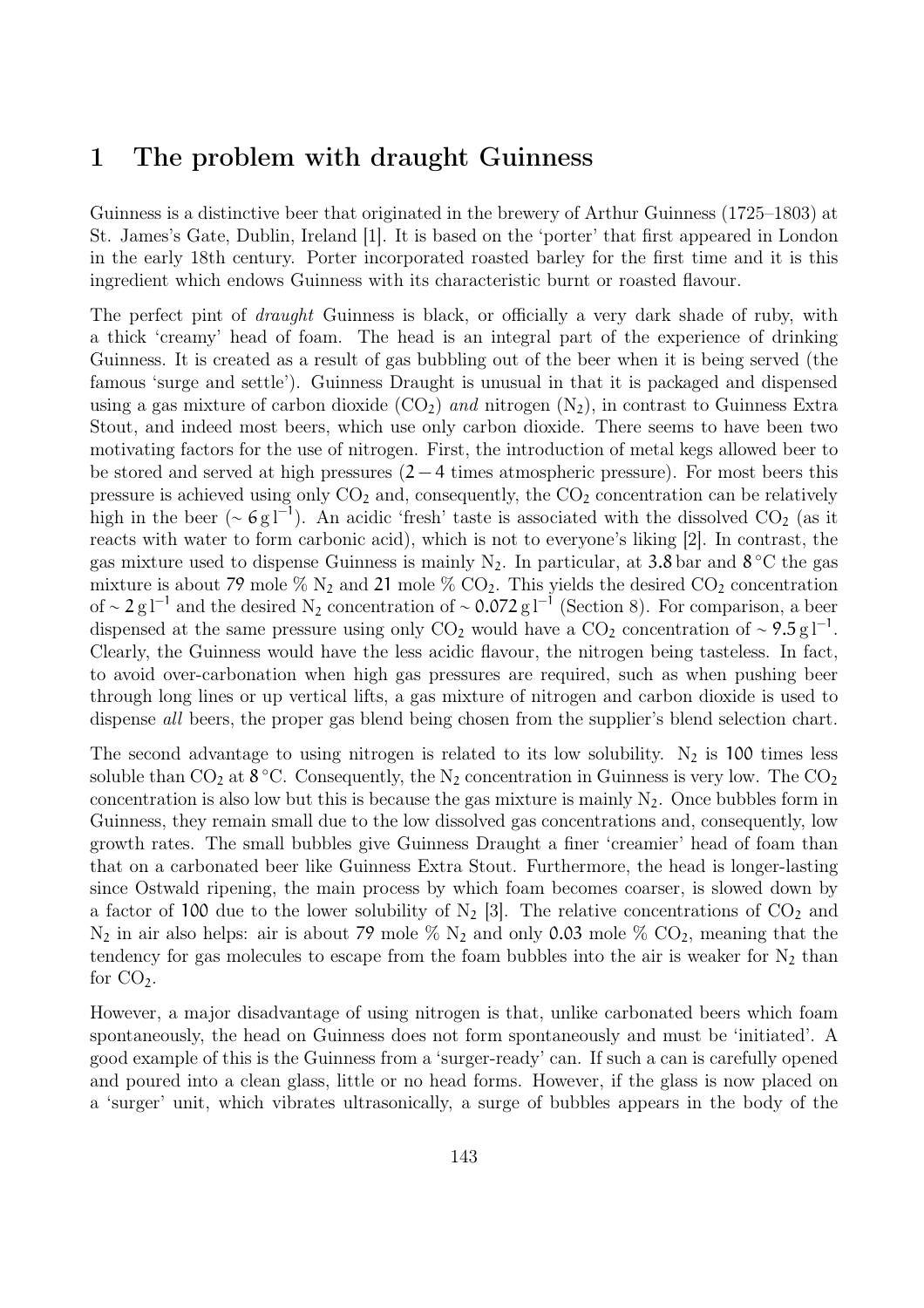Guinness and a thick creamy head forms as these bubbles collect on top of the Guinness.

As well as being available in kegs and surger-ready (widget-free) cans, draught Guinness is also sold in widget cans and widget bottles, the 'widget' being a plastic capsule that initiates the Guinness when the seal on the container is broken. In all these forms, the container is pressurised to 3.8 bar at 8 °C with a 79 mole % nitrogen and a 21 mole % carbon dioxide gas mixture.

In order to better understand the existing initiation methods and motivate new ones, Diageo asked us, at the 70th European Study Group with Industry, to develop a mathematical model describing bubble formation and growth in Guinness. First, we will review the existing methods of initiation.

### 2 Existing methods of initiation

- 1. Keg Draught Guinness: Draught Guinness first became available to licensed premises around 1959. To dispense the Guinness, a tap with two lines is attached to the keg. One line leads to a premixed gas cylinder containing nitrogen and carbon dioxide. Pressure gauges on this line allow the pressure in the system to be set. The other line leads to the dispensing tap. On its way to the spout of this tap, the Guinness is forced at high speed through an orifice plate with five small holes. From Bernoulli's theorem, the pressure drops in the beer as it passes through the holes. This allows existing microbubbles to expand and also induces cavitation in the beer, as evidenced by the characteristic surge of bubbles seen in the dispensed beer. This initiation method is very effective, the result being a thick creamy head.
- 2. Canned and Bottled Draught Guinness: To meet the demand for draught Guinness that could be poured at home, bottled draught Guinness was launched in 1979. To initiate the Guinness, a syringe, supplied with the bottles, was used to suck up some of the Guinness. This was then squirted back into the glass of (headless) Guinness creating a surge of bubbles and, consequently, the head. The syringe initiator was replaced by the can 'widget' in 1989. The widget is a plastic capsule with a tiny hole connecting its interior to the surroundings. When the can is opened, a small amount of beer and nitrogen, previously trapped in the widget, shoots out into the beer. Originally, the widget was used only in canned draught Guinness and was in the form of an insert wedged into the bottom of the can. In 1997, the widget became a floating spherical capsule (it can be heard rattling in the can). A floating bottle widget in the shape of a rocket was introduced in 1999. The bottle widget is optimised for drinking straight from the bottle, while the can widget is optimised for pouring into a glass.

The operation of the widget deserves further explanation. In the case of the can, a controlled amount of liquid nitrogen is added just before it is sealed. When this liquid nitrogen evaporates it pressurises the can to 3.8 bar. The pressure equalises in the widget,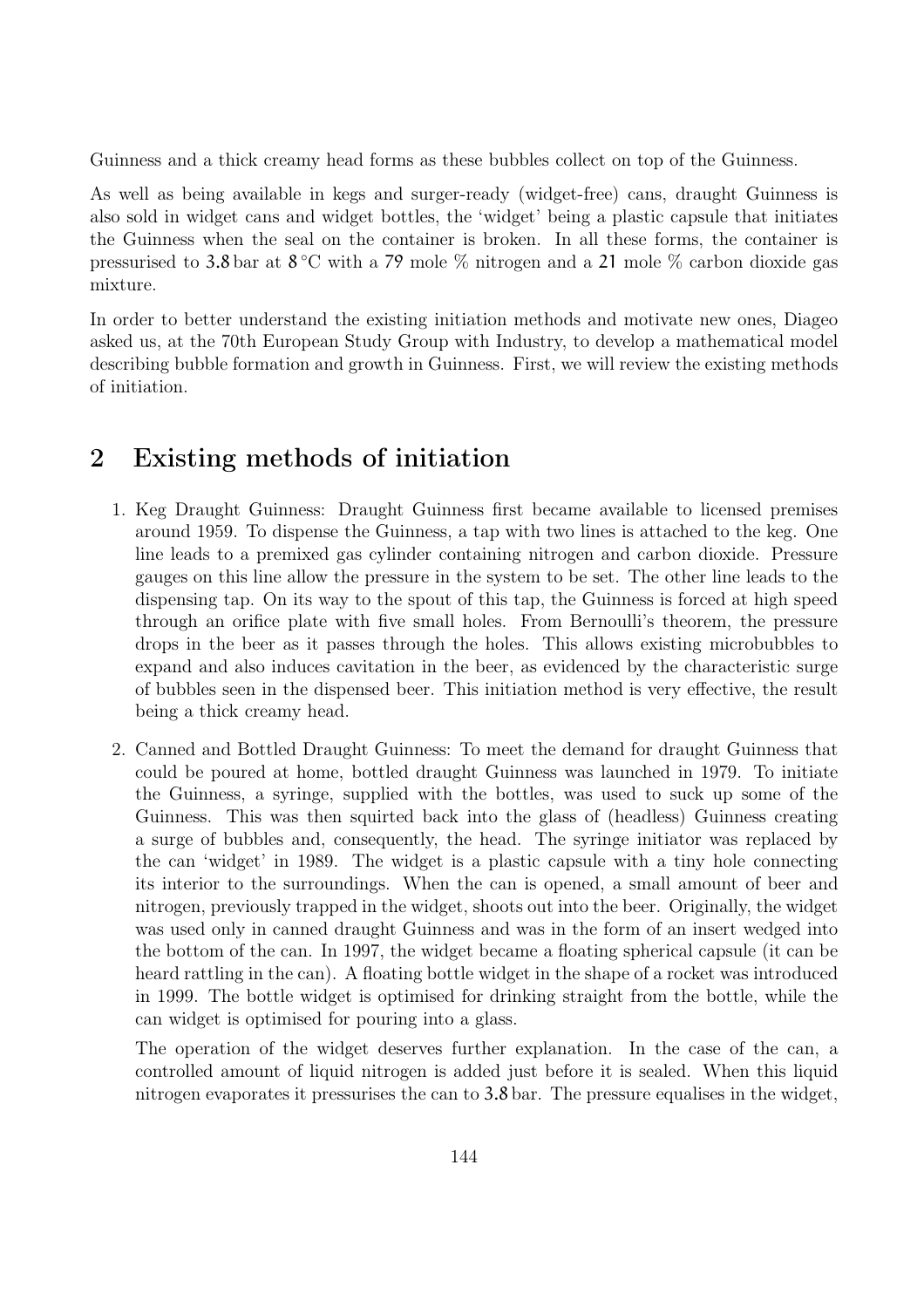the headspace and the beer, forcing some beer into the widget as it does so. When the can is opened, the pressure in the headspace and beer rapidly drops to about 1 bar (atmospheric pressure). The contents of the widget then decompress by squirting gas (mainly  $N_2$ ) and some beer into the Guinness. In the case of the bottle, no liquid nitrogen is added: the bottle is sealed in an environment already at the desired gas pressure.

3. Surger-Ready Draught Guinness: The 'surger' was launched in Tokyo in 2004. It is an electrical device that recreates the 'surge and settle' effect without the need for the kegand-tap dispensing system. The interface of the surger unit is a metal plate that vibrates ultrasonically. First a little water is poured onto a plate to ensure good mechanical contact. Then a can of surger-ready (widget-free) Guinness is poured into a glass and placed on the plate. The Guinness initially has little or no head. When a button is pressed, the plate vibrates ultrasonically. The associated pressure fluctuations in the Guinness almost immediately create a surge of bubbles and, consequently, the head.

### 3 Bubble nucleation and growth

Many good introductions to the formation and growth of bubbles in supersaturated liquids can be found in the literature (e.g. [4, 5, 6, 7, 8]). Let us consider a container (keg, can or bottle) filled to the desired level with Guinness and pressurised by some method. In the case of the can, the container is sealed after a controlled amount of nitrogen has been dropped onto the liquid surface, while the bottle is sealed in a closed environment already at the desired gas pressure.

In either case, after the container is sealed, an equilibrium is established between the dissolved gas in the liquid and the gas in the headspace (and in the widget, if present). This equilibrium obeys Henry's law, which states that the concentration  $c<sub>l</sub>$  of gas dissolved in a liquid is proportional to the partial pressure p of that gas above the liquid:

$$
c_1 = Hp. \t\t(3.1)
$$

Clearly, the solubility of a gas in a liquid increases as the pressure of that gas over the liquid increases. The proportionality constant H is known as the Henry's law constant. It is temperature dependent, decreasing as the temperature increases; that is, for a fixed partial pressure, gas solubility decreases as the temperature increases. This is the reason that bubbles are seen to form on the surface of a glass of water when it is left in the sun and the reason that effervescence (bubbling) is initially greater in a hot carbonated beverage than a cold one.

When the container is opened, the pressure  $p$  in the headspace falls abruptly and Henry's law is no longer satisfied. The liquid is said to be supersaturated with gas molecules. To reestablish equilibrium or, equivalently, to satisfy Henry's law  $(3.1)$ , the dissolved gas concentration  $c_1$ must decrease. The gas molecules can escape either by diffusing through the free (top) surface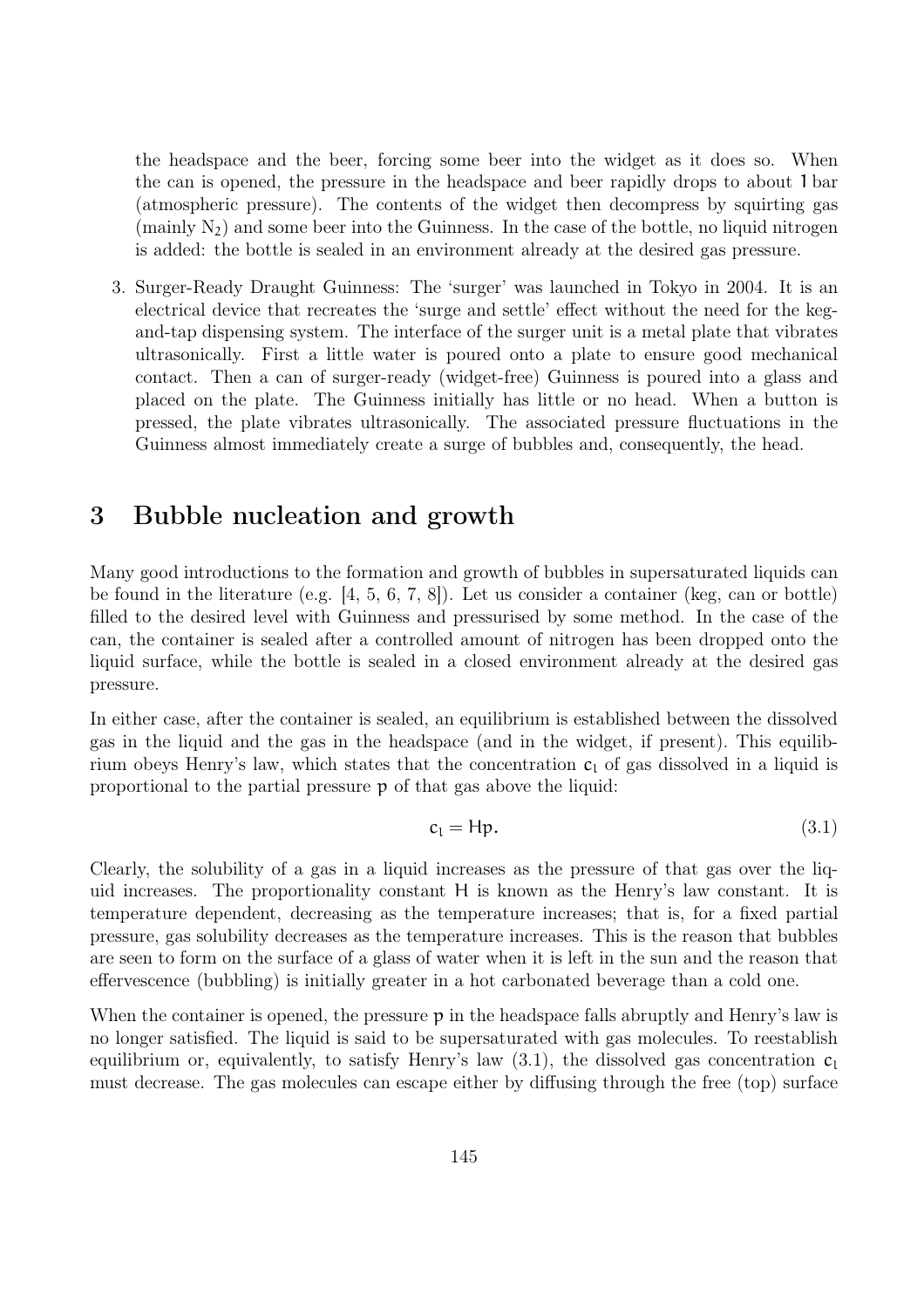of the liquid or by forming bubbles<sup>1</sup>.

Although the laws of thermodynamics favour the formation of gas bubbles, there is a kinetic barrier to the production of gas bubbles. To see why, we note that the gas pressure  $p_b$  inside a spherical bubble of radius R is given by Laplace's law:

$$
p_b = p_l + \frac{2\gamma}{R},\tag{3.2}
$$

where  $p_1$  is the pressure in the liquid and  $\gamma$  is the surface tension of the liquid in contact with the gas. Laplace's law states that the pressure inside a bubble is greater by  $2\gamma/R$  than that in the surrounding liquid due to the fact that the surface tension  $\gamma$  of the liquid tends to contract the bubble surface. Clearly, the gas in the bubble is in equilibrium with its concentration  $c_1$  in the liquid if Henry's law is satisfied:

$$
c_1 = H p_b \equiv c_b, \tag{3.3}
$$

If Henry's law is not satisfied then the bubble either shrinks or grows. If  $c_1 < c_b$  then the bubble shrinks as the gas in it redissolves, whereas if  $c_1 > c_b$  then the bubble grows as gas diffuses into it from the liquid. Using Laplace's law  $(3.2)$  to eliminate  $p_b$  yields

$$
c_l = H\left(p_l + \frac{2\gamma}{R}\right).
$$

Approximating  $p_l$  by  $p_a^2$  and rearranging terms yields

$$
R=\frac{2\gamma}{c_1/H-p_a}\equiv R_c,
$$

where  $R_c$  is called the critical radius. If  $R = R_c$  then the gas bubble is in equilibrium with the gas concentration in the liquid (i.e.  $c_1 = c_b$ ) and it neither shrinks nor grows. If  $R < R_c$  then  $c_1 < c_b$  and the bubble shrinks. If  $R > R_c$  then  $c_1 > c_b$  and the bubble grows (Figure 1). The critical radius is often given in terms of the supersaturation ratio S which is defined by

$$
S = \frac{c_1}{Hp_a} - 1,
$$
  

$$
R_c = \frac{2\gamma}{p_a S}.
$$
 (3.4)

so that

If  $p_0$  is the gas pressure over the liquid in the sealed container, then the gas concentration in the liquid is initially  $c_1 = Hp_0$ . Immediately after opening the container, the gas concentration

<sup>1</sup>What are widely called 'bubbles' in liquids are actually cavities: a true bubble is a region in which gas is trapped by a thin film, whereas a cavity is a gas-filled hole in a liquid.

<sup>&</sup>lt;sup>2</sup>Strictly speaking,  $p_l$  is the sum of the atmospheric pressure  $p_a$  and the hydrostatic pressure  $p_l g (h - z)$ , the bubble being at a depth h – z. Since  $p_a \approx 10^5$  Pa and  $\rho_1 gh \lesssim 10^3$  Pa, the hydrostatic pressure can be neglected.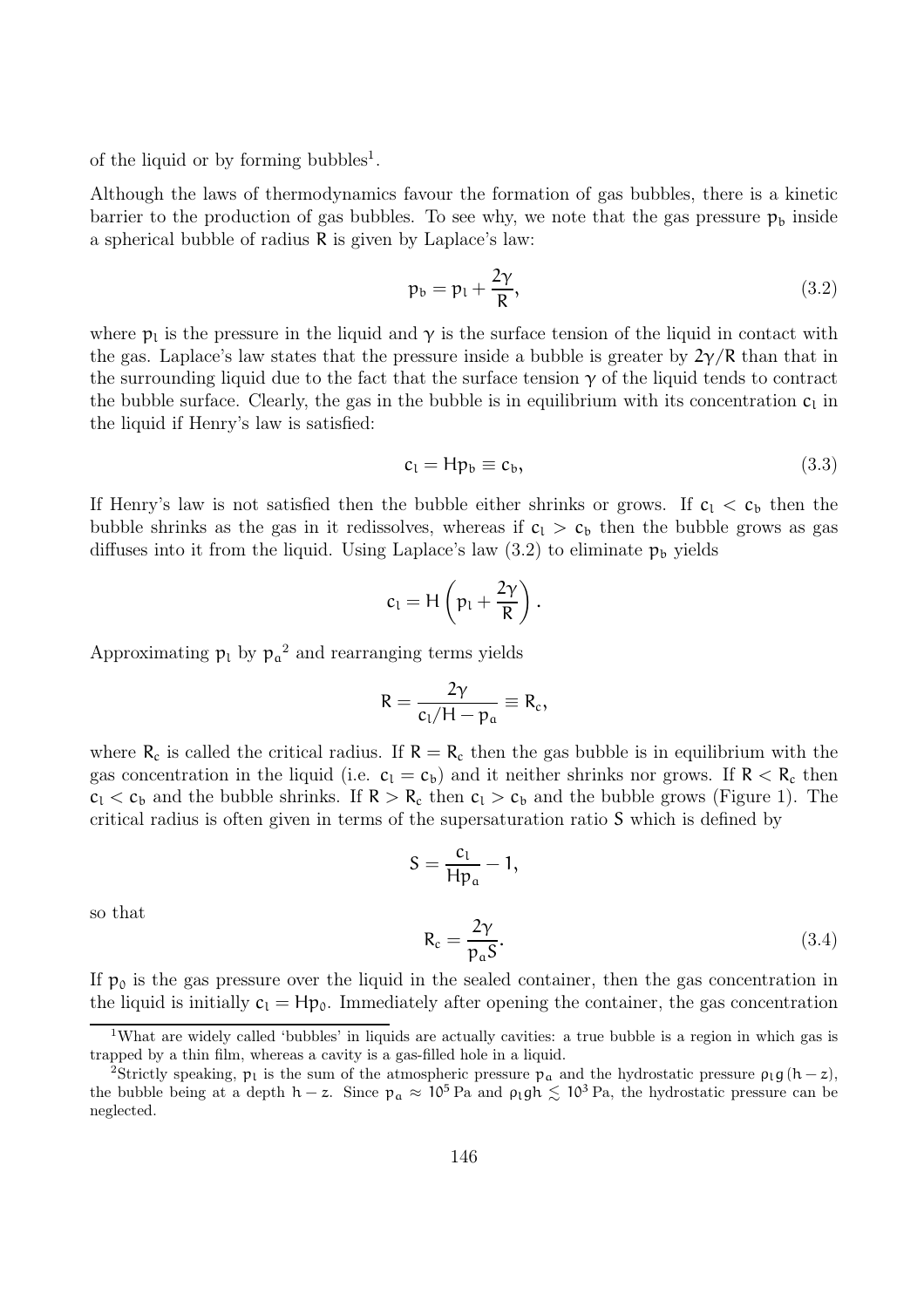

Figure 1: The (idealised) dissolved gas concentration close to a postcritical ( $R > R_c$ ) bubble.  $\Delta c$ is the difference between the dissolved gas concentration  $c_l$  in the liquid bulk and the dissolved gas concentration  $c_b = Hp_b$  in the bubble 'skin', which is a thin layer next to the bubble surface and in equilibrium with the gas pressure in the bubble. The concentration falls from  $c_1$  to  $c_b$ over a diffusion boundary layer of thickness  $\delta_N$ .

in the liquid is still  $c_1 = Hp_0$  so that the initial supersaturation ratio is  $S = p_0/p_a - 1$ . For beer  $(\gamma \approx 40 \,\mathrm{mN \, m^{-1}})$  [3]) and an initial supersaturation ratio of 2.8, which is typical for draught Guinness, the critical radius is  $0.3 \mu$ m. If enough gas molecules cluster together to form an embryonic bubble with a radius greater than this critical radius, then that bubble will survive and grow. The random thermal motion of the gas molecules is the process that provides these clusters. However, in order to cluster together, the gas molecules must first push their way through the polar water molecules that are strongly attracted to each other. This places a considerable energy barrier before bubble formation. This energy barrier can be lowered by reducing the critical radius, which also increases the likelihood that enough gas molecules will randomly cluster together. To this end, the critical radius can be reduced by lowering the surface tension  $\gamma^3$  or by increasing the supersaturation ratio S. However, calculations, verified by experiment, show that the random nucleation of bubbles, called homogeneous nucleation, requires a supersaturation ratio of several hundred to over a thousand to be observable [9, 10].

In practice, bubbles form in even weakly supersaturated liquids, such as carbonated soft drinks  $(S \sim 1 \vert 11)$  or champagne  $(S \sim 5 \vert 12)$ . When these liquids are poured into a glass, it is easy to observe that bubbles form on the surface of the glass rather than in the bulk of the liquid. When the bubbles reach a critical size, they detach from the glass surface and rise up through the liquid. Over most of the glass surface, the bubble production is very slow, produces large (∼ 1 mm) bubbles, and soon stops altogether. However, at a few spots on the

 ${}^{3}E.g.$  we found that when washing-up liquid is added to a carbonated soft drink and then placed on the surger unit, a head consisting of small bubbles is formed. Without the washing-up liquid, the head consists of much larger bubbles and also collapses much faster.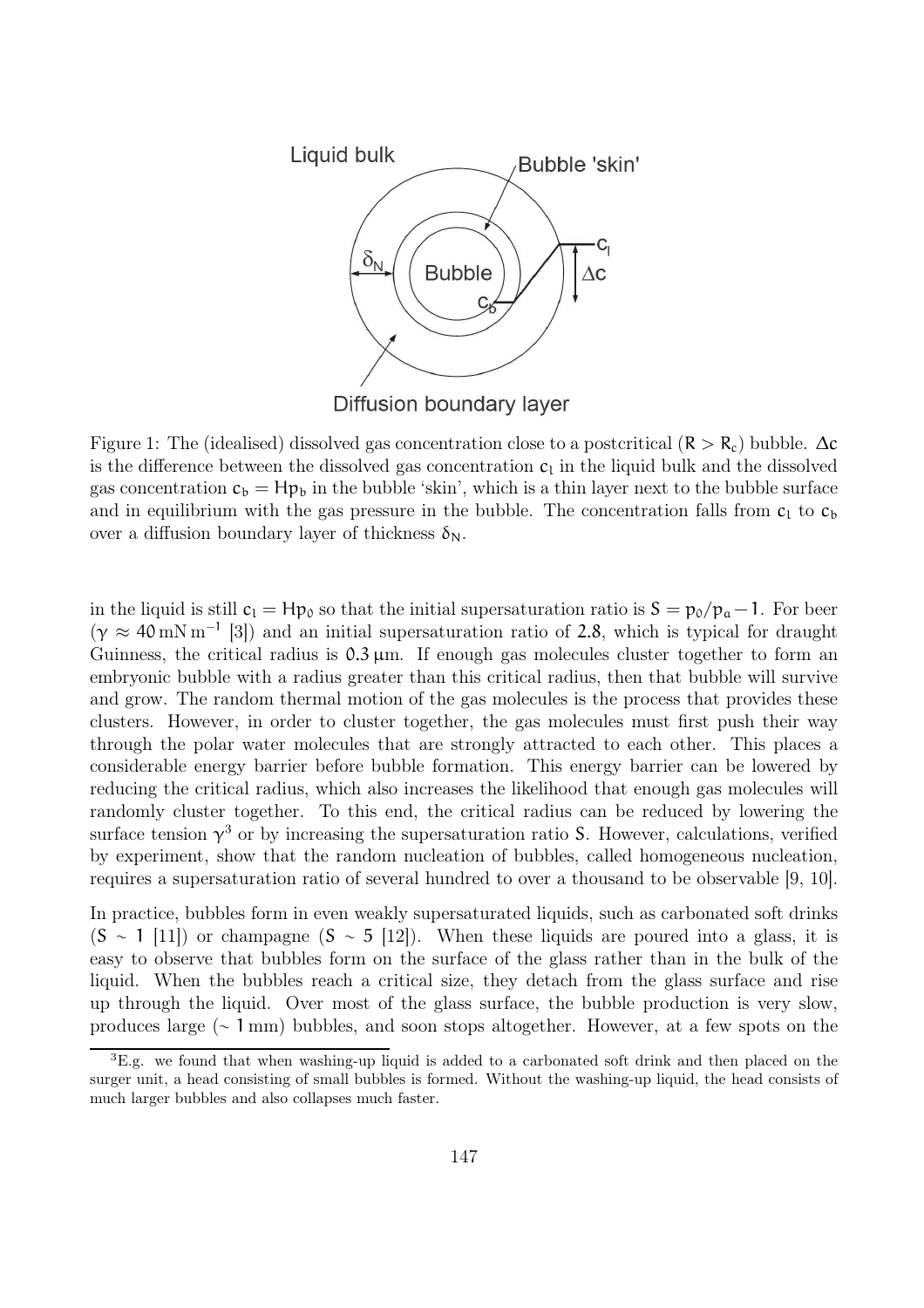$\bigcirc$  $\bigcirc$  $\circ$  $\circ$  $\circ$  $\circ$  $\circ$  $\circ$  $\circ$ 

Figure 2: Bubbles in a glass of carbonated beverage appear to rise in streams from spots on the surface of the glass. As they rise, they grow larger and spread further apart.

glass surface, the bubble production is very rapid and a continuous stream of small  $\langle$  1 mm) bubbles can be seen rising from these spots. As the bubbles rise, they grow larger and spread further apart (Figure 2). The surface of the glass is assisting bubble formation by providing nucleation sites, which are usually in the form of preexisting gas pockets [13]. This is termed heterogeneous nucleation. The conventional view is that when a glass is filled with liquid, air can become trapped in crevices on the glass surface [13]. If the radius of curvature of any of these gas pockets is greater than the critical radius, then that gas pocket grows into a macroscopic bubble as dissolved gas diffuses into it (Figure 3). Eventually, the increasing buoyancy force on the bubble exceeds the capillary force holding it to the glass surface and it detaches. Some gas may be left behind in the crevice so that the process of bubble production can repeat itself. However, recent work has shown that cellulose fibres, which either fall out of the air or are left after drying with a towel, can be much better nucleation sites than glass crevices [12, 14]. These cellulose fibres are roughly cylindrical and hollow, about  $100 \mu m$  long and several  $\mu$ m wide. When a liquid is poured into a glass, air is trapped inside these fibres. Since the radius of curvature of these gas pockets is greater than the critical radius, they grow as dissolved gas diffuses into them. When a gas pocket reaches the tip of a fibre, a bubble is released, but some of the gas is left behind in the fibre so that the process of bubble production can repeat itself (Figure 4). This results in a characteristic bubble stream (Figure 2). As the gas concentration in the liquid decreases, the frequency of bubble formation decreases and the critical radius increases. When the critical radius is equal to the radius of curvature of a gas pocket, bubble production from that gas pocket stops. In summary then, the bubbles in a glass containing a carbonated beverage originate from gas pockets trapped either in glass crevices or cellulose fibres, the bubbles from cellulose fibres being much smaller and more frequent, and thereby forming bubble streams. In passing, we note that a dramatic example of heterogeneous nucleation is the addition of a spoonful of sugar to a carbonated soft drink. The sugar grains most likely contain many small gas pockets.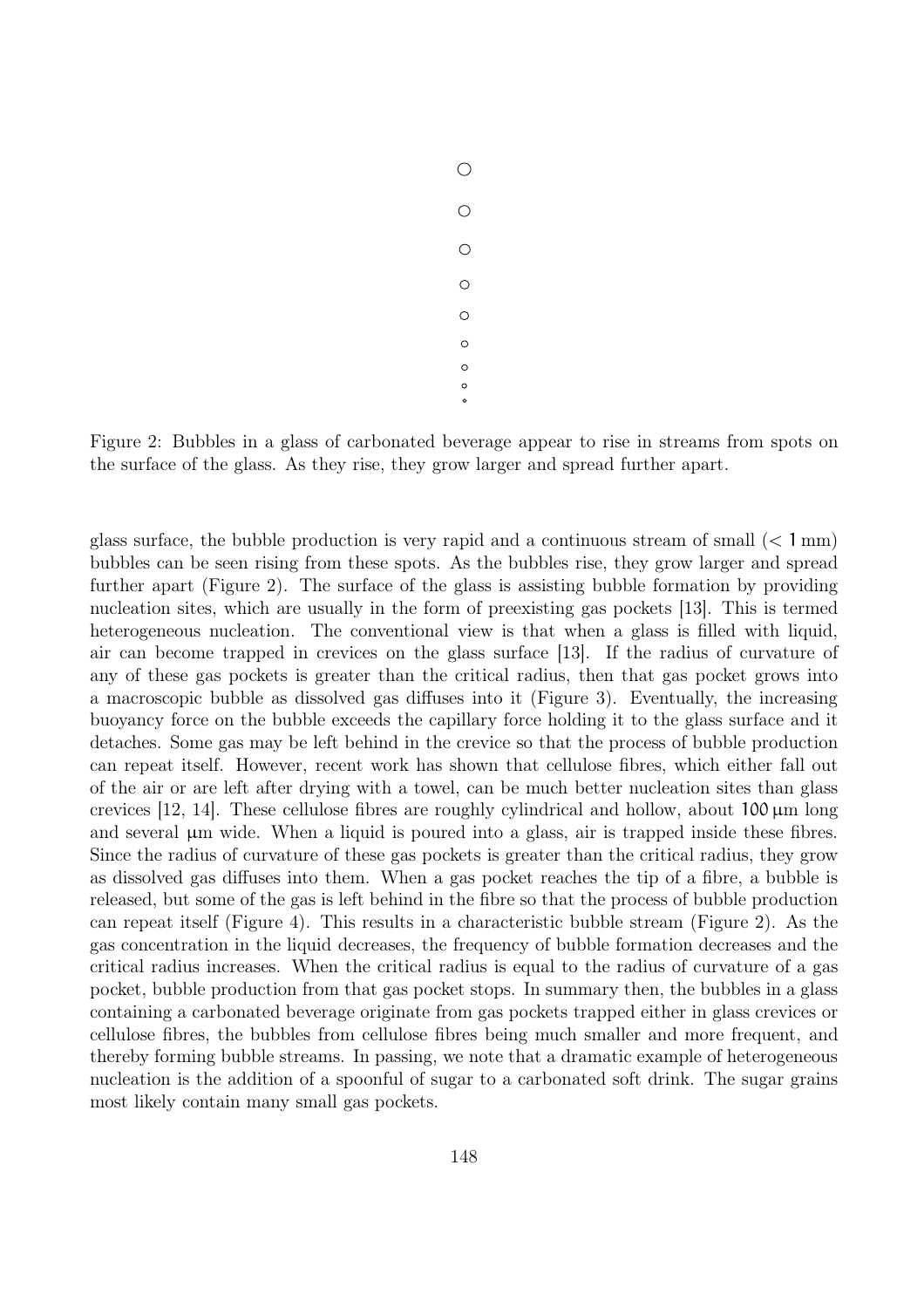

Figure 3: Bubble production cycle from a crevice in a glass wall. (a) Gas diffuses into trapped air pocket. (b) Bubble forms. (c) Buoyancy force  $F_B$  eventually matches the capillary force  $F_c$ . (d) Bubble detaches. Adapted from [15].



Figure 4: Bubble production cycle from a cellulose fibre. (a) Gas diffuses into trapped air pocket. (b) Pocket reaches tip of fibre. (c) Bubble forms. (d) Bubble detaches.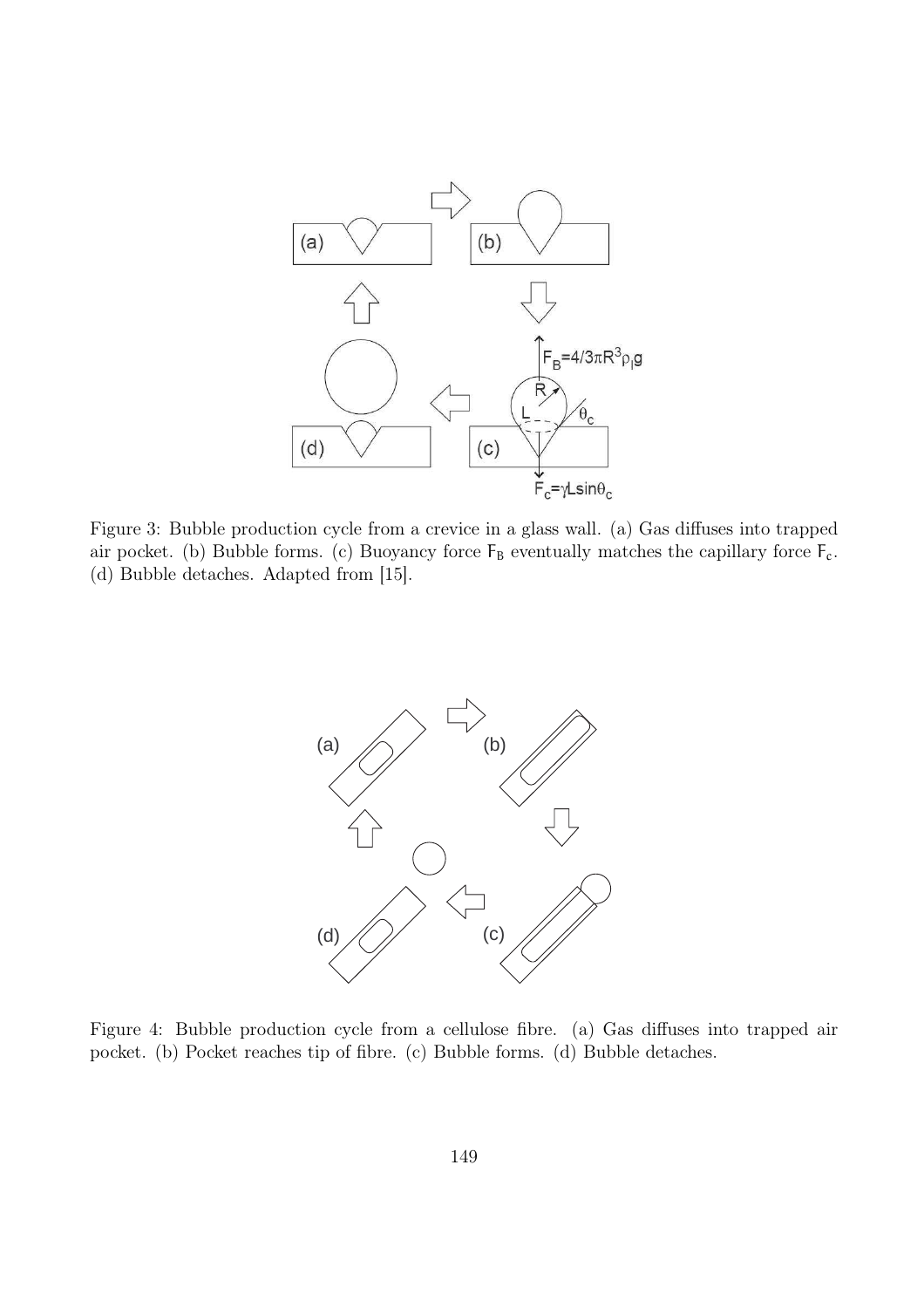After a bubble is released from its nucleation site, it grows as it makes its way to the surface. This is due to the continuous diffusion of dissolved gas into the bubble (the drop  $\rho_1$ gh in the liquid pressure makes a minor contribution to the expansion of the bubble). The buoyancy force increases as the bubbles grow, causing them to accelerate and spread further apart. The rising bubbles also experience a friction force (i.e. a drag) in the viscous liquid. If the radius of a bubble were fixed, then the bubble would rapidly reach a constant velocity, termed the terminal velocity, at which the upward buoyancy force would be balanced by the downward drag force. However, for a growing bubble, the buoyancy force  $(\propto R^3)$  always remains slightly larger than the drag force  $(\propto \mathbf{R})$  so that the bubble continuously accelerates as it rises.

The final size of a bubble is affected by three main factors: (i) the distance the bubble has travelled, (ii) the concentration of dissolved gas, and (iii) the concentration of organic compounds. The first two are obvious factors, whereas the third needs further explanation. Beer contains many organic compounds which have a water-soluble (hydrophilic) part and a water-insoluble (hydrophobic) part. Hence, they like to gather around the surface of a bubble with their hydrophobic ends pointing into the gas bubble and their hydrophilic ends in the liquid. They are thus called surfactants (SURFace-ACTive AgeNTS). As a bubble rises, it collects these surfactants. According to fluid mechanics, a rigid (i.e. solid) sphere rising through a liquid experiences a greater drag than a fluid (e.g. gas) sphere. Essentially, the no-slip condition at the surface of a solid sphere retards its movement, whereas the circulation of gas within a gas bubble 'lubricates' its movement through the liquid. However, surfactants reduce this lubricating effect, causing the drag on the bubble to increase. The bubble continues to grow as it rises and if it grows fast enough then the fraction of the bubble surface that is contaminated by surfactants remains small. This is the case for clear liquids like champagne, which has a relatively high  $CO_2$  content (~  $12 \text{ g l}^{-1}$  [12]) and thus bubble growth rate, and a low surfactant concentration ( $\sim 1 \text{ mg}^{-1}$  [12]), so that champagne bubbles experience a drag similar to that which would be experienced by clean bubbles [16]. In contrast, beer bubbles experience a drag similar to that which would be experienced by a solid sphere of the same radius, the combination of low CO<sub>2</sub> content (~ 6g<sup>1-1</sup>) and high surfactant concentration (~ 100 mg<sup>1-1</sup> [12]) eliminating the lubricating effect associated with a clean bubble [5, 16]. Furthermore, in liquids with zero or low surfactant concentrations, such as pure water, carbonated soft drinks and champagne, bubbles burst almost immediately on reaching the surface. In beer, the surfactant coating allows the bubbles to collect at the surface of the liquid to form a foam, called the head.

Guinness, being weakly supersaturated, will have no observable homogeneous nucleation within the body of the liquid. Since surger-ready Guinness can be poured with very little or no head forming, the heterogeneous nucleation rate on the surface of the glass must also be very low. It can be made appreciable by adding a spoonful of sugar. The sugar crystals provide many nucleation sites. Furthermore, as the sugar dissolves into the liquid, it readily liberates the bubbles forming at these sites. The result is a surge of small bubbles. Bubbles do form on the surface of the glass but they seem reluctant to detach, probably because the low dissolved gas concentrations in Guinness prevent them from becoming large enough to detach.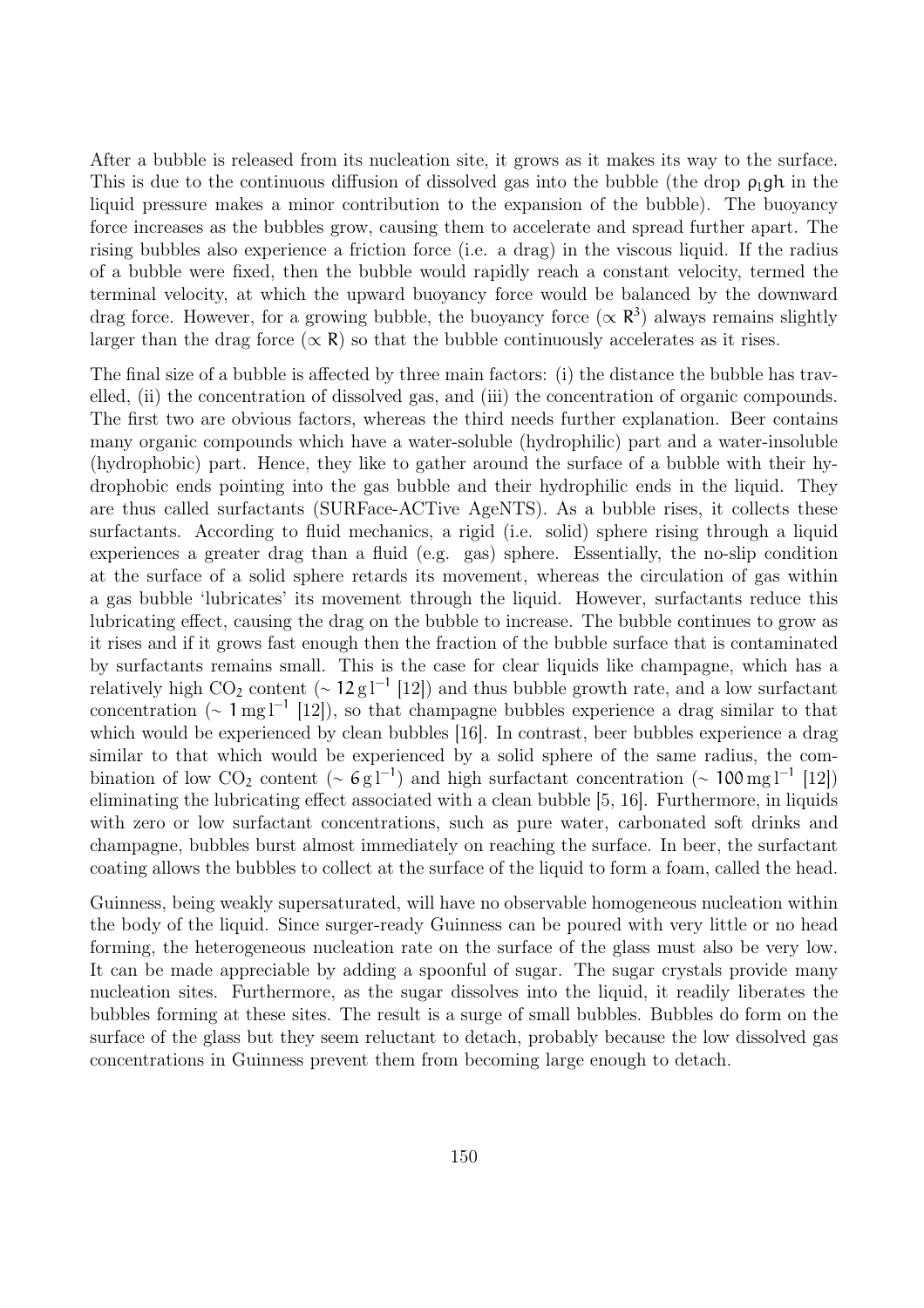### 4 Qualitative explanation of initiation

There are basically two ways to promote bubble formation: (I) we can introduce postcritical  $(R > R_c)$  bubbles or gas pockets ('seeding'), or (II) we can grow the precritical  $(R < R_c)$  bubbles that are popping into and out of existence. The methods for achieving type I bubble formation are

• Entrapment of gas bubbles: If a container is shaken, then some of the gas above the liquid level is mixed into the liquid as small bubbles. When the container is opened, the pressure falls and these bubbles expand. Perhaps more importantly, dissolved gas will diffuse into these bubbles if  $R > R_c$ . This vigorous bubble growth can cause shaken carbonated beverages to spray out of their containers. Splashing a liquid into a glass, rather than pouring it slowly down the side of the glass, can also entrap air bubbles with  $R > R<sub>c</sub>$ , as can banging a glass of liquid down or swirling the glass.

By opening a can of surger-ready Guinness at an appropriate angle, it is possible to initiate the Guinness. It is likely that as the gas rushes out of the can, it causes waves to form on the liquid surface via the Kelvin-Helmholtz instability. These waves then entrap gas bubbles as they crash against the tab, the walls of the can or back into the liquid. Ocean foam has similar origins, wind creating the crashing waves.

- Cavitation: In the keg-and-tap system, the Guinness is forced through an orifice plate. In accordance with Bernoulli's theorem, the pressure decreases and the velocity increases as the liquid passes through the holes. If the pressure decrease is large enough, then the liquid can be torn apart and cavities (i.e. bubbles) can form in the Guinness. The distinction between type I and type II bubble formation is blurred here since a liquid is more likely to be torn apart where it is weakest, such as where a precritical bubble exists.
- Injection of gas: In widget cans and bottles, a jet of gas shoots from the widget into the Guinness when the container is opened. This jet breaks up into bubbles. If the jet is too short, then some of the Guinness at the bottom of the container remains uninitiated. When the Guinness is poured out of the container, the uninitiated beer passes through or by the foam, providing a fresh supply of nitrogen to existing bubbles and thereby refreshing the head; that is, pouring completes initiation of the Guinness.

The method for achieving type II bubble formation is

• Pressure fluctuations: Precritical bubbles will expand if the local liquid pressure drops. For example, if the expansion is isothermal, then a drop in liquid pressure from 1 bar to 0.5 bar causes a precritical Guinness bubble with  $R = 0.25 \mu m$  to expand until  $R \approx$ 0.31  $\mu$ m, while the critical radius drops from 0.29  $\mu$ m to 0.24  $\mu$ m. Hence, dissolved gas in the liquid diffuses into the bubble. If the liquid pressure then returns to its original value, the bubble may or may not survive. It will survive if enough gas has diffused into the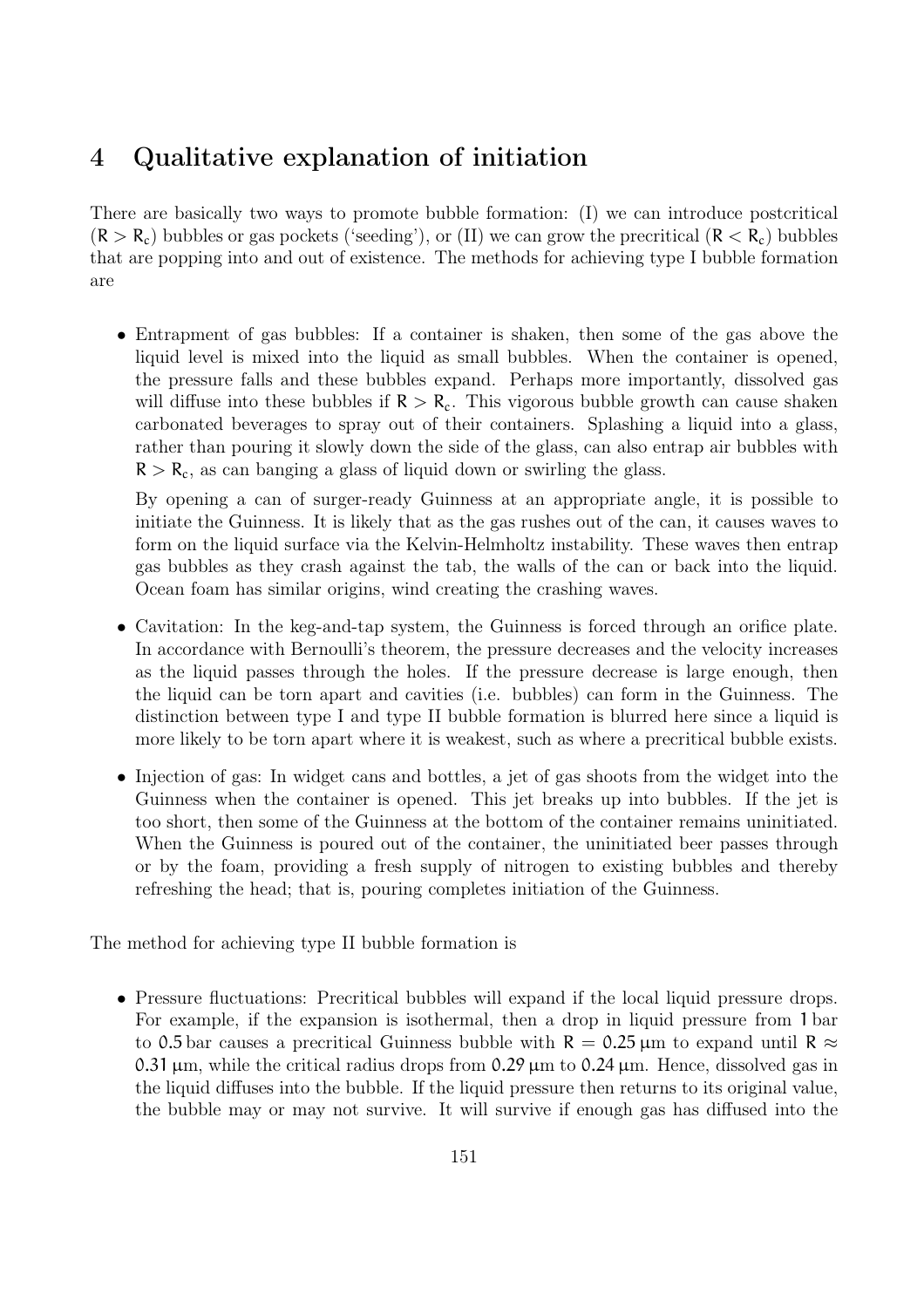| Initiation method       | Method of bubble formation            | <b>Type</b> |
|-------------------------|---------------------------------------|-------------|
| Keg-and-tap             | Cavitation                            |             |
| <b>Syringe</b>          | Cavitation; entrapment of air bubbles |             |
| Widget                  | Injection of gas bubbles              |             |
| Shaking container       | Entrapment of gas bubbles             |             |
| Banging glass down      | Entrapment of gas bubbles             |             |
| Opening can at an angle | Entrapment of gas bubbles             |             |
| Ultrasound              | Pressure fluctuations                 |             |

Table 7: Initiation methods classified according to the method and type of bubble formation employed.

bubble to keep its radius greater than the critical radius. Even if this is not the case, the bubble can be encouraged to grow by repeatedly subjecting it to pressure fluctuations. The Guinness surger unit employs this method by vibrating at ultrasonic frequencies.

In table 7, we have classified the initiation methods for Guinness according to the method and type of bubble formation employed. Since the surger unit is the 'cleanest' experiment, we decided at the Study Group to focus on this initiation method.

### 5 The mathematical models

First, we describe a mathematical model for the diffusion of dissolved gas into a bubble which is not rising in the liquid. We call this passive diffusion. By assuming that the gas bubbles are purely nitrogen, we can introduce a small parameter which allows us to obtain some analytical results. These results emphasise the role played by the critical radius. Next, we introduce the effect of a sound field and apply analytical results found in the literature. It is shown that above a critical threshold for the amplitude of the sound field, precritical bubbles grow. This is termed rectified diffusion. Next, we consider how diffusion is altered when the bubble is rising, as it does in practice. We call this convective diffusion, since convection is now assisting the transfer of mass to the bubble. Finally, a mathematical model for describing the initiation of Guinness by the surger unit is described and solved numerically.

#### 5.1 Bubble growth by passive diffusion

Consider a spherical bubble of radius  $R(t)$  at rest in an infinite incompressible inviscid liquid (Figure 5). Far away from the bubble the pressure in the liquid is  $p_{\infty}(t)$  and this is taken to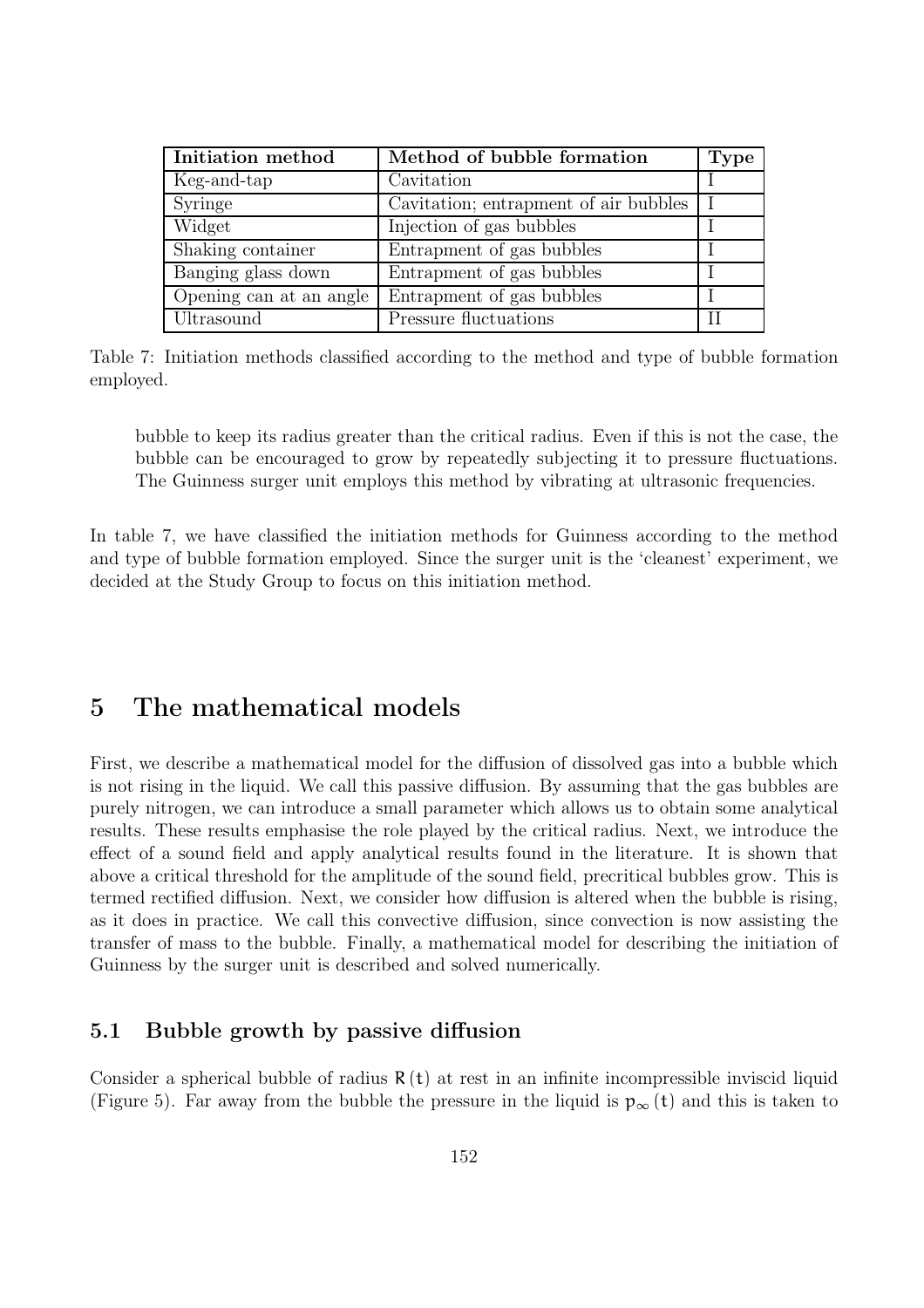

Figure 5: A spherical bubble of radius  $R(t)$  in a liquid.

be a known input which regulates the growth or collapse of the bubble. We assume that, as its radius changes in time t, the bubble remains spherical so that the bubble surface moves only in the radial direction. It follows that the motion induced in the fluid is also radial:

$$
u_{r}=u(r,t),\quad u_{\theta}=u_{\varphi}=0,
$$

where  $u_r$ ,  $u_{\theta}$ ,  $u_{\phi}$  are the components of the fluid velocity expressed in spherical coordinates  $(r, \theta, \phi)$ . The origin of the coordinate system is taken at the centre of the bubble so that r is distance from the centre of the bubble. Because of the spherical symmetry, all physical quantities are functions of at most  $\tau$  and  $t$ . Heat transfer is neglected by assuming that the temperature  $\bar{\Gamma}$  is constant in time and uniform in space. Furthermore, the pressure  $p_b$  in the bubble is taken to be a function only of t. We also assume that only one gas species (i.e. nitrogen) is present in the liquid and the bubble.

The governing equations are the incompressibility condition:

$$
\frac{1}{r^2} \frac{\partial}{\partial r} (r^2 u) = 0, \qquad (5.1)
$$

the radial component of the Navier-Stokes equation governing the motion of the liquid:

$$
\frac{\partial u}{\partial t} + u \frac{\partial u}{\partial r} = -\frac{1}{\rho_l} \frac{\partial p_l}{\partial r},\tag{5.2}
$$

and the diffusion-convection equation governing the gas concentration  $c(r, t)$  in the incompressible liquid:

$$
\frac{\partial c}{\partial t} + u \frac{\partial c}{\partial r} = \frac{D}{r^2} \frac{\partial}{\partial r} \left( r^2 \frac{\partial c}{\partial r} \right).
$$
 (5.3)

The mass flux of gas into the bubble is given by

$$
q = 4\pi R^2 D \left. \frac{\partial c}{\partial r} \right|_{r=R(t)},
$$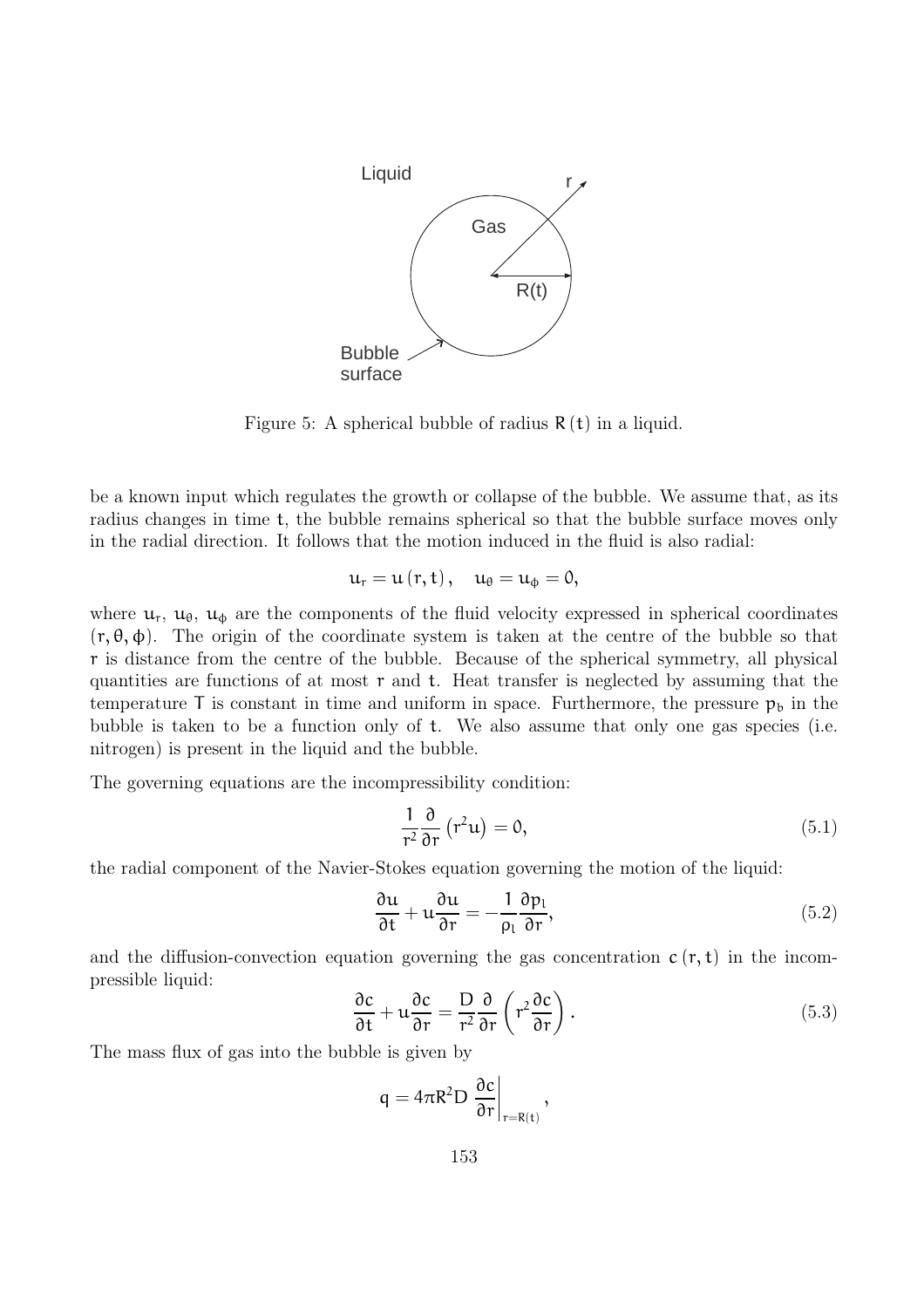and can be equated to the rate of increase of the bubble mass:

$$
\frac{\mathrm{d}}{\mathrm{d}t} \left( \frac{4}{3} \pi R^3 \rho_b \right) = 4 \pi R^2 D \left. \frac{\partial c}{\partial r} \right|_{r=R(t)}.
$$
\n(5.4)

At the bubble surface  $r = R(t)$ , we also have the following boundary conditions:

$$
\mathbf{u} = \dot{\mathbf{R}} \quad \text{at } \mathbf{r} = \mathbf{R} \left( \mathbf{t} \right), \tag{5.5}
$$

$$
p_{l} = p_{b} - \frac{2\gamma}{R} \quad \text{at } r = R(t), \qquad (5.6)
$$

$$
c = Hp_b \quad \text{at } r = R(t). \tag{5.7}
$$

The kinematic boundary condition (5.5) holds as the fluid motion is induced by the growth or collapse of the bubble. Equation  $(5.6)$  is simply Laplace's law  $(3.2)$ , and  $(5.7)$  is simply an application of Henry's law (3.1). Far away from the bubble at  $r = r_{\infty}$ , the pressure and concentration are prescribed by

$$
p_1 = p_\infty(t) \quad \text{at } r = r_\infty,
$$
\n(5.8)

$$
c = c_{\infty}(t) \quad \text{at } r = r_{\infty}.\tag{5.9}
$$

We also require the following initial conditions:

$$
R = R_0 \quad \text{at } t = 0,
$$
\n
$$
(5.10)
$$

$$
p_l = p_0 \quad \text{at } t = 0,
$$
\n
$$
(5.11)
$$

$$
c = Hp_0 \quad \text{at } t = 0. \tag{5.12}
$$

Here,  $p_0$  corresponds to the gas pressure in the sealed container so that (5.12) follows from an application of Henry's law. The contribution of gravity to the liquid pressure is neglected so that the initial liquid pressure can be set equal to  $p_0$ . From (3.4), the critical radius is

$$
R_c = \frac{2\gamma}{\Delta p} = \frac{2\left(4 \times 10^{-2} \,\mathrm{N}\,\mathrm{m}^{-1}\right)}{2.8 \times 10^5 \,\mathrm{N}\,\mathrm{m}^{-2}} \approx 0.3 \,\mu\mathrm{m},
$$

where  $\Delta p = p_0 - p_a$ .

Solving  $(5.1)$  for  $\mu$  and applying the boundary condition  $(5.5)$  yields

$$
\mathfrak{u} = \frac{\mathsf{R}^2 \dot{\mathsf{R}}}{\mathsf{r}^2}.\tag{5.13}
$$

Substituting (5.13) into (5.2) yields

$$
\frac{\partial}{\partial t}\left(\frac{R^2\dot{R}}{r^2}\right)+\frac{R^2\dot{R}}{r^2}\frac{\partial}{\partial r}\left(\frac{R^2\dot{R}}{r^2}\right)=-\frac{1}{\rho_l}\frac{\partial p_l}{\partial r}.
$$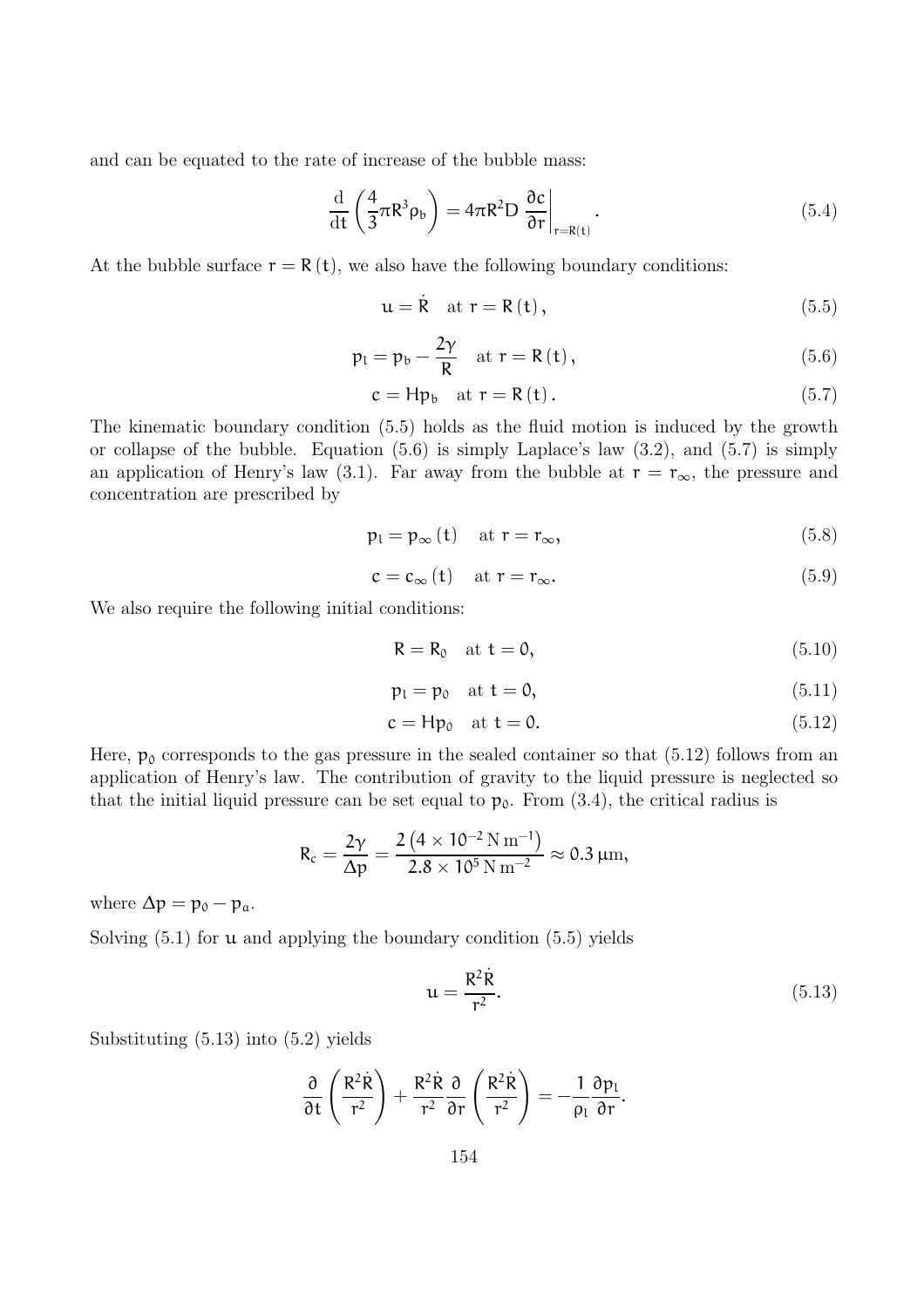Hence,

$$
\frac{1}{r^2}\frac{\mathrm{d}\left(R^2\dot{R}\right)}{\mathrm{d}t}-\frac{2\left(R^2\dot{R}\right)^2}{r^5}=-\frac{1}{\rho_l}\frac{\partial p_l}{\partial r}.
$$

Integrating from  $r = R(t)$  to  $r = r_{\infty}$  yields

$$
\frac{\mathrm{d}\left(R^2\dot{R}\right)}{\mathrm{d}t}\int_{R}^{r_{\infty}}\frac{1}{r^2}\mathrm{d}r-2\left(R^2\dot{R}\right)^2\int_{R}^{r_{\infty}}\frac{1}{r^5}\mathrm{d}r=-\frac{1}{\rho_{L}}\int_{R}^{r_{\infty}}\frac{\partial p_{L}}{\partial r}\mathrm{d}r,
$$

and so, applying the boundary condition (5.8) and assuming that  $r_{\infty} \gg R$ ,

$$
\frac{1}{R}\frac{\mathrm{d}\left(R^{2}\dot{R}\right)}{\mathrm{d}t}-\frac{\dot{R}^{2}}{2}=-\frac{p_{\infty}\left(t\right)-p_{1}\left(R\right)}{\rho_{1}}.
$$

This can be rewritten as

$$
p_{l}\left(R\right)=p_{\infty}\left(t\right)+\rho_{l}\left(R\ddot{R}+\frac{3\dot{R}^{2}}{2}\right).
$$

Using (5.6) to eliminate  $p_l(R)$ , the liquid pressure at the bubble surface, we obtain

$$
p_b(t) = p_{\infty}(t) + \frac{2\gamma}{R} + \rho_l \left( R\ddot{R} + \frac{3\dot{R}^2}{2} \right). \tag{5.14}
$$

This is the well-known Rayleigh-Plesset (RP) equation. In the steady state, it reduces to Laplace's law.

Substituting (5.13) into (5.3) yields

$$
\frac{\partial c}{\partial t} + \frac{R^2 \dot{R}}{r^2} \frac{\partial c}{\partial r} = \frac{D}{r^2} \frac{\partial}{\partial r} \left( r^2 \frac{\partial c}{\partial r} \right).
$$
 (5.15)

.

Assuming that the gas in the bubble behaves as a perfect gas, we have

$$
\rho_b = \frac{p_b}{\mathcal{R}_s T},\tag{5.16}
$$

where  $\mathcal{R}_s$  is the specific gas constant. Substituting (5.16) into (5.4) yields

$$
\frac{1}{3\mathcal{R}_sT}\frac{\mathrm{d}\left(R^3p_b\right)}{\mathrm{d}t}=R^2D\left.\frac{\partial c}{\partial r}\right|_{r=R(t)}
$$

Using (5.14) to eliminate the bubble pressure  $\mathfrak{p}_\mathfrak{b}$  finally yields

$$
\frac{1}{3\mathcal{R}_s T} \frac{\mathrm{d}}{\mathrm{d}t} \left\{ R^3 \left[ p_\infty + \frac{2\gamma}{R} + \rho_l \left( R\ddot{R} + \frac{3\dot{R}^2}{2} \right) \right] \right\} = R^2 D \left. \frac{\partial c}{\partial r} \right|_{r=R(t)}.
$$
 (5.17)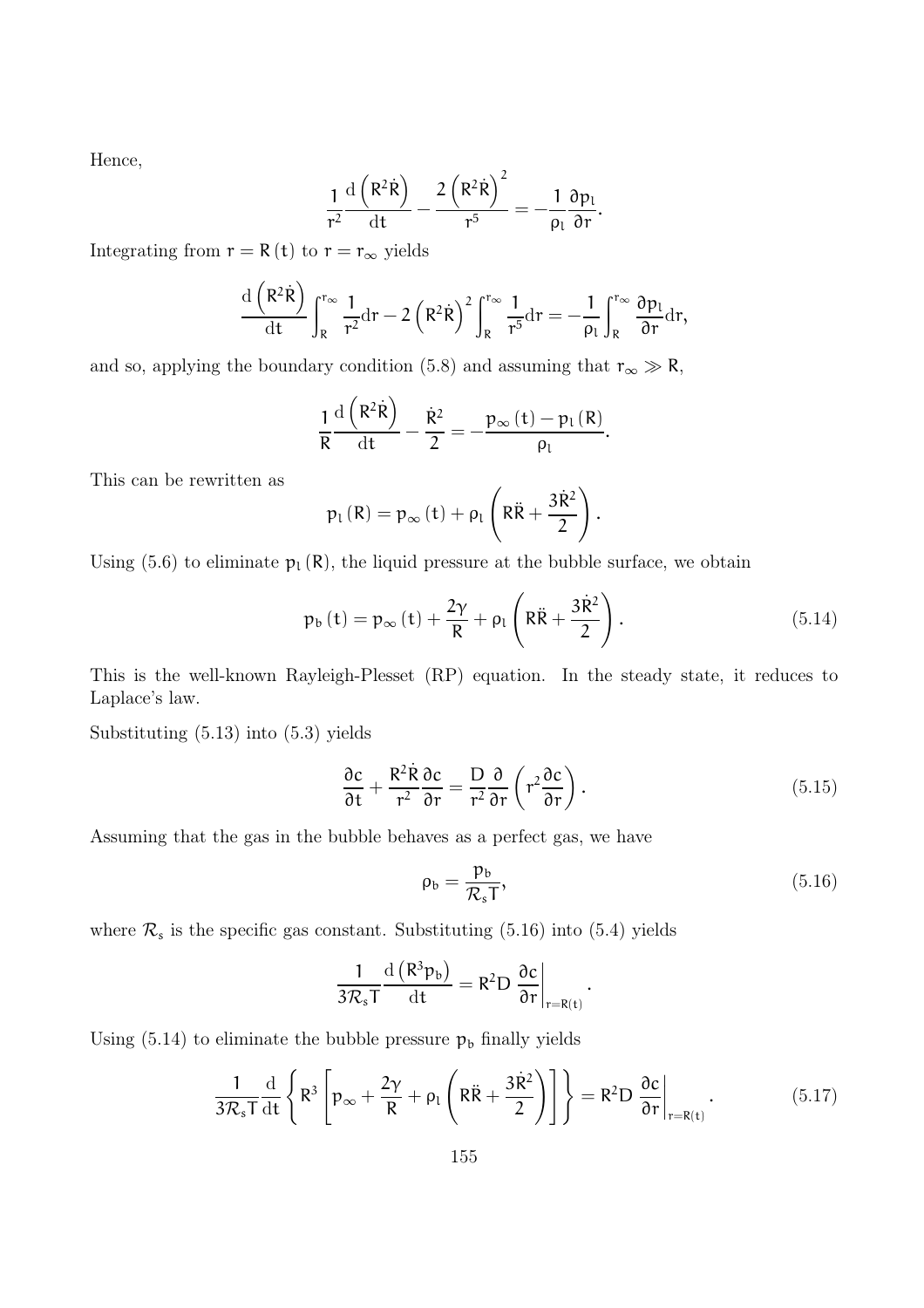Equations (5.15) and (5.17) govern  $c (r, t)$  and  $R (t)$ . The remaining initial and boundary conditions are

$$
R = R_0 \quad \text{at } t = 0,
$$
\n
$$
(5.18)
$$

$$
c = Hp_0 \quad \text{at } t = 0,
$$
\n
$$
(5.19)
$$

$$
c = H \left[ p_{\infty} + \frac{2\gamma}{R} + \rho_l \left( R\ddot{R} + \frac{3\dot{R}^2}{2} \right) \right] \quad \text{at } r = R(t), \tag{5.20}
$$

$$
c \approx c_{\infty}(0) = Hp_0 \quad \text{at } r = r_{\infty}.
$$
 (5.21)

In condition  $(5.21)$ , we have assumed that for a single bubble in an infinite liquid, the concentration far away from the bubble remains unchanged from its initial value.

#### Initial bubble growth

We now nondimensionalise the governing equations by letting

$$
R^* = \frac{R}{R_c}
$$
,  $r^* = \frac{r}{R_c}$ ,  $t^* = \frac{t}{\tau}$ ,  $c^* = \frac{c - Hp_a}{H\Delta p}$ , (5.22)

where asterisks denote dimensionless variables and

$$
\tau = \frac{R_c^2}{D\epsilon}, \quad \epsilon = \frac{H\Delta p}{\rho_a}, \quad \rho_a = \frac{p_a}{\mathcal{R}_sT}.
$$

The time scale  $\tau$  corresponds to the time it takes a mass  $4\pi\rho_a R_c^3/3$  to enter a sphere of radius  $R_c$  if the mass flux density is DH $\Delta p/3R_c$ . For nitrogen  $\tau \approx 0.8$  ms and  $\varepsilon \approx 0.06$ . Substituting (5.22) into the governing equations (5.15) and (5.17) yields (asterisks omitted)

$$
\varepsilon \left( \frac{\partial c}{\partial t} + \frac{R^2 \dot{R}}{r^2} \frac{\partial c}{\partial r} \right) = \frac{1}{r^2} \frac{\partial}{\partial r} \left( r^2 \frac{\partial c}{\partial r} \right),\tag{5.23}
$$

$$
\frac{1}{3} \frac{\mathrm{d}}{\mathrm{d}t} \left\{ R^3 \left[ \frac{p_{\infty}}{p_{\alpha}} + \frac{\Delta p}{p_{\alpha} R} + \delta \left( R \ddot{R} + \frac{3 \dot{R}^2}{2} \right) \right] \right\} = R^2 \left. \frac{\partial c}{\partial r} \right|_{r=R(t)}.
$$
\n(5.24)

where

$$
\frac{\Delta p}{p_{\alpha}} \approx 2.8, \quad \delta = \frac{\rho_1 D^2 \epsilon^2}{p_{\alpha} R_c^2} \approx 10^{-9}.
$$

Omitting the small terms in (5.23) and (5.24) yields

$$
\frac{1}{r^2} \frac{\partial}{\partial r} \left( r^2 \frac{\partial c}{\partial r} \right) = 0, \tag{5.25}
$$

$$
\frac{1}{3} \frac{d}{dt} \left[ R^3 \left( \frac{p_{\infty}}{p_a} + \frac{\Delta p}{p_a R} \right) \right] = R^2 \left. \frac{\partial c}{\partial r} \right|_{r=R(t)}.
$$
\n(5.26)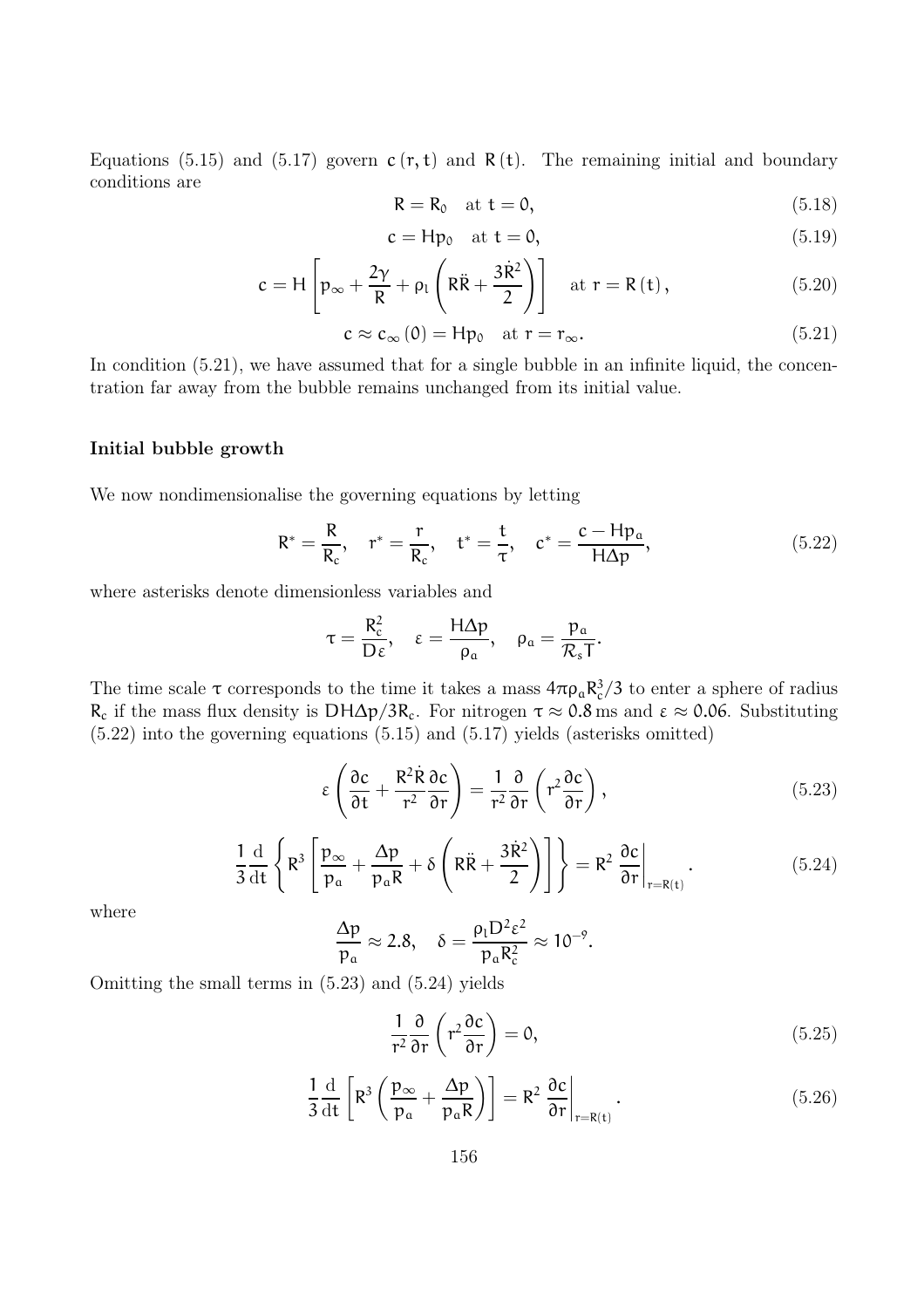Dropping the terms of order  $\varepsilon$  in (5.23) means that we can no longer satisfy the initial condition (5.19). The other initial and boundary conditions in dimensionless form are (asterisks omitted)

$$
R = \frac{R_0}{R_c} \quad \text{at } t = 0,
$$
\n(5.27)

$$
c = \frac{p_a}{\Delta p} \left( \frac{p_{\infty}}{p_a} + \frac{\Delta p}{p_a R} - 1 \right) \quad \text{at } r = R(t), \tag{5.28}
$$

$$
c = 1 \quad \text{at } r = \frac{r_{\infty}}{R_c},\tag{5.29}
$$

where we have omitted terms of order  $\delta$  in (5.28). Since  $r_{\infty}/R_c \gg 1$ , we can rewrite (5.29) as

$$
c \to 1 \quad \text{as } r \to \infty. \tag{5.30}
$$

Solving  $(5.25)$  for c and applying the boundary conditions  $(5.28)$  and  $(5.30)$  yields

$$
c = \frac{Rp_a}{r\Delta p} \left[ \frac{p_{\infty}}{p_a} + \frac{\Delta p}{p_a} \left( \frac{1}{R} - 1 \right) - 1 \right] + 1.
$$

Hence,

$$
\left. \frac{\partial c}{\partial r} \right|_{r=R} = -\frac{p_a}{R\Delta p} \left[ \frac{p_{\infty}}{p_a} + \frac{\Delta p}{p_a} \left( \frac{1}{R} - 1 \right) - 1 \right]. \tag{5.31}
$$

Substituting (5.31) into (5.26) yields

$$
\frac{1}{3}\frac{\mathrm{d}}{\mathrm{d}t}\left[\mathsf{R}^3\left(\frac{\mathsf{p}_{\infty}}{\mathsf{p}_{\mathrm{a}}}+\frac{\Delta\mathsf{p}}{\mathsf{p}_{\mathrm{a}}\mathsf{R}}\right)\right]=-\frac{\mathsf{R}\mathsf{p}_{\mathrm{a}}}{\Delta\mathsf{p}}\left[\frac{\mathsf{p}_{\infty}}{\mathsf{p}_{\mathrm{a}}}+\frac{\Delta\mathsf{p}}{\mathsf{p}_{\mathrm{a}}}\left(\frac{1}{\mathsf{R}}-1\right)-1\right].\tag{5.32}
$$

When the container is opened, the liquid pressure rapidly equilibrates with the atmospheric pressure so that  $p_{\infty} = p_{a}$ . Then (5.32) becomes

$$
\frac{1}{3}\frac{d}{dt}\left[R^3\left(1+\frac{\Delta p}{p_aR}\right)\right] = R - 1,
$$

$$
\frac{dR}{dt} = \frac{R - 1}{R^2 + 2R\Delta p/(3p_a)}.
$$
(5.33)

or

If  $R < 1$  then  $R < 0$  and the bubble collapses as the gas in it redissolves. If  $R > 1$  then  $R > 0$ and the bubble grows as gas in the liquid diffuses into it. If  $R = 1$  then  $R = 0$  and the bubble is in an unstable equilibrium state; that is, a perturbation from this state results in the bubble either growing or collapsing, depending on whether the perturbation is an increase or decrease in R. This confirms that  $R_c$  is the critical radius, determining whether the bubble will grow or collapse by diffusion. Solving  $(5.33)$  for R and applying the initial condition  $(5.27)$  yields

$$
\frac{1}{2}\left(R^2-\frac{R_0^2}{R_c^2}\right)+\left(1+\frac{2\Delta p}{3p_\alpha}\right)\left[R-\frac{R_0}{R_c}+\ln\left(\frac{R-1}{R_0/R_c-1}\right)\right]=t.
$$

As shown in Figure 6, the bubble collapses if  $R_0 < R_c$  and grows if  $R_0 > R_c$ . For  $R_0 > R_c$ ,  $R \rightarrow \sqrt{2t}$  as  $t \rightarrow \infty$ .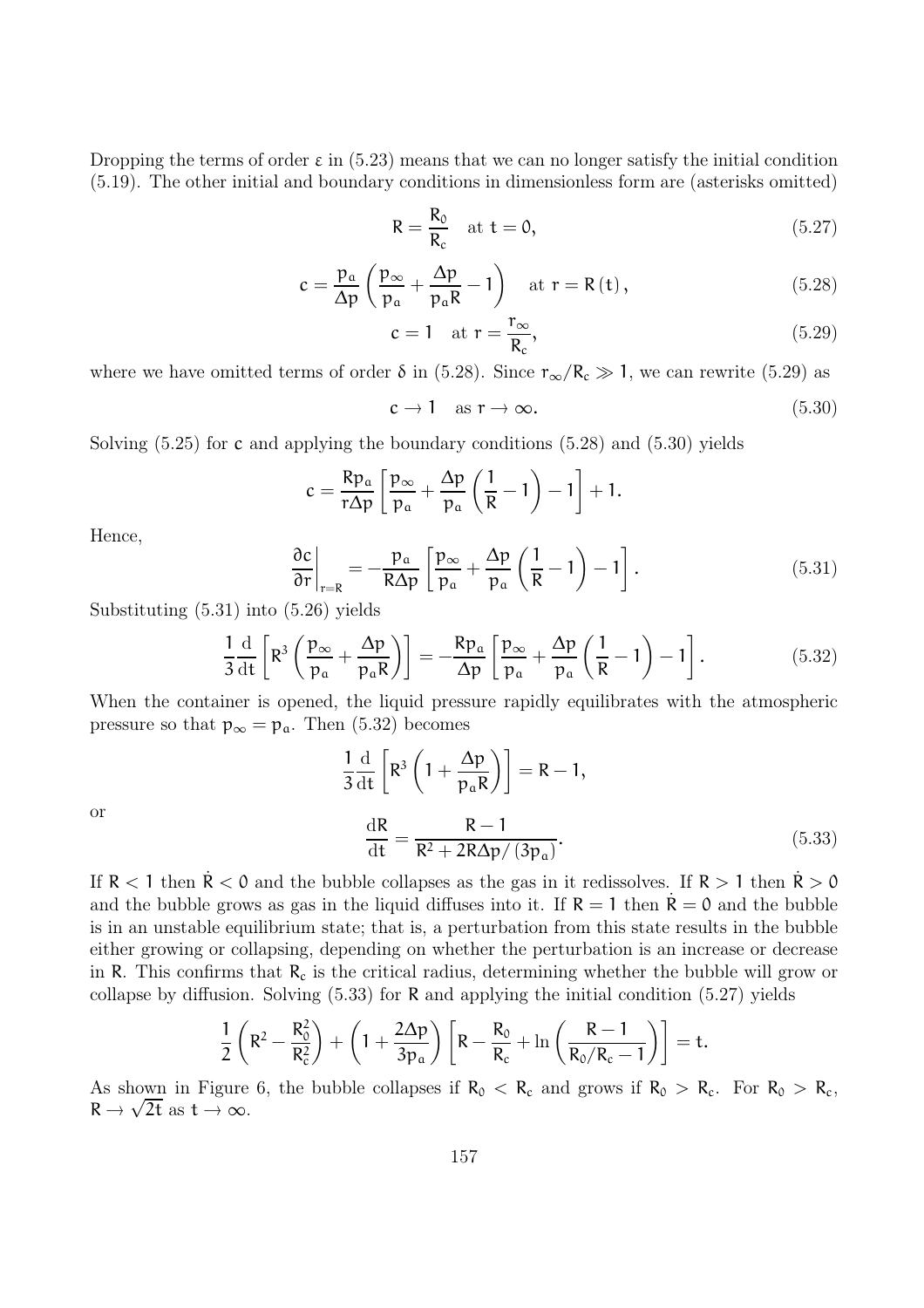

Figure 6: The bubble collapses if  $R_0 < R_c$  and grows if  $R_0 > R_c$ .

#### Bubble maturation

Now consider a finite amount of liquid with many (identical) bubbles in it. Initially, the dissolved gas concentration is  $c = Hp_0$ , but as the bubbles grow, the dissolved gas concentration falls. Eventually, it is too low and the bubbles stop growing. At this stage, the gas in each bubble is in equilibrium with its concentration in the liquid so that Henry's law is satisfied:

$$
c=Hp_b=H\left(p_a+\frac{2\gamma}{R_\infty}\right),
$$

where  $R_{\infty}$  is the ultimate radius of each bubble. Also at this stage, the gas in each bubble has been extracted from a volume  $\frac{4}{3}\pi r^3_{\infty}$  of the liquid, where  $r_{\infty}$  is the catchment radius. Ignoring the diffusion of gas across the free surface of the liquid and recalling that the liquid is incompressible, conservation of mass implies

$$
\left\{\begin{array}{c}\text{mass of gas} \\ \text{in bubble} \end{array}\right\} = \left\{\begin{array}{c}\text{initial mass of} \\ \text{gas in liquid of} \\ \text{volume } \frac{4}{3}\pi r_{\infty}^{3} \end{array}\right\} - \left\{\begin{array}{c}\text{remaining mass} \\ \text{of gas in liquid} \\ (\text{of same volume}) \end{array}\right\}.
$$
 (5.34)

or, in mathematical notation,

$$
\frac{4}{3}\pi R_{\infty}^3 \rho_b = \frac{4}{3}\pi r_{\infty}^3 H p_0 - \frac{4}{3}\pi r_{\infty}^3 H \left(p_a + \frac{2\gamma}{R_{\infty}}\right).
$$

Solving for  $r_{\infty}$  and assuming that  $2\gamma/R_{\infty} \ll p_a$ , we obtain

$$
r_{\infty} = \frac{R_{\infty}}{\varepsilon^{1/3}}.\tag{5.35}
$$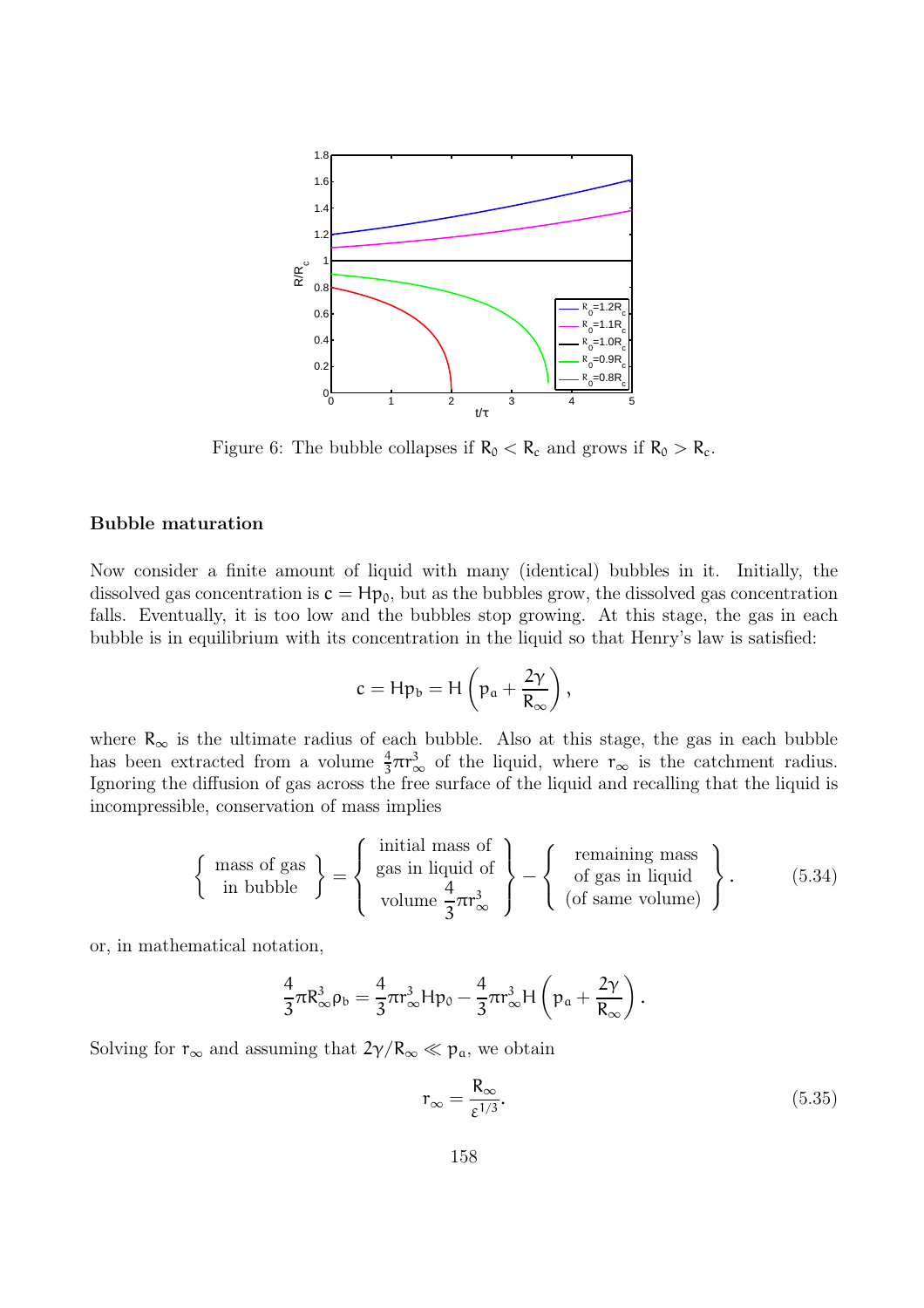To study how the bubble grows to its final radius  $R_{\infty}$ , we rescale distance and time by letting

$$
\mathbf{r}^* \to \Lambda \mathbf{r}^*, \quad \mathbf{R}^* \to \Lambda \mathbf{R}^*, \quad \mathbf{t}^* \to \Lambda^2 \mathbf{t}^*, \tag{5.36}
$$

where  $\Lambda = R_{\infty}/R_c$  is a large number  $(\Lambda = 200$  for a 60 µm bubble). The length scale is then  $R_{\infty}$  ( $\approx$  60  $\mu$ m, say) and the time scale is  $R_{\infty}^2/(D\varepsilon)$  ( $\approx$  30 s). Substituting (5.36) into (5.23) and (5.24) yields (asterisks omitted)

$$
\epsilon\left(\frac{\partial c}{\partial t}+\frac{R^2\dot{R}}{r^2}\frac{\partial c}{\partial r}\right)=\frac{1}{r^2}\frac{\partial}{\partial r}\left(r^2\frac{\partial c}{\partial r}\right),\\ \frac{1}{3}\frac{\mathrm{d}}{\mathrm{d}t}\left\{R^3\left[\frac{p_\infty}{p_\mathfrak{a}}+\frac{\Delta p}{p_\mathfrak{a}\Lambda R}+\frac{\delta}{\Lambda^2}\left(R\ddot{R}+\frac{3\dot{R}^2}{2}\right)\right]\right\}=R^2\left.\frac{\partial c}{\partial r}\right|_{r=R(t)}.
$$

Omitting the small terms in these equations, we obtain

$$
\frac{1}{r^2} \frac{\partial}{\partial r} \left( r^2 \frac{\partial c}{\partial r} \right) = 0, \tag{5.37}
$$

$$
\frac{1}{3} \frac{d}{dt} \left( \frac{R^3 p_{\infty}}{p_a} \right) = R^2 \left. \frac{\partial c}{\partial r} \right|_{r=R(t)}.
$$
\n(5.38)

The appropriate boundary conditions are (asterisks omitted)

$$
c = \frac{p_a}{\Delta p} \left( \frac{p_{\infty}}{p_a} - 1 \right) \quad \text{at } r = R(t), \tag{5.39}
$$

$$
c = \frac{c_{\infty} (t) - H p_{a}}{H \Delta p} \quad \text{at } r = \frac{r_{\infty}}{R_{\infty}} = \frac{1}{\varepsilon^{1/3}},
$$
(5.40)

where we have neglected terms of order  $\Lambda^{-1}$  and  $\delta \Lambda^{-2}$  in (5.39). Note that we can no longer approximate  $c_{\infty}$  (t) by  $c_{\infty}$  (0) as we did in (5.21) as we are now considering a finite liquid in which there are many bubbles and the concentration is everywhere falling from its initial value Hp<sub>0</sub>. Although  $ε^{-1/3} ≈ 2.6$ , we will assume that it is much larger so that (5.40) can be replaced by

$$
c \to c^*_{\infty}(t) \quad \text{as } r \to \infty,
$$
\n(5.41)

where

$$
c_{\infty}^{\ast}\left( t\right) =\frac{c_{\infty}\left( t\right) -Hp_{\mathfrak{a}}}{H\Delta p}.
$$

Solving  $(5.37)$  for c and applying the boundary conditions  $(5.39)$  and  $(5.41)$  yields

$$
c = \frac{Rp_a}{r\Delta p} \left(\frac{p_\infty}{p_a} - 1\right) + \left(1 - \frac{R}{r}\right) c_\infty^*.
$$
 (5.42)

Thus

$$
\left. \frac{\partial c}{\partial r} \right|_{r=R} = -\frac{1}{R} \left[ \frac{p_a}{\Delta p} \left( \frac{p_\infty}{p_a} - 1 \right) - c_\infty^* \right]. \tag{5.43}
$$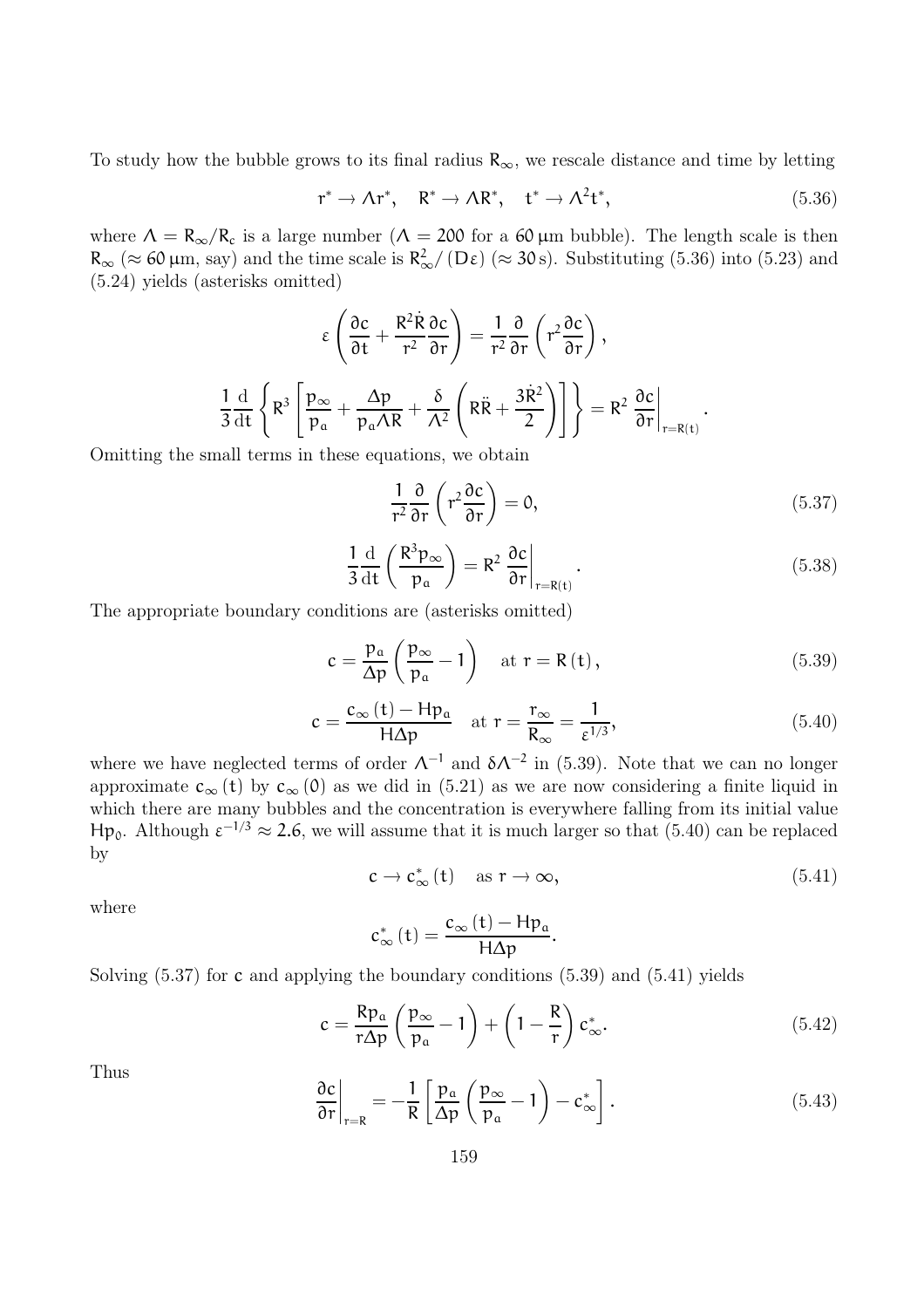Substituting (5.43) into (5.38) yields

$$
\frac{1}{3}\frac{\mathrm{d}}{\mathrm{d}t}\left(\frac{R^3p_{\infty}}{p_a}\right) = -R\left[\frac{p_a}{\Delta p}\left(\frac{p_{\infty}}{p_a} - 1\right) - c_{\infty}^*\right].\tag{5.44}
$$

Applying the conservation of mass  $(5.34)$  when the radius of the bubble is  $R(t)$ , we obtain, in mathematical notation and dimensional variables,

$$
\frac{4}{3}\pi R^3 \rho_b = \frac{4}{3}\pi r_\infty^3 H p_0 - 4\pi \int_R^{(r_\infty^3 + R^3)^{1/3}} c(r, t) r^2 dr.
$$

Using the perfect gas law to eliminate  $\rho_b$  and the RP equation to eliminate  $p_b$ , we obtain

$$
\begin{split} &\frac{4}{3}\pi R^3\rho_\alpha\left[\frac{p_\infty}{p_\alpha}+\frac{2\gamma}{p_\alpha R}+\frac{\rho_l}{p_\alpha}\left(R\ddot{R}+\frac{3\dot{R}^2}{2}\right)\right]\\ &=\frac{4}{3}\pi r_\infty^3Hp_0-4\pi\int_{R}^{\left(r_\infty^3+R^3\right)^{1/3}}c\left(r,t\right)r^2dr. \end{split}
$$

In terms of dimensionless variables (asterisks omitted):

$$
R^3 \left[ \frac{p_{\infty}}{p_{\alpha}} + \frac{\Delta p}{p_{\alpha} \Lambda R} + \frac{\delta}{\Lambda^2} \left( R \ddot{R} + \frac{3 \dot{R}^2}{2} \right) \right] \\ = \frac{r_{\infty}^3 \epsilon p_0}{R_{\infty}^3 \Delta p} - 3 \epsilon \int_{R}^{ \left( r_{\infty}^3 / R_{\infty}^3 + R^3 \right)^{1/3}} \left( c + \frac{p_{\alpha}}{\Delta p} \right) r^2 dr.
$$

Using (5.35) to eliminate  $r_{\infty}$  and then neglecting small terms yields

$$
\frac{p_{\infty}R^3}{p_{\alpha}} = \frac{p_0}{\Delta p} - 3\varepsilon \int_R^{\varepsilon^{-1/3}} \left(c + \frac{p_{\alpha}}{\Delta p}\right) r^2 dr.
$$

Substituting (5.42) for c yields

$$
\frac{p_{\infty}R^3}{p_a} = \frac{p_0}{\Delta p} - 3\epsilon \int_R^{\epsilon^{-1/3}} \left[ \frac{Rp_a}{r\Delta p} \left( \frac{p_{\infty}}{p_a} - 1 \right) + \left( 1 - \frac{R}{r} \right) c_{\infty}^* + \frac{p_a}{\Delta p} \right] r^2 dr.
$$

Upon integrating, we obtain

$$
\frac{p_{\infty}R^3}{p_a} = \frac{p_0}{\Delta p} - 3\epsilon \left[ \frac{Rp_a}{2\epsilon^{2/3}\Delta p} \left( \frac{p_{\infty}}{p_a} - 1 \right) + \left( \frac{1}{3\epsilon} - \frac{R}{2\epsilon^{2/3}} \right) c_{\infty}^* + \frac{p_a}{3\epsilon\Delta p} \right] + 3\epsilon \left[ \frac{R^3p_a}{2\Delta p} \left( \frac{p_{\infty}}{p_a} - 1 \right) - \frac{R^3}{6} c_{\infty}^* + \frac{R^3p_a}{3\Delta p} \right].
$$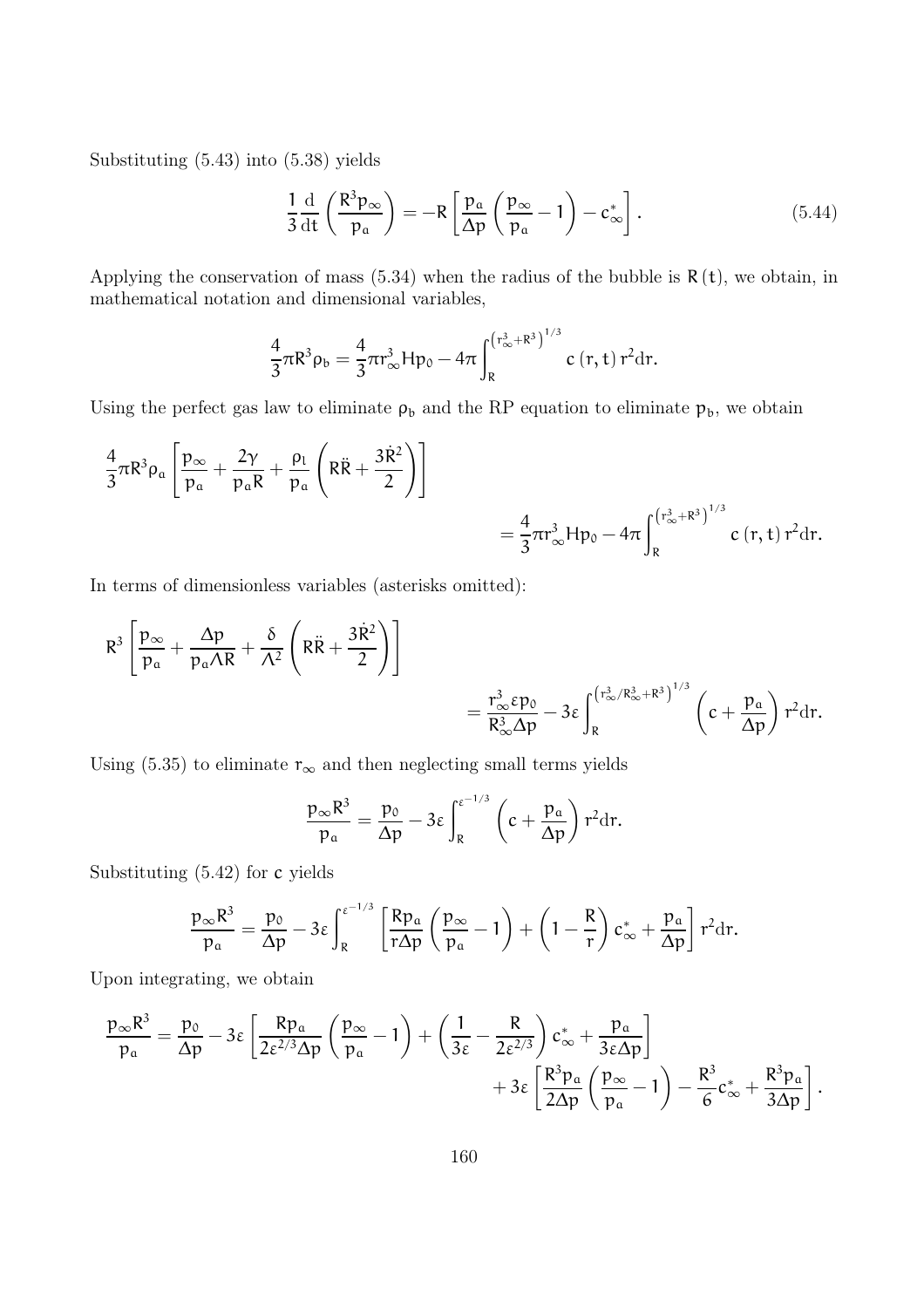

Figure 7: For large times  $t \sim \Lambda^2 \tau \sim 30 \text{ s}$ , the bubble radius approaches a limiting value  $\Lambda R_c =$  $R_{\infty}$ .

Neglecting terms of order  $\varepsilon^{1/3}$  and smaller ( $\varepsilon$ ) and solving for  $c_{\infty}^*$  yields

$$
c_{\infty}^{*}\left(t\right) = 1 - \frac{p_{\infty}}{p_{a}}R^{3}.\tag{5.45}
$$

Thus, substituting (5.45) into (5.44) yields

$$
\frac{1}{3}\frac{\mathrm{d}}{\mathrm{d}t}\left(\frac{R^3p_{\infty}}{p_a}\right) = -R\left[\frac{p_a}{\Delta p}\left(\frac{p_{\infty}}{p_a} - 1\right) - 1 + \frac{p_{\infty}}{p_a}R^3\right].\tag{5.46}
$$

If  $p_{\infty} = p_a$  then (5.46) yields

$$
\frac{\mathrm{d}\mathbf{R}}{\mathrm{d}\mathbf{t}} = \frac{1 - \mathbf{R}^3}{\mathbf{R}}.\tag{5.47}
$$

Solving (5.47) for R and applying the initial condition  $R \to 0$  as  $t \to 0$ , we obtain

$$
\frac{1}{6}\ln\left(R^2+R+1\right)-\frac{1}{\sqrt{3}}\tan^{-1}\left(\frac{2R+1}{\sqrt{3}}\right)-\frac{1}{3}\ln\left(1-R\right)+\frac{\pi}{6\sqrt{3}}=t.
$$

As  $t \to \infty$ ,  $R \to 1$  as can be seen in Figure 7.

### 5.2 Bubble growth by rectified diffusion

Consider a bubble with  $R_0 < R_c$ . In the absence of pressure fluctuations (i.e. a sound field), it would gradually dissolve and disappear (Figure 6). However, if a sound field is introduced, then it can cause the bubble to pulsate and this may lead to the diffusion of gas into the bubble by a process called 'rectified diffusion'. This process competes with the normal diffusion of gas out of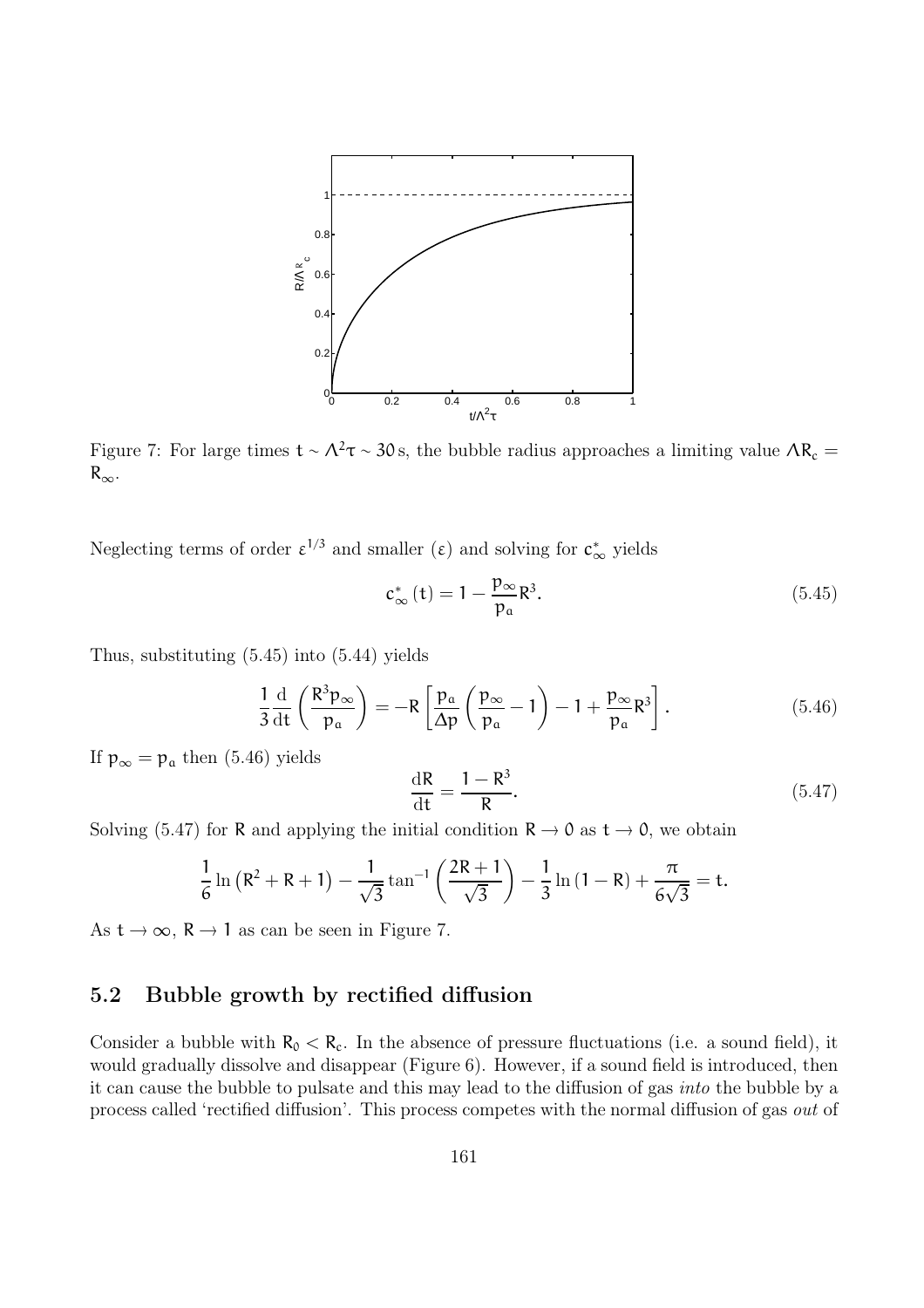the precritical bubble. If the amplitude of the sound waves is greater than some threshold value, then rectified diffusion dominates and the bubble grows. Rectified diffusion is composed of three effects [17]: (i) When the bubble contracts, the concentration of gas in the bubble increases and gas tends to diffuse out of the bubble. When the bubble expands, the concentration of gas decreases and gas tends to diffuse into the bubble; (ii) Since the surface area of the bubble is greater during the expansion, more gas will enter during the expansion of the bubble than will leave during the contraction; (iii) During the expansion, the thickness of the diffusion boundary layer adjacent to the bubble decreases. As a result, the concentration gradient across this layer increases. Since the mass flow into the bubble is proportional to the concentration gradient, it is enhanced during expansion. The opposite is true during contraction.

To model the effect of a sound field on a bubble at rest in a liquid, we can set  $p_{\infty} (t) = p_{\mathfrak{a}} + p_{s} (t)$ , where  $p_s = P_s \sin(\omega t)$  is the sound field. As shown by Eller and Flynn (1965), progress can then be made by first assuming that the instantaneous bubble radius  $R(t)$  is periodic with a bubble period  $T_b$  and then averaging the equations over one bubble period. This was found to be a valid approximation if  $R_e \gg (D/\omega)^{1/2}$ , where  $R_e$  is the 'equilibrium' radius of the pulsating bubble such that

$$
\mathsf{p}_{\mathsf{b}} = \left(\mathsf{p}_{\mathsf{a}} + \frac{2\gamma}{R_e}\right) \left(\frac{R_e}{R}\right)^3.
$$

For  $D = 2 \times 10^{-9} \text{ m}^2 \text{s}^{-1}$  and  $\omega = 250\pi \times 10^3 \text{ rad s}^{-1}$ , this requires  $R_e \gg 0.05 \mu \text{m}$ . The final solution for the rate of change of  $\mathsf{R}_{e}$  with time is [18]

$$
\frac{\mathrm{d}R_{e}}{\mathrm{d}t} = \frac{DH\mathcal{R}_{s}T}{R_{e}\left[1+4\gamma/\left(3p_{a}R_{e}\right)\right]}\left\langle\frac{R}{R_{e}}\right\rangle \left[\frac{p_{0}}{p_{a}} - \frac{\left\langle R/R_{e}\right\rangle}{\left\langle\left(R/R_{e}\right)^{4}\right\rangle}\left(1+\frac{2\gamma}{p_{a}R_{e}}\right)\right],\tag{5.48}
$$

where angle brackets denote a time average over one bubble period, and

$$
\left\langle \frac{R}{R_e} \right\rangle = 1 + K\alpha^2 \left(\frac{P_s}{p_a}\right)^2, \tag{5.49}
$$

$$
\left\langle \left(\frac{R}{R_e}\right)^4 \right\rangle = 1 + (3 + 4K) \alpha^2 \left(\frac{P_s}{p_a}\right)^2, \tag{5.50}
$$

$$
\alpha = \frac{1}{3\left[1 + 4\gamma/\left(3p_a R_e\right) - \beta^2\right]},\tag{5.51}
$$

$$
K = \frac{\left(4 - \beta^2\right)/4 + 4\gamma/\left(3p_a R_e\right)}{1 + 4\gamma/\left(3p_a R_e\right)},\tag{5.52}
$$

$$
\beta^2 = \frac{\rho_1 \omega^2 R_e^2}{3p_a}.
$$
\n(5.53)

In deriving (5.49) and (5.50), it is assumed that that the ratio  $P_s/p_a$  is small, an assumption that does not appear to be satisfied in the case of the surger unit.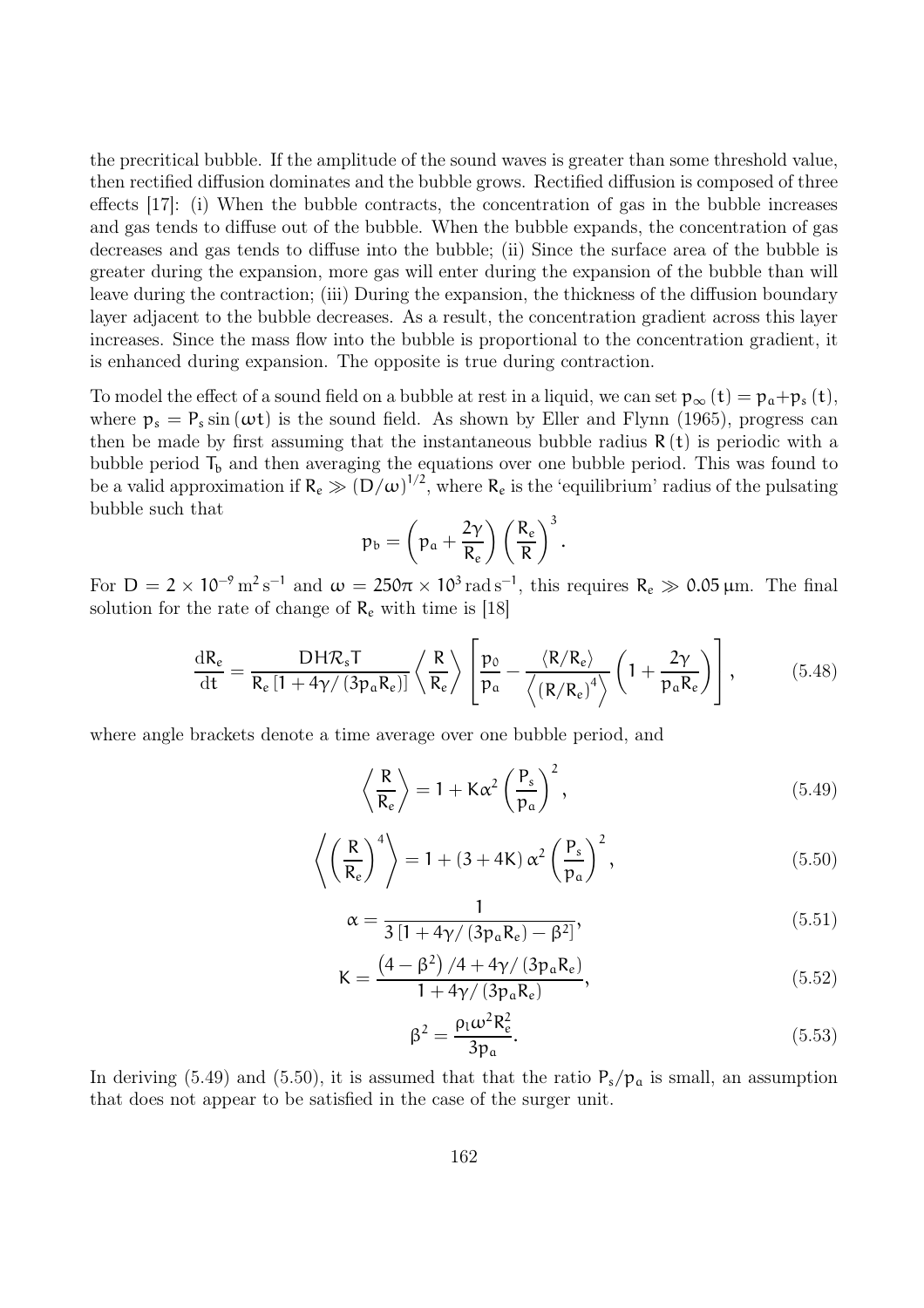

Figure 8:  $P_{s,T}$  versus  $R_e$  for  $p_0 = 3.8$  bar,  $p_a = 1$  bar,  $\gamma = 40$  mN m<sup>-1</sup>,  $\rho_l = 10^3$  kg m<sup>-3</sup>,  $\omega = 250\pi \times 10^3 \,\text{rad}\,\text{s}^{-1}$ .

The threshold amplitude  $P_{s,T}$  for rectified diffusion is obtained by setting  $\dot{R}_e = 0$  and solving for  $P_s$  to obtain

$$
P_{s,T} = \frac{p_a}{\alpha} \sqrt{\frac{1 + 2\gamma / (p_a R_e) - p_0 / p_a}{(3 + 4K) p_0 / p_a - [1 + 2\gamma / (p_a R_e)] K}}.
$$
(5.54)

The threshold amplitude increases as  $R_e$  decreases, as shown in Figure 8. Given  $R_0$ , the initial bubble radius, and  $P_s$ , (5.48) can be solved for  $R_e(t)$  using the Matlab ODE solver ode15s. Some examples are shown in Figure 9. Those precritical bubbles for which  $P_s > P_{s,T}$  grow, while those for which  $P_s < P_{s,T}$  shrink.

#### 5.3 Bubble growth by convective diffusion

Since the diffusion coefficient D is small ( $D \approx 2 \times 10^{-9}$  m<sup>2</sup> s<sup>-1</sup> for N<sub>2</sub> in water), the rate of mass transfer into a bubble at rest is also small. In practice, the bubble rises in the liquid due to its buoyancy and this motion enhances the rate of mass transfer, just as stirring tea enhances the dissolution of any added sugar. This transport of matter by the combined processes of convection and diffusion will be called convective diffusion.

Consider then a bubble with radius  $R(t) \gg R_c$  rising steadily through a supersaturated liquid. The mass flux q into the bubble would be expected to be proportional to the surface area  $4\pi R^2$ of the bubble and to the concentration drop  $\Delta c = c_1 - c_b$  between the liquid bulk and the bubble 'skin' (Figure 1):

$$
q = k4\pi R^2 \Delta c,
$$

where the proportionality constant  $k$  is known as the mass transfer coefficient. This can be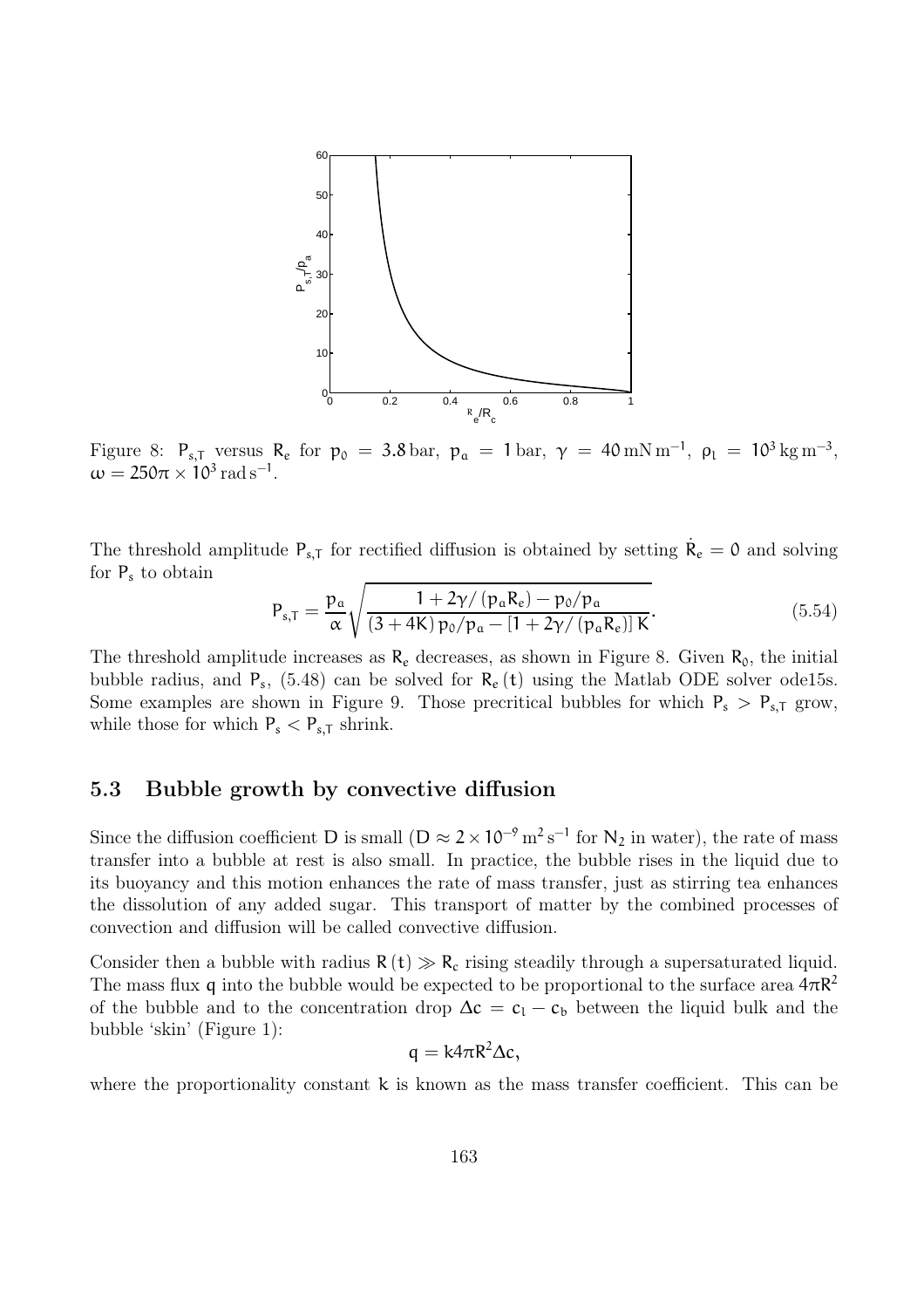

Figure 9:  $R_e$  versus t for  $P_s = 2$  bar,  $p_0 = 3.8$  bar,  $p_a = 1$  bar,  $\gamma = 40$  mN m<sup>-1</sup>,  $\rho_l = 10^3$  kg m<sup>-3</sup>,  $\omega = 250\pi \times 10^3 \,\text{rad}\,\text{s}^{-1}.$ 

equated to the rate of increase of the bubble mass:

$$
\frac{\mathrm{d}}{\mathrm{d}t} \left( \frac{4}{3} \pi R^3 \rho_b \right) = k4 \pi R^2 \Delta c. \tag{5.55}
$$

Empirically, k is proportional to the diffusion coefficient of the gas in the liquid, so that (5.55) can be rewritten as

$$
\frac{\mathrm{d}}{\mathrm{d}t} \left( \frac{4}{3} \pi R^3 \rho_b \right) = \frac{4 \pi R^2 D \Delta c}{\delta_N}.
$$
\n(5.56)

Comparing (5.4) and (5.56), the Nernst diffusion layer thickness  $\delta_N$  is seen to be given by

$$
\left(\frac{\partial c}{\partial r}\right)_{r=R}=\frac{\Delta c}{\delta_N}.
$$

As shown in Figure 1,  $\delta_N$  is the thickness which the diffusion layer would have if the concentration profile were a straight line with slope  $(\partial_r c)_{r=R}$ .

If we assume that the gas obeys the perfect gas law  $\rho_b = p_b/(R_sT)$  with  $p_b \approx p_a$  as  $R \gg R_c$ , and if we also assume that  $T$  is constant, then  $\rho_b$  is also approximately constant. Then

$$
\frac{\mathrm{d}}{\mathrm{d}t} \left( \frac{4}{3} \pi R^3 \rho_b \right) = 4 \pi R^2 \rho_b \frac{\mathrm{d}R}{\mathrm{d}t}.
$$
\n(5.57)

Substituting (5.57) into (5.55) yields

$$
\frac{\mathrm{d}R}{\mathrm{d}t} = \frac{k\Delta c}{\rho_b}.\tag{5.58}
$$

Experimental evidence suggests that k is approximately constant [5, 12]. During the rise time of the bubble, the gas concentration  $c_l$  in the liquid is also approximately constant. Furthermore,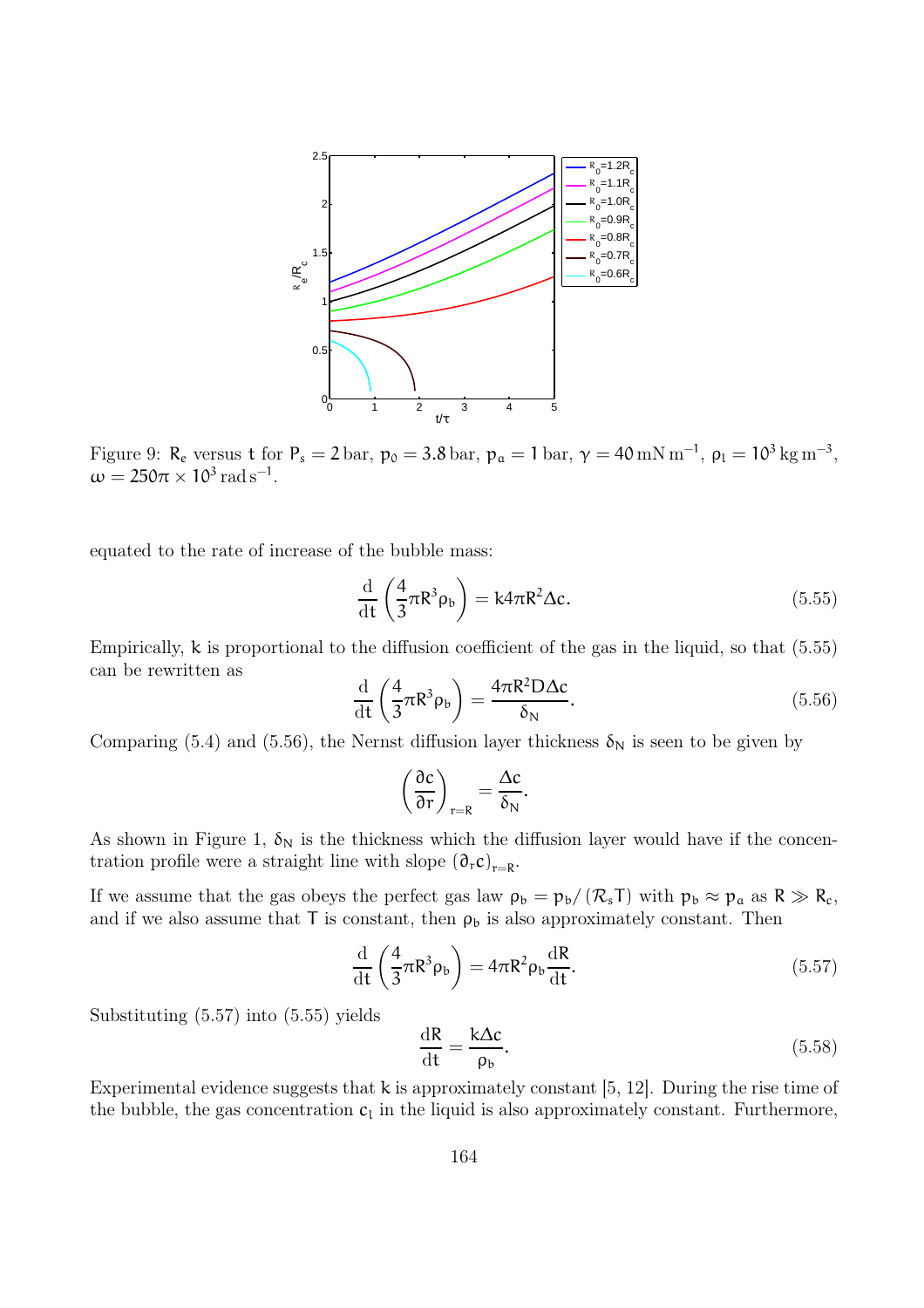since  $c_b = Hp_b$  and  $p_b \approx p_a$ ,  $c_b$  is constant. Integrating (5.58) then yields

$$
R=R_0+\kappa t,
$$

where  $R_0$  is the initial  $(t = 0)$  radius of the bubble and the growth rate of the bubble is

$$
\kappa = \frac{k\Delta c}{\rho_b}.\tag{5.59}
$$

For champagne bubbles originating from cellulose fibres,  $R_0 \approx 20 \,\mu m$  and  $\kappa \approx 350 - 400 \,\mu m s^{-1}$ [12]. For a carbonated beer, values of  $\kappa \approx 100 - 150 \,\mu\text{m s}^{-1}$  [12] and  $\kappa \approx 40 \,\mu\text{m s}^{-1}$  [5] have been reported. The low gas concentrations in Guinness imply smaller values of κ, as we will see.

In the literature, the mass transfer coefficient k is usually expressed in terms of the Sherwood number (also known as the Nusselt mass transfer number):

$$
Sh = \frac{2kR}{D},
$$

which is itself a function of the Reynolds number

$$
\mathrm{Re}=\frac{2\rho_l R U}{\mu},
$$

and the Peclet number

$$
\mathrm{Pe} = \frac{2\mathrm{RU}}{\mathrm{D}}.
$$

If Pe  $\ll 1$ , then mass transfer is dominated by diffusion. If Pe  $\gg 1$ , then mass transfer is dominated by convection. In order to determine k, we first need to estimate U, which we can do by considering the forces on a rising bubble. By Archimedes principle, the buoyancy force on a body immersed in a liquid is equal to the weight of the liquid displaced by that body. Thus, for a spherical bubble, the buoyancy force is

$$
F_B=\frac{4}{3}\pi R^3\rho_l g.
$$

Since  $\rho_b \ll \rho_l$ , the weight of the bubble is negligible in comparsion to the buoyancy force and the bubble rises. As the bubble rises it experiences resistance due friction between its surface and the surrounding viscous liquid. This friction force is expressed as

$$
F_d=C_d\frac{\rho_l U^2}{2}\pi R^2,
$$

where  $C_d$  is the friction factor or drag coefficient. The buoyancy force is nearly always balanced by the drag force so that we can equate them to obtain

$$
\frac{4}{3}\pi R^3 \rho_1 g = C_d \frac{\rho_1 U^2}{2} \pi R^2,
$$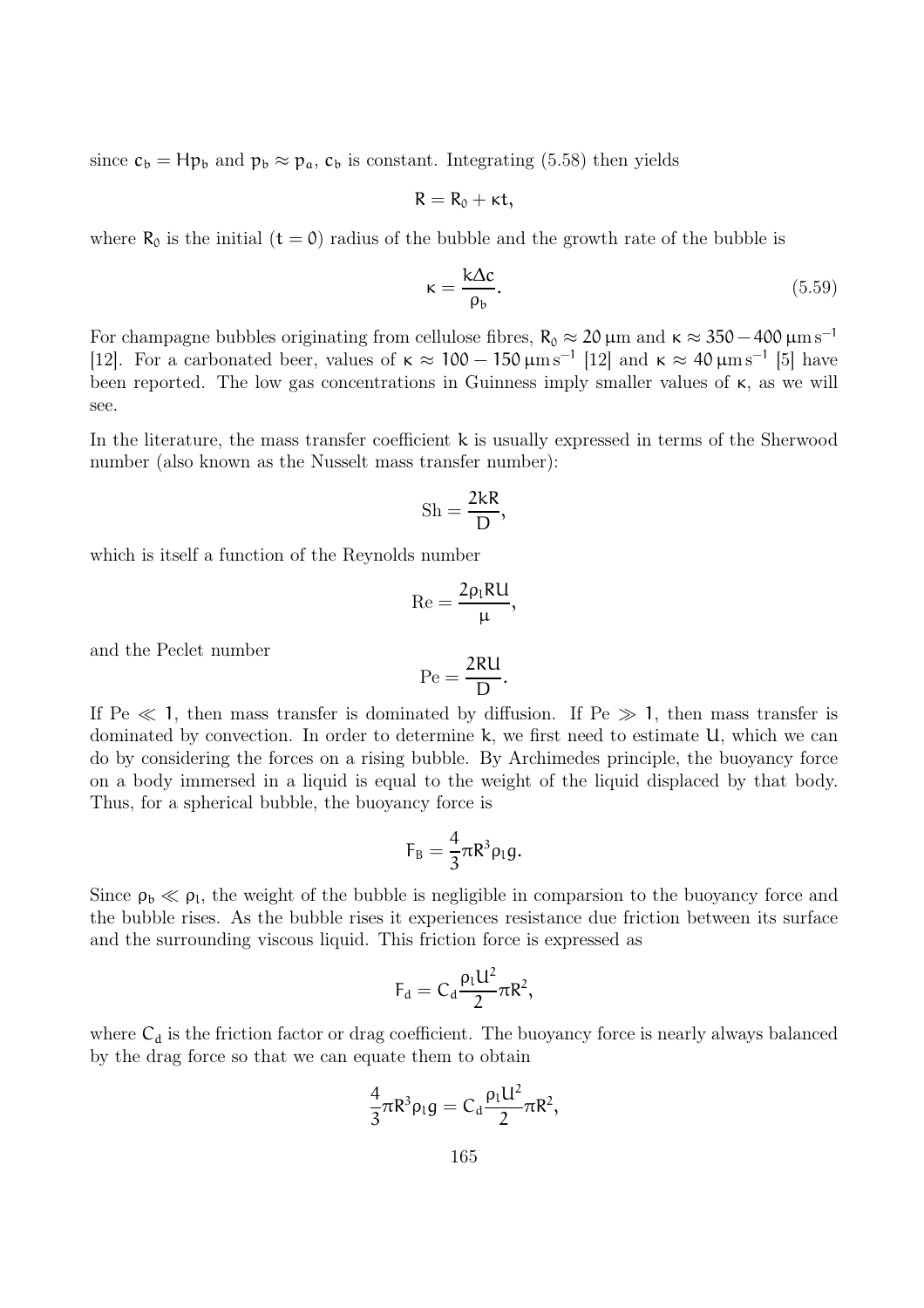or, solving for  $C_d$ ,

$$
C_d = \frac{8Rg}{3U^2}.\tag{5.60}
$$

This equation can be used to determine  $C_d$  experimentally. It is found that beer bubbles ultimately experience a drag similar to that experienced by solid spheres, for which [16]

$$
C_d = \frac{24}{\text{Re}} \left( 1 + 0.15 \,\text{Re}^{0.687} \right), \quad \text{Re} < 800.
$$

Over the rise time of the bubble though, a good approximation is  $C_d \approx 48/$  Re [12]. Solving (5.60) for U then yields

$$
U = \frac{\rho_l g R^2}{\rho_\mu}.\tag{5.61}
$$

As R increases, U increases and the bubble accelerates. Small bubbles rise slower than large bubbles. Hence, they can be entrained in the downward liquid flow at the glass walls and actually sink. These sinking bubbles are easily seen in a pint of Guinness. For bubbles with radii of order 50 µm in Guinness ( $\rho_1 \approx 10^3 \,\mathrm{kg} \,\mathrm{m}^{-3}$ ,  $\mu \approx 2 \times 10^{-3} \,\mathrm{Pa} \,\mathrm{s}$  [19]),  $U \approx 0.1 \,\mathrm{cm} \,\mathrm{s}^{-1}$ ,  $\text{Re} \approx 0.07$  and  $\text{Pe} \approx 68$ . In carbonated beers, U is a couple of cm s<sup>-1</sup> in good accordance with Equation (5.61) [5].

For the case of stationary  $(U, \text{Re}, \text{Pe} = 0)$  bubbles,  $\text{Sh} = 2$  as can be verified by rewriting (5.32) in dimensional form. For rising bubbles (nonzero U, Re, Pe), flow inside and outside the bubble affects the mass transfer. The Sherwood number can be calculated from the semiempirical expression [8]

$$
\mathrm{Sh} = 1 + \left(1 + \mathrm{Pe}^{1/3}\right) \left(1 + \frac{0.096 \,\mathrm{Re}^{1/3}}{1 + 7 \,\mathrm{Re}^{-2}}\right), \quad \mathrm{Re} < 10^5.
$$

For large Pe, Sh  $\approx$  Pe<sup>1/3</sup> so that, from the definitions of Sh and Pe,

$$
k = \frac{D}{2R} \operatorname{Pe}^{1/3} = \left(\frac{D}{2R}\right)^{2/3} U^{1/3}.
$$

Substituting (5.61) for U yields

$$
k = \left(\frac{D}{2}\right)^{2/3} \left(\frac{\rho_1 g}{9\mu_1}\right)^{1/3}
$$

.

Because of the  $\mathbb{R}^2$  dependence of U, k becomes independent of R and hence time, as expected. The growth rate (5.59) becomes

$$
\kappa = \left(\frac{D}{2}\right)^{2/3} \left(\frac{\rho_l g}{9\mu_l}\right)^{1/3} \frac{\Delta c}{\rho_b}
$$

Over time  $c_1$  drops, so that  $\kappa$  drops. For pure nitrogen bubbles in Guinness, we obtain  $\kappa \approx$  $3 \mu m s^{-1}$ , much smaller than the corresponding values for champagne and carbonated beers. Although Guinness bubbles rise slower and therefore have longer to grow, they remain smaller than those in carbonated beverages because of this very low growth rate.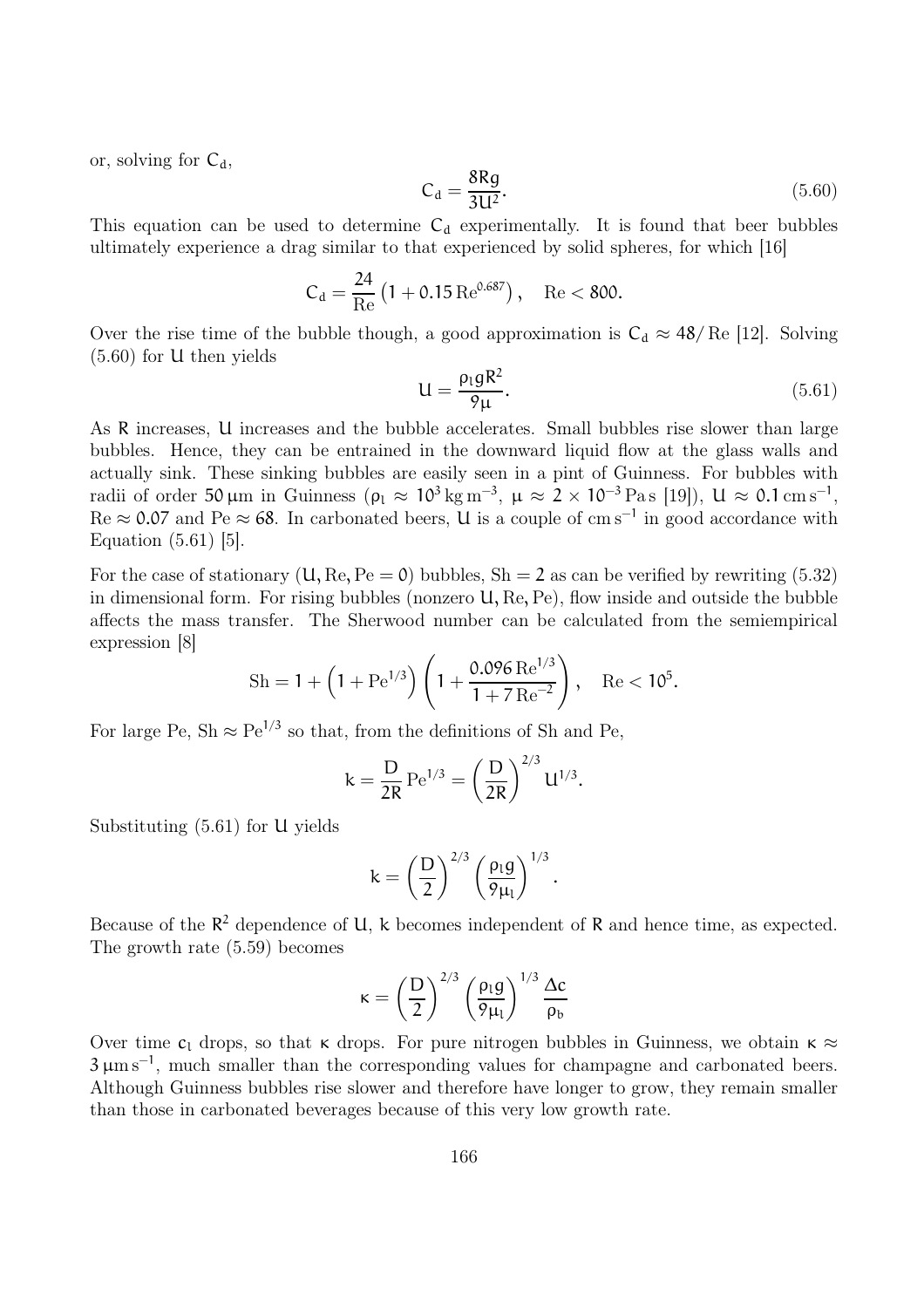#### 5.4 The surger

In the case of the surger, precritical bubbles are initially grown by rectified diffusion. Once they become postcritical, they grow by convective diffusion as they rise through the Guinness. The equations governing the growth of any individual bubble are much like those we have already seen, except now we must consider the combined effects of a sound field and convection. We must also consider the whole distribution of bubbles within the Guinness, as well as the dissolved gas concentration, if we want to model the formation of the head.

Consider a (pure nitrogen) bubble which is rising steadily through the liquid as it grows. We assume that the rate of increase of mass in the bubble is equal to the sum of the diffusive and the convective fluxes into the bubble:

$$
\left\{\begin{array}{c}\text{rate of increase} \\ \text{of mass of gas} \\ \text{in bubble}\end{array}\right\} = \left\{\begin{array}{c}\text{rate of addition} \\ \text{of mass by} \\ \text{diffusion}\end{array}\right\} + \left\{\begin{array}{c}\text{rate of addition} \\ \text{of mass by} \\ \text{convection}\end{array}\right\}
$$

or, in mathematical notation,

$$
\frac{\mathrm{d}}{\mathrm{d}t} \left( \frac{4}{3} \pi R^3 \rho_b \right) = 4 \pi R^2 \frac{D \Delta c}{R} + \pi R^2 f U \Delta c. \tag{5.62}
$$

The factor f is unknown initially; through trial-and-error, a value which makes the results quantitatively reasonable is chosen. Of course, if the Sherwood number were known then Equation (5.55) could be used in place of (5.62). Using the perfect gas law to eliminate  $\rho_b$  and Henry's law to eliminate  $c<sub>b</sub>$ , we obtain

$$
\frac{1}{3\mathcal{R}_s T} \frac{\mathrm{d}\left(\mathsf{R}^3 \mathsf{p}_b\right)}{\mathrm{d}t} = \mathsf{R}^2 \left(\frac{1}{\mathsf{R}} + \frac{\mathsf{f} U}{4}\right) \left(c_1 - \mathsf{H} \mathsf{p}_b\right). \tag{5.63}
$$

The bubble is assumed to be rising with the Stokes' terminal velocity:

$$
U = \frac{2\rho_1 g R^2}{9\mu},\tag{5.64}
$$

,

which seems appropriate if wall effects are negligible [16], as they would be for bubbles which originate in the liquid bulk. Neglecting the inertial terms in the Rayleigh-Plesset equation, we have

$$
p_b = p_{\infty} + \frac{2\gamma}{R}.\tag{5.65}
$$

We set  $p_{\infty} (t) = p_{\alpha} + p_s (t)$ , where  $p_s = P_s \sin (\omega t)$  is the ultrasound field.  $P_s$  can be estimated as follows: Assuming the plate of the surger unit oscillates sinusoidally with amplitude A, its position is given by  $z = z_0 - A \sin(\omega t)$ . The corresponding acceleration is  $g = \ddot{z} =$  $\omega^2 A \sin(\omega t)$ . This creates the pressure field

$$
p_s = \rho_l g (h - z) = \rho_l \omega^2 A (h - z) \sin (\omega t),
$$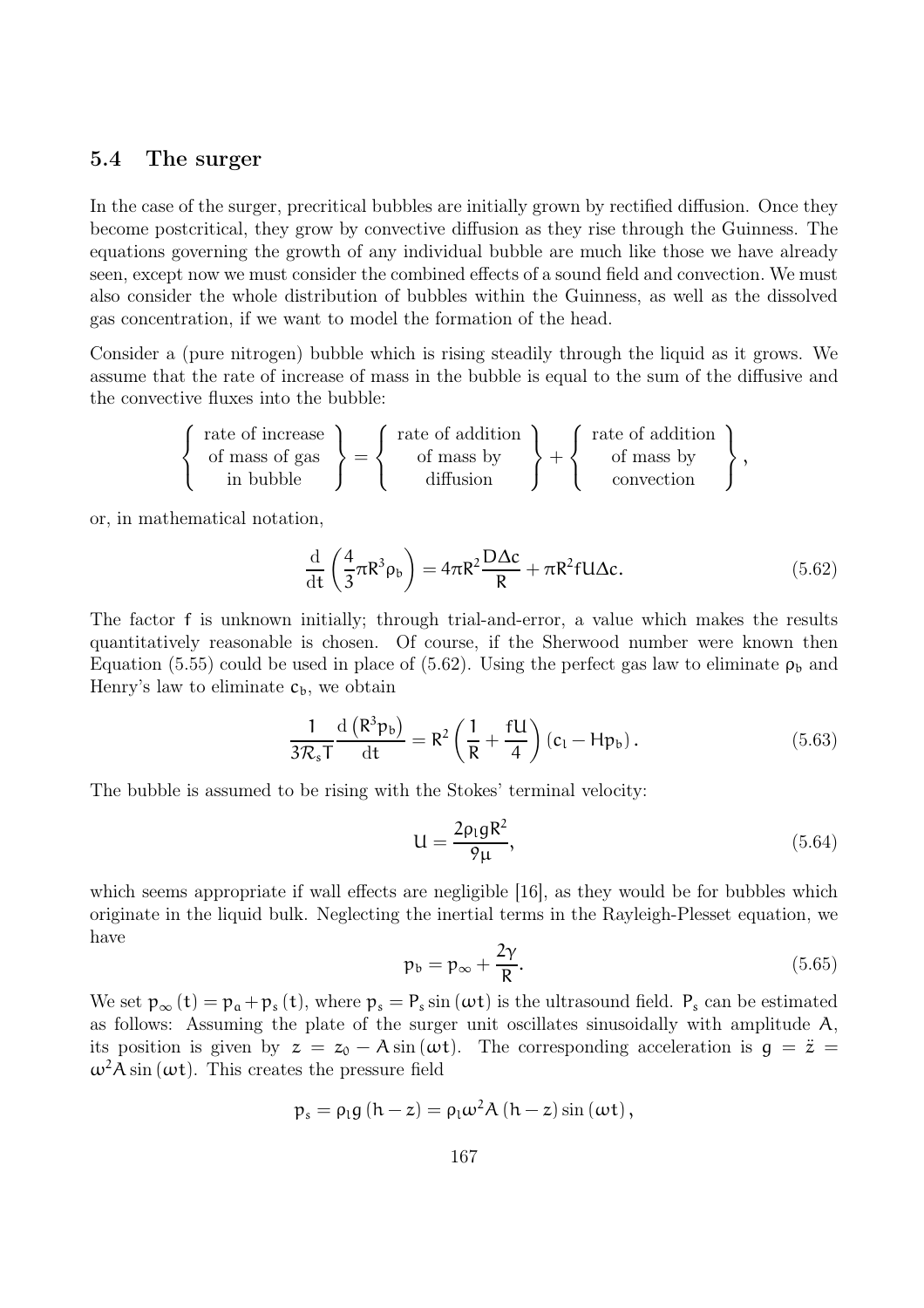

Figure 10: The fluxes into the shaded region  $\Delta R\Delta z$  in phase space  $(R, z)$ .

inside the liquid (as verified experimentally in a vibrating vessel [20]). Inserting appropriate values ( $\rho_l = 10^3 \text{ kg m}^{-3}$ ,  $\omega = 250\pi \times 10^3 \text{ rad s}^{-1}$ ,  $A = 89 \text{ nm}$ ,  $h = 10 \text{ cm}$ ), we find that  $P_s$  varies from 55 bar at the bottom  $(z = 0)$  of the liquid to 0 bar at the top  $(z = h)$ . From Figure 8, we can see that 55 bar is above the threshold amplitude for most of the precritical bubbles. It does, however, seem like an unusually large pressure and there is uncertainty regarding the exact value of A. For simplicity, we ignored the dependence of  $p_s$  on z.

Now suppose that the bubble distribution in the liquid is given by  $F(R; z, t)$  such that  $FdRdz$ is the number of bubbles with radii from R to  $R + dR$  at heights from z to  $z + dz$  at time t. As shown in Figure 10, the rate of increase of  $F(R; z, t) \Delta R \Delta z$ , the number of bubbles in the shaded region, is given by

$$
\left\{\begin{array}{c}\text{rate of increase} \\ \text{of number of} \\ \text{shaded region} \end{array}\right\} = \left\{\begin{array}{c}\text{rate of addition} \\ \text{of bubbles} \\ \text{bubbles growing} \end{array}\right\}
$$
\n
$$
+ \left\{\begin{array}{c}\text{rate of addition} \\ \text{of bubbles} \\ \text{to bubbles} \\ \text{to bubbles rising} \end{array}\right\} + \left\{\begin{array}{c}\text{rate of addition} \\ \text{of percritical} \\ \text{bubbles by} \\ \text{homogeneous} \\ \text{nucleation} \end{array}\right\}
$$

,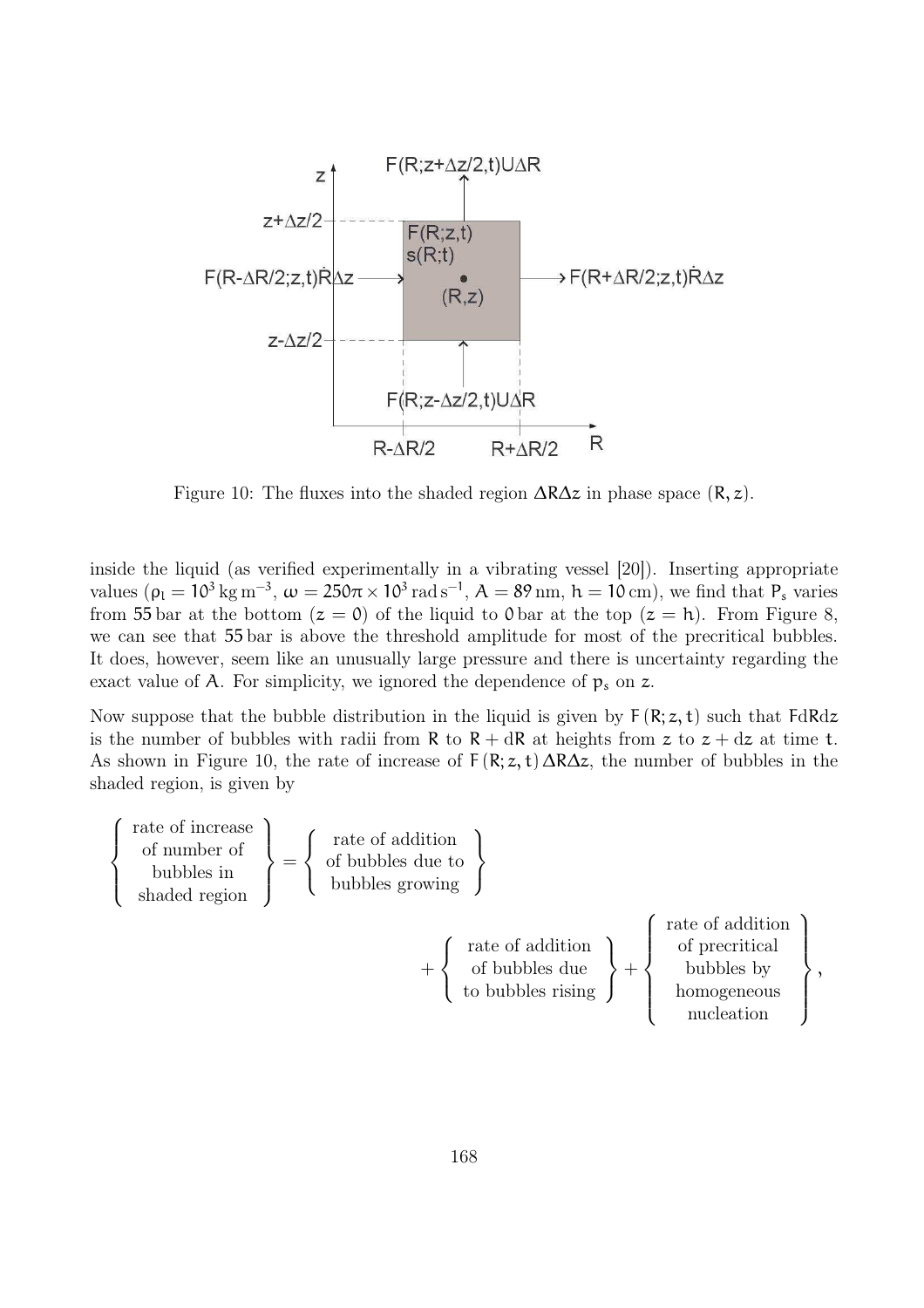or, in mathematical notation,

$$
\begin{aligned} \frac{\partial F}{\partial t} \Delta R \Delta z &= \left[ F \left( R - \frac{\Delta R}{2}; z, t \right) - F \left( R + \frac{\Delta R}{2}; z, t \right) \right] \dot{R} \Delta z \\ &+ \left[ F \left( R; z - \frac{\Delta z}{2}, t \right) - F \left( R; z + \frac{\Delta z}{2}, t \right) \right] U \Delta R + s \left( R; t \right) \Delta R \Delta z, \end{aligned}
$$

where  $s(R, t) \Delta R \Delta z$  is the number of precritical bubbles being created or destroyed in the shaded region per unit time. Dividing both sides by  $\Delta R\Delta z$  and taking the limit as  $\Delta R$ ,  $\Delta z \rightarrow 0$  yields

$$
\frac{\partial F}{\partial t} = -\frac{\partial F}{\partial R}\dot{R} - \frac{\partial F}{\partial z}U + s(R; t).
$$
 (5.66)

The dissolved gas concentration is given by

$$
\left\{\begin{array}{c}\text{rate of increase } \\ \text{of mass of gas } \\ \text{per unit volume } \\ \text{of liquid }\end{array}\right\}=\left\{\begin{array}{c}\text{rate of addition } \\ \text{of mass of gas } \\ \text{per unit volume } \\ \text{by diffusion }\end{array}\right\}-\left\{\begin{array}{c}\text{rate of loss of } \\ \text{mass of gas per } \\ \text{unit volume by } \\ \text{bubble growth }\end{array}\right\},
$$

or, in mathematical notation,

$$
\frac{\partial c_1}{\partial t} = D \frac{\partial^2 c_1}{\partial z^2} - \int F \frac{\mathrm{d}}{\mathrm{d}t} \left( \frac{4}{3} \pi R^3 \rho_b \right) \mathrm{d}R.
$$

Using the perfect gas law to eliminate  $\rho_b$ , we obtain

$$
\frac{\partial c_1}{\partial t} = D \frac{\partial^2 c_1}{\partial z^2} - \frac{4\pi}{3\mathcal{R}_s T} \int F \frac{d (R^3 p_b)}{dt} dR.
$$
 (5.67)

Equations (5.63) to (5.67) form a closed set for  $\{R, U, p_b, F, c_l\}$  and govern the growth of an initial distribution of bubbles in the presence of an ultrasound field  $p_s$  and a source s of precritical bubbles.

However, solving these equations is complicated by the problem of choosing the time step. A naïve simulation would use the ultrasound period  $2\pi/\omega \approx 8 \,\mu s$  over the duration of the surge and settle (∼ 1 min). To speed up the simulation, we instead split it into two parts, the first part of which computes the rate at which postcritical bubbles are being produced by the ultrasound field, and the second part of which uses this rate to study the behaviour of the postcritical bubbles. The final results from this part are shown in Figures 11, 12, and 13. Figure 11 shows the bubble radii as a function of time, each bubble corresponding to one cross. Initially, all the bubbles are precritical and thus their radii are clustered together. As time progresses, the radii increase with the maximum radius being about  $400 \mu m$ . As bubbles reach the top of the liquid, they are removed from the graph. As time progresses further, the mean bubble radius drops to about  $50 \mu m$  because the bubble growth rate decreases as the dissolved gas concentration in the liquid falls. In Figure 12, the corresponding heights of the bubbles are shown. Finally, the height of the head is shown in Figure 13; it is approximately 12 mm after 5 s.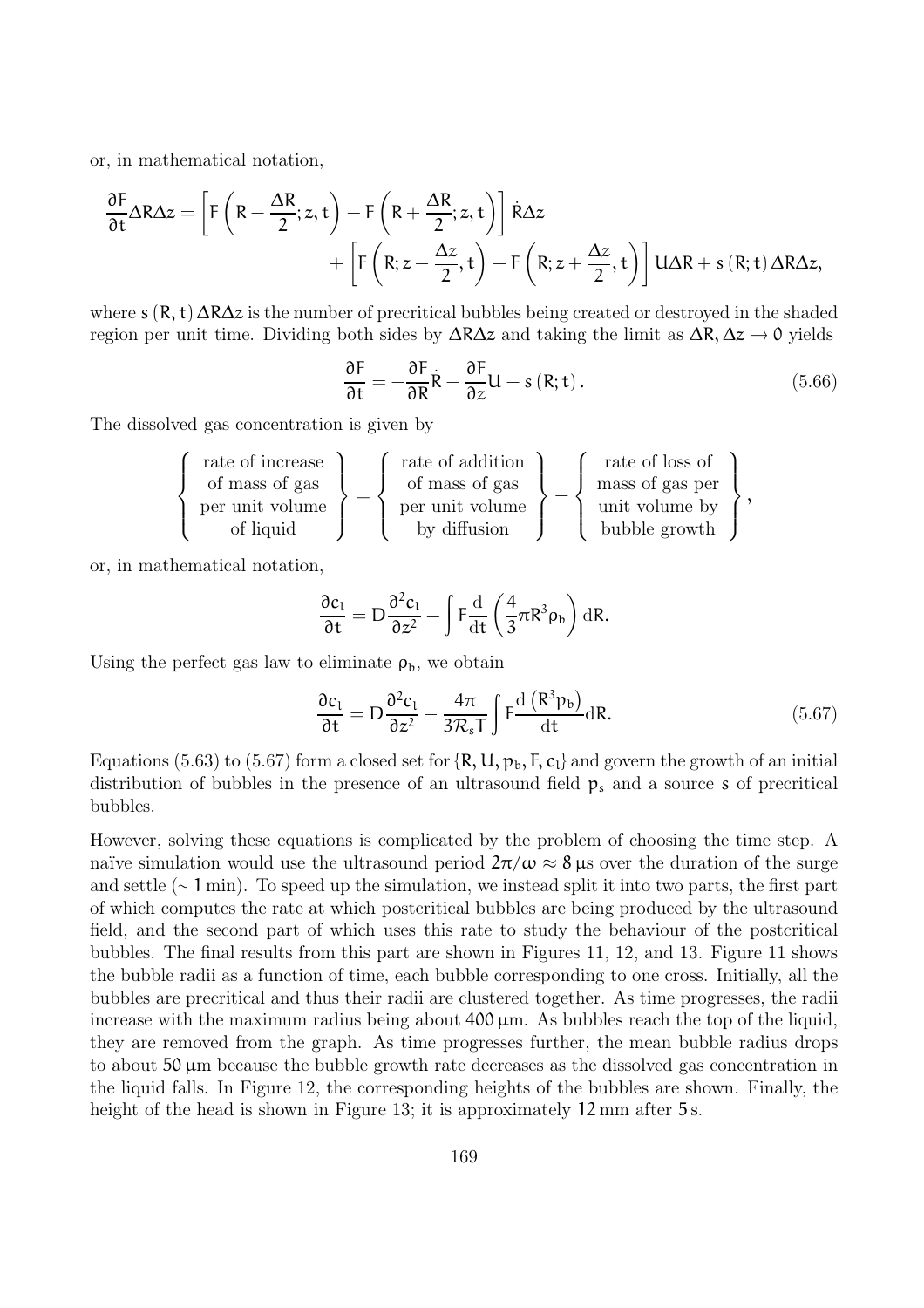

Figure 11: Bubble radii as a function of time.



Figure 12: Bubble heights as a function of time.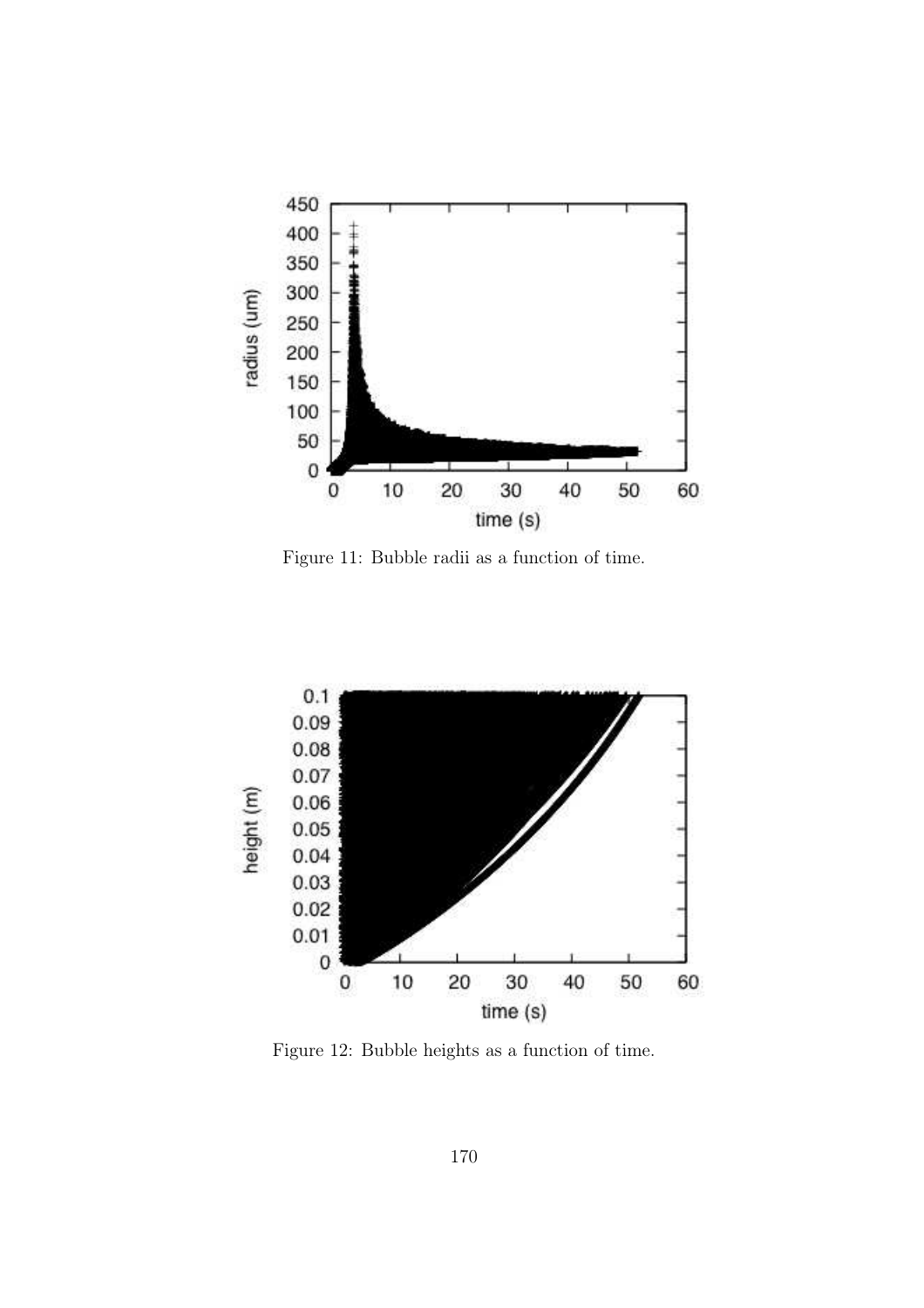

Figure 13: Head height as a function of time.

### 6 Conclusions

Diageo asked us to develop a mathematical model describing bubble formation and growth in Guinness. To this end, we considered the growth of single bubbles by passive, rectified and convective diffusion. In the passive case, the role of the critical radius  $R_c$  was emphasised: in the absence of a sound field, precritical  $(R < R<sub>c</sub>)$  bubbles shrink. In the presence of a sound field, we showed that precritical bubbles will grow by rectified diffusion provided that the amplitude of the sound field is above the threshold value given by (5.54). We also considered how the growth of bubbles by convective diffusion is modelled mathematically.

Applying these ideas to the surger unit, and some new ideas regarding the evolution of the bubble distribution and the dissolved gas concentration, we successfully modelled the initiation of Guinness. The results, however, are more qualitative than quantitative since

1. We have completely ignored the dissolved  $CO<sub>2</sub>$ . Since the  $CO<sub>2</sub>$  concentration is much higher than the  $N_2$  concentration, it must surely have a significant effect on the growth of the bubbles (cf. Section 8). In particular, a model taking both gases into account should be able to explain quantitatively why the head on Guinness does not form spontaneously. Furthermore, there may also be some water vapour in the bubble, although for low temperatures the ratio of vapour to gas should remain small.

The surger equations, Equations (5.63) to (5.67), are easily modified to take the  $CO<sub>2</sub>$  into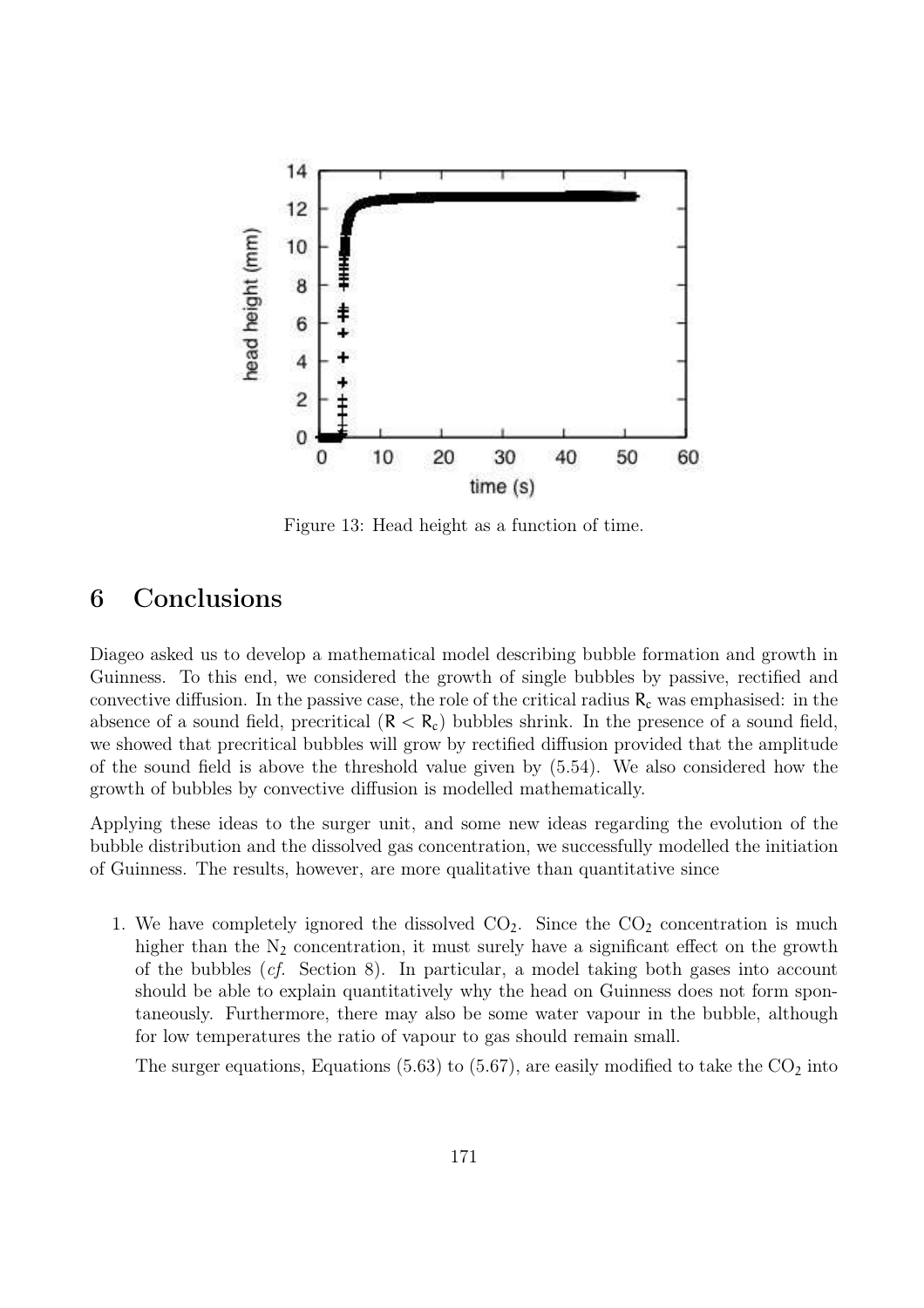account by replacing Equation (5.63) by

$$
\frac{1}{3\mathcal{R}_{s,i}T}\frac{\mathrm{d}\left(R^3x_i p_b\right)}{\mathrm{d}t} = k_i R^2 \left(c_{l,i} - H_i x_i p_b\right),\tag{6.1}
$$

where we are now using the mass transfer coefficient  $k_i$ , and Equation (5.67) by

$$
\frac{\partial c_{l,i}}{\partial t} = D_i \frac{\partial^2 c_{l,i}}{\partial z^2} - \frac{4\pi}{3\mathcal{R}_{s,i}T} \int F \frac{d\left(R^3 x_i p_b\right)}{dt} dR,
$$
\n(6.2)

where  $x_i$  is the mole fraction of gas species  $i$  in the bubble so that

$$
\sum x_i=1.
$$

Equations (6.1) and (6.2) constitute four equations, two each for the  $CO_2$  ( $i = CO_2$ ) and the  $N_2$   $(i = N_2)$ .

- 2. We have not considered the diffusion of gas across the top surface of the Guinness and into the atmosphere. This could be significant: for champagne,  $80\%$  of the dissolved  $CO<sub>2</sub>$ molecules escape by this method [12].
- 3. For sufficiently large bubbles and high frequencies, the isothermal  $(T = const)$  approximation becomes questionable [21].
- 4. Assuming that the rise velocity is simply the Stokes velocity is an over-simplification. In practice, the high number of bubbles creates a complex flow pattern, with liquid and bubbles rising in the centre of the glass and liquid and small bubbles descending at the edges.
- 5. The bubble distribution and dissolved gas concentration will vary horizontally as well as vertically.
- 6. The addition of surfactants significantly affects the accuracy of theoretical predictions regarding rectified diffusion [18].
- 7. We studied noninteracting spherical bubbles, but bubbles can deform, oscillate, break up and coalesce.

A noticeable feature of using the surger unit is the slight delay (∼ 1 s) before the surge of nitrogen bubbles is seen. It is possible that this delay is due to the so-called Bjerknes force holding the bubbles in place while the surger unit is vibrating [20]. When the surger unit stops vibrating (it only vibrates for  $1 - 2s$  after pressing the activation button), there is no Bjerknes force and the bubbles are free to rise. As they rise, some bubbles move towards the glass walls where they become visible.

Although we focused on the surger, the equations we have used can be applied to other methods of initiation simply by modifying the input pressure  $p_{\infty}(t)$  and the source term  $s(R; t)$ .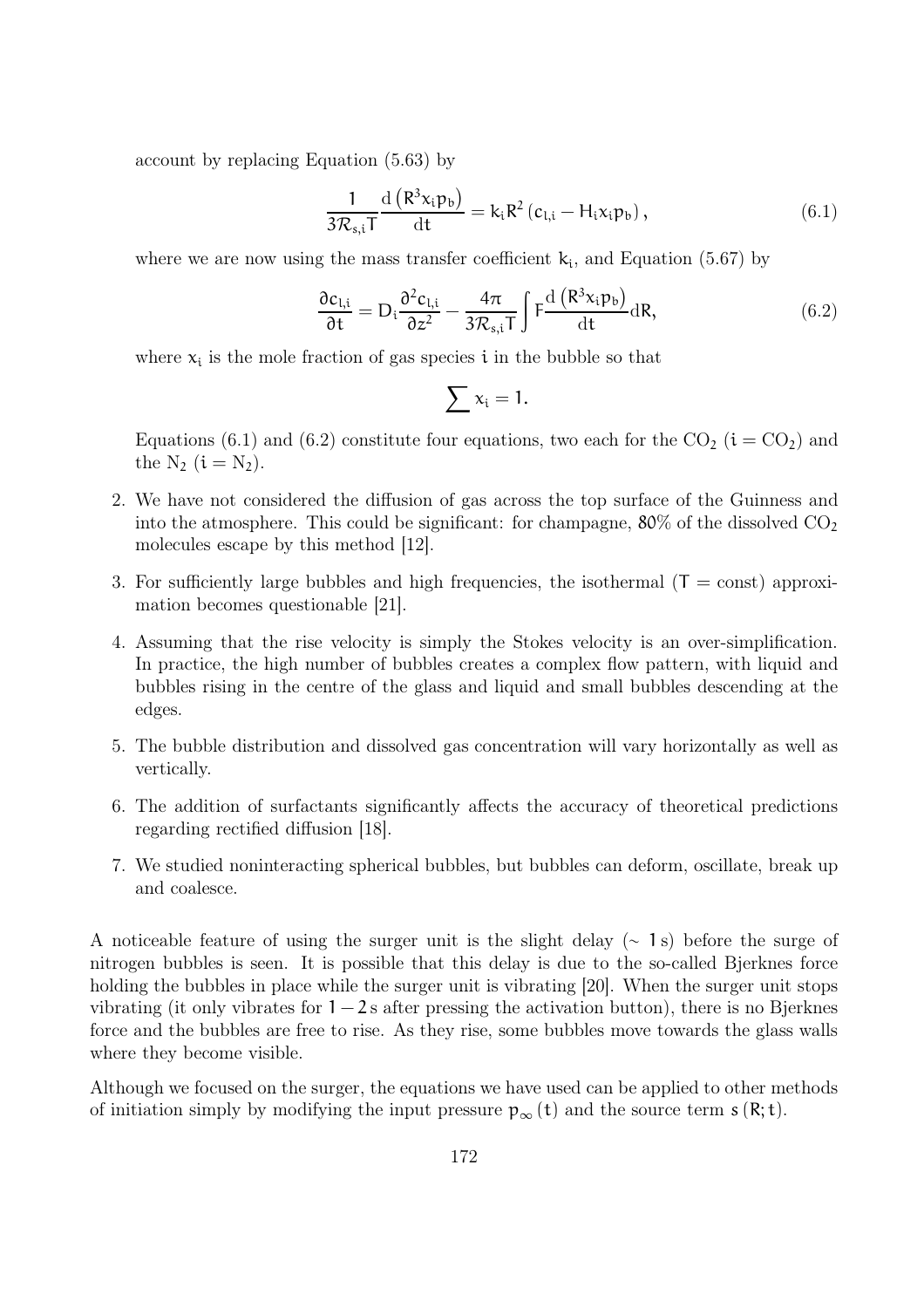At the Study Group, some ideas for new initiation methods were discussed. Perhaps the most interesting is the possibility of using a 'nanowidget'; that is, an insert at the bottom of the can which has nanometer features, making it superhydrophobic. When liquid is poured over such a surface, gas is trapped in the cavities between the features. Upon pressurising the can, some of the gas will dissolve. Upon opening the can, the surviving gas pockets will act as nucleation sites, initiating the Guinness. Of course, the effectiveness and cost of such a device would have to be investigated. Another interesting idea is to coat the inside of the can with a surfactant to promote bubble nucleation. For example, it is known that the surfactant coating on Mentos (gum arabic) is partly responsible for the explosivity of the Diet Coke and Mentos reaction [22].

## 7 List of symbols

In the following list of symbols, the corresponding SI unit, if any, is given in brackets.

A amplitude of oscillation of surger plate (m)

 $C_d$  drag coefficient

c gas concentration in liquid  $(\text{kg m}^{-3})$ 

 $c<sub>b</sub>$  gas concentration in liquid at bubble surface (kg m<sup>-3</sup>)

 $c_l$  gas concentration in liquid bulk (kg m<sup>-3</sup>)

 $c_{\infty}$  gas concentration in liquid at  $r = r_{\infty}$  (kg m<sup>-3</sup>)

D diffusivity of gas in liquid  $(m^2 s^{-1})$ 

F bubble distribution function  $(m^{-2})$ 

 $F_B$  buoyancy force  $(N)$ 

```
F_c capillary force (N)
```
 $F_d$  drag force  $(N)$ 

f function defined in Equation (5.62)

g acceleration due to gravity  $(m s^{-2})$ 

H Henry's law constant  $(\text{kg m}^{-3} \text{Pa}^{-1})$ 

h height of liquid (m)

K function defined in Equation (5.52)

k mass transfer coefficient  $(m s^{-1})$ 

L circumference of nucleation site (m)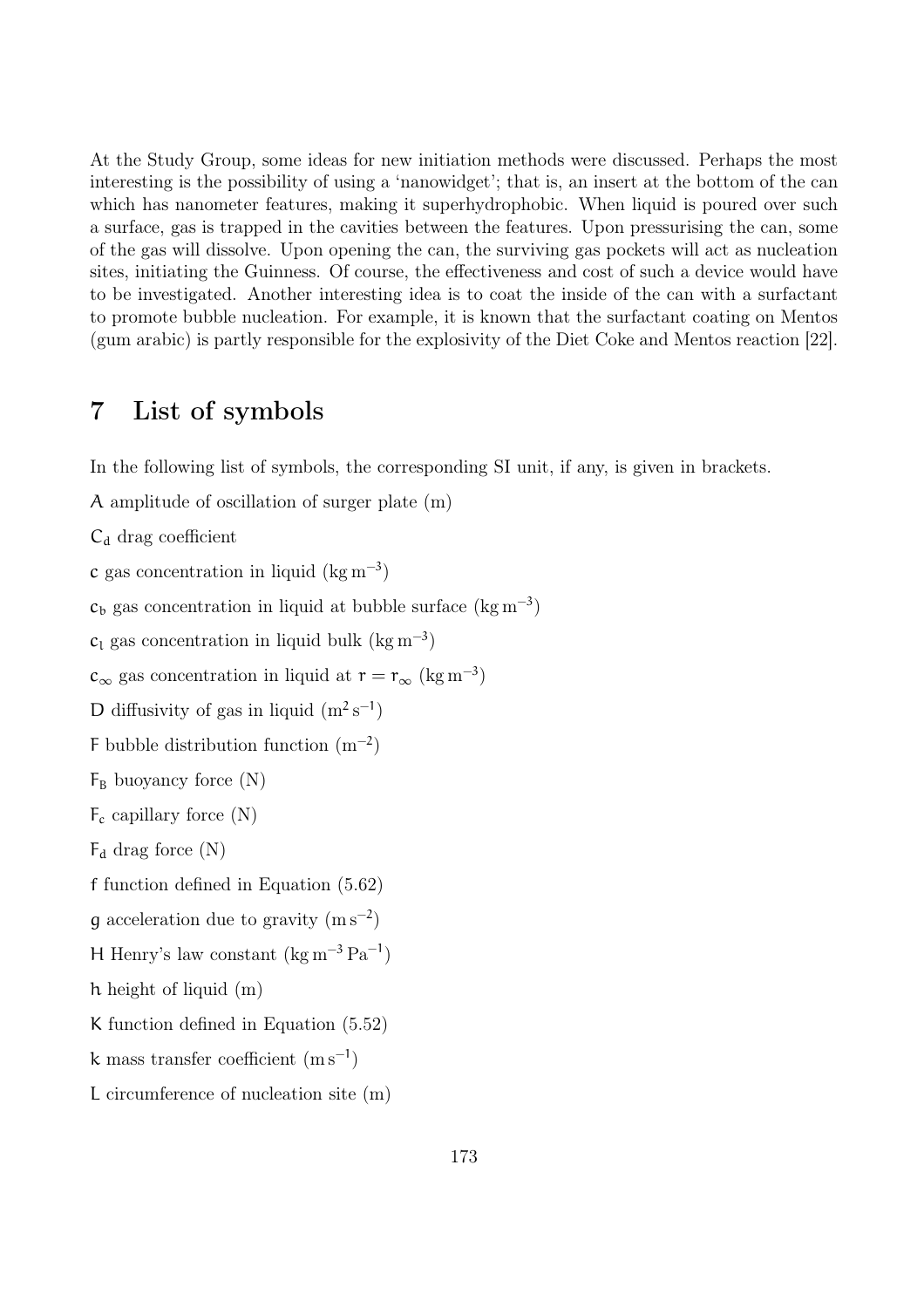$M$  molar mass (kg mol<sup>-1</sup>)  $n_b = p_b V_b / (R_a T)$  number of moles of gas in bubble (mol) P<sup>s</sup> amplitude of sound field (Pa)  $P_{s,T}$  threshold amplitude of sound field (Pa)  $Pe = 2RU/D$  Peclet number p partial pressure of gas above liquid (Pa)  $p_a$  atmospheric pressure (Pa)  $p<sub>b</sub>$  gas pressure in bubble (Pa)  $p_l$  liquid pressure (Pa)  $p_s = P_s \sin{(\omega t)}$  sound field (Pa)  $p_0$  gas pressure in sealed container (Pa)  $\mathfrak{p}_{\infty}$ liquid pressure at  $\mathfrak{r} = \mathfrak{r}_{\infty}$  (Pa) q mass flux  $(kg s^{-1})$ R bubble radius (m)  $\dot{\mathsf{R}} = \mathrm{d}\mathsf{R}/\mathrm{d}\mathsf{t}$  time derivative of  $\mathsf{R}$  (m s<sup>-1</sup>)  $R_c$  critical radius (m)  $R_e$  'equilibrium' radius of a pulsating bubble (m)  $R_0$  initial radius  $(m)$  $R_{\infty}$  ultimate radius (m)  $Re = 2\rho_l R U / \mu$  Reynolds number  $\mathcal{R}_{g}$  universal gas constant  $(\text{J K}^{-1} \text{ mol}^{-1})$  $\mathcal{R}_s = \mathcal{R}_g / \mathcal{M}$  specific gas constant  $(J K^{-1} kg^{-1})$ r distance from centre of bubble (m)  $r_{\infty}$  catchment radius (m) S supersaturation ratio  $Sh = 2kR/D$  Sherwood number s precritical bubble source  $(m^{-2} s^{-1})$ T temperature (K)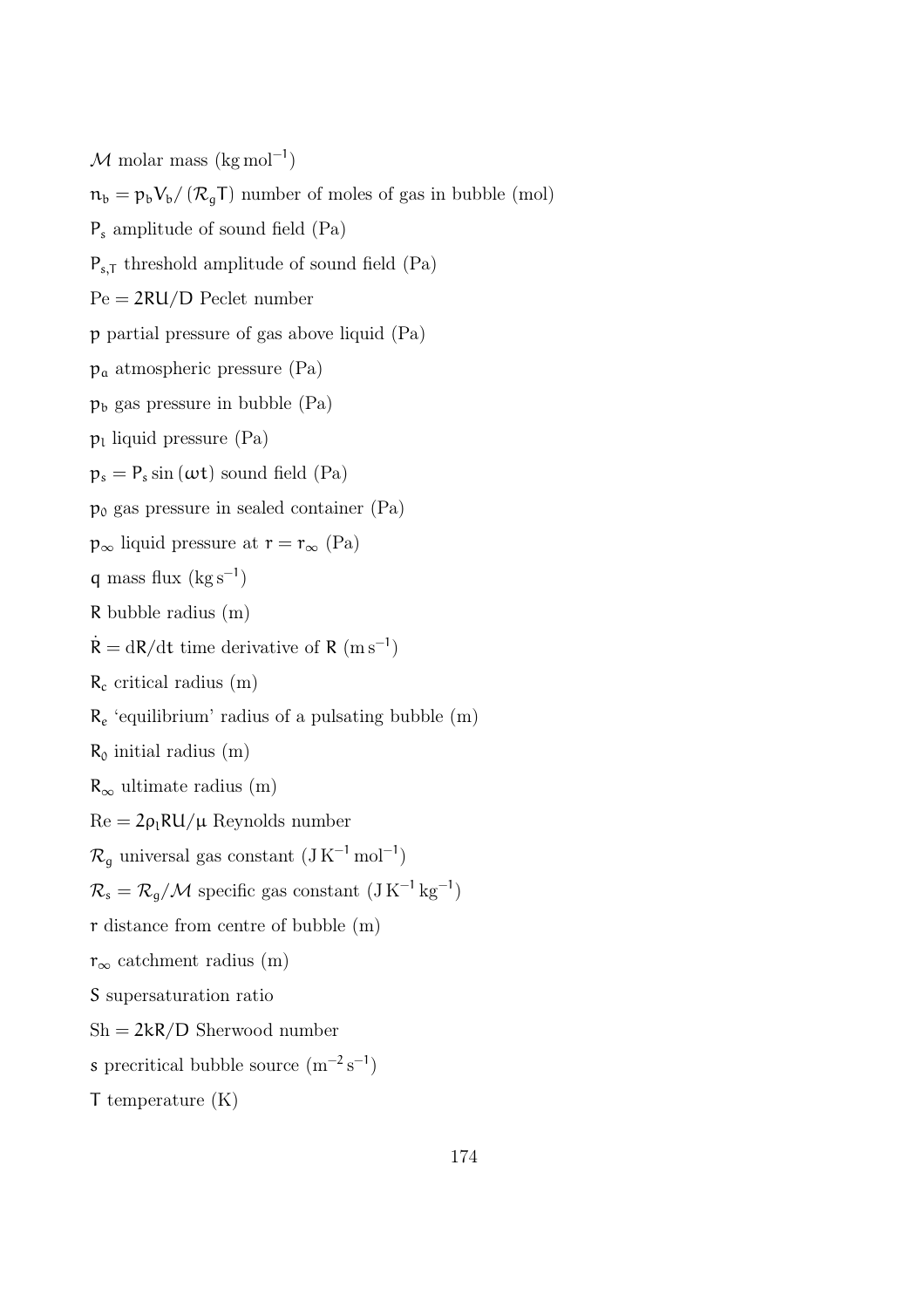t time (s)

 $(u_r, u_\theta, u_\phi)$  liquid velocity components  $(m s^{-1})$  $u = u_r$  radial component of liquid velocity  $(m s^{-1})$ U velocity of a rising bubble  $(m s^{-1})$  $V_{\rm b}=\frac{4}{3}$  $\frac{4}{3}\pi R^3$  volume of bubble  $(m^3)$ x mole fraction of gas z distance measured upward from bottom  $(z = 0)$  of liquid (m)  $\alpha$  function defined in Equation (5.51) β function defined in Equation (5.53)  $\gamma$  surface tension  $(N \, \text{m}^{-1})$  $\Delta p = p_0 - p_a$  (Pa)  $\Delta c = c_1 - c_b \, (\text{kg m}^{-3})$  $\delta = \rho_{l} D^{2} \varepsilon^{2} / (p_{a} R_{c}^{2})$  small parameter  $\delta_N$  Nernst diffusion layer thickness (m)  $\epsilon = H\Delta p/\rho_a$  small parameter θ colatitude coordinate in spherical coordinates (r, θ, φ) (rad)  $\theta_c$  contact angle (rad)  $\kappa$  bubble growth rate  $(m s^{-1})$  $\Lambda = R_{\infty}/R_c$  large parameter  $\mu$  dynamic viscosity of liquid (Pa s)  $\rho_a = p_a / R_s T$  density scale (kg m<sup>-3</sup>)  $\rho_b$  gas density in bubble (kg m<sup>-3</sup>)  $\rho_l$  liquid density (kg m<sup>-3</sup>)  $\tau = R_c^2 / (D \varepsilon)$  time scale (s)  $\phi$  longitude coordinate in spherical coordinates  $(r, θ, φ)$  (rad)  $\omega$  angular frequency of oscillation of surger plate (rad s<sup>-1</sup>)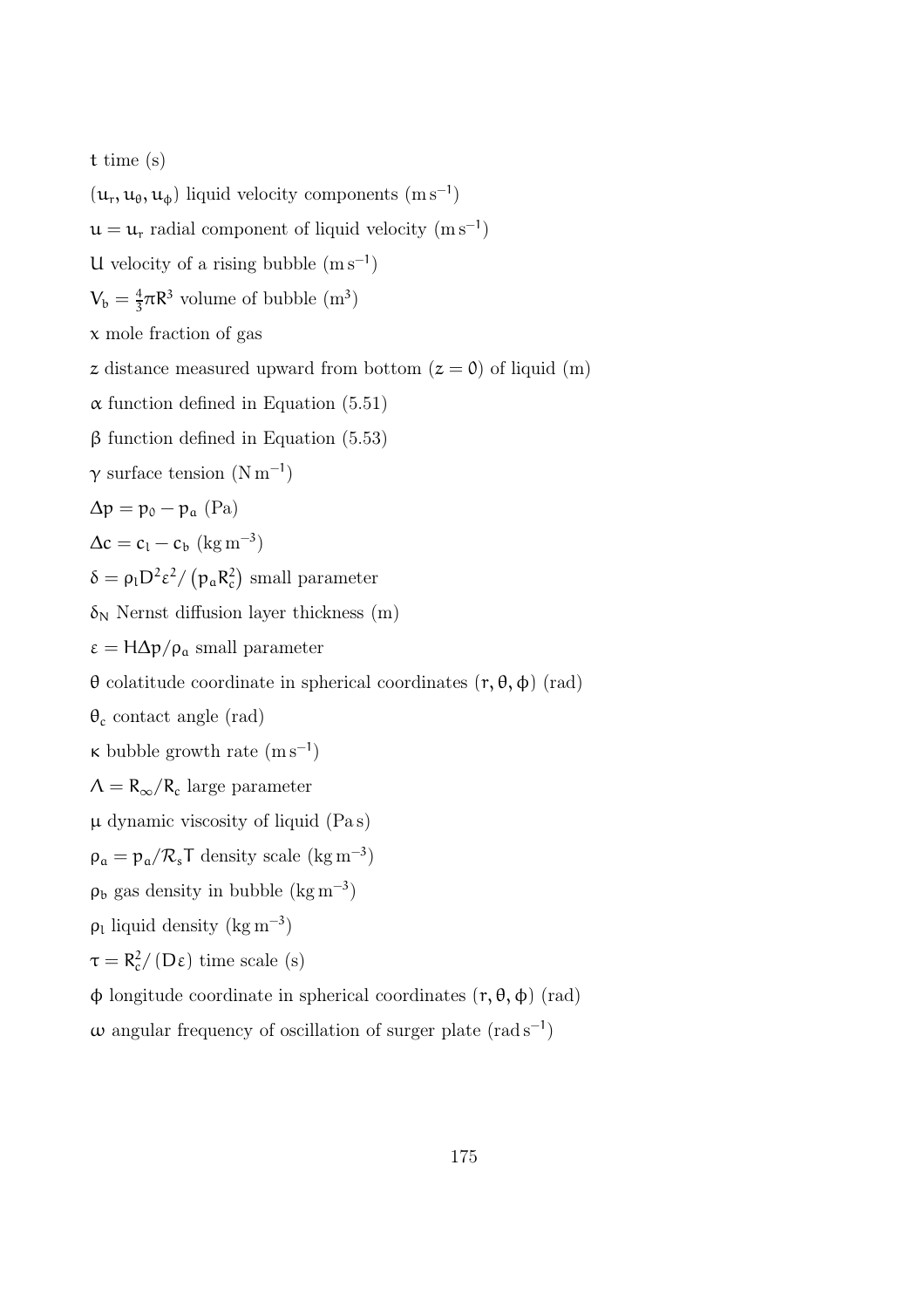### 8 Gas concentrations in Guinness

Dissolved gas concentrations are frequently given in g l<sup>-1</sup> (grams of dissolved gas per litre of solution) or g kg<sup>-1</sup> (grams of dissolved gas per kilogram of solution). They can also be expressed in parts per million (ppm), Volumes (Vol.), or as a volume over volume percentage ( $\%$  v/v). These three units are defined by

ppm of dissolved gas = 
$$
(g \text{ kg}^{-1} \text{ of dissolved gas}) \times 10^3
$$
.  
Vol. of dissolved gas =  $\frac{\text{volume of dissolved gas at 0°C and 1 atm}}{\text{volume of solution}}$ ,  
 $\% \text{ v/v of dissolved gas} = (\text{Vol. of dissolved gas}) \times 100$ .

Thus, to convert from  $g\, kg^{-1}$  to ppm, we multiply by 10<sup>3</sup>. For example, the desired  $CO_2$ concentration in Guinness is about  $2 \text{ g} l^{-1}$ . If 11 of Guinness has a mass of 1 kg, then this is equivalent to  $2 g kg^{-1}$  or 2000ppm. To convert to Vol., we must first determine the conversion factor from g l<sup>−1</sup> to Vol.. From the perfect gas law, one mole of gas occupies 22.4 litres at 0 °C and 1 atm. Thus, one gram of gas occupies  $22.4/M$  litres, where M is the molar mass of the gas in g mol<sup>-1</sup>. Hence,

Vol. of dissolved gas = 
$$
g l^{-1}
$$
 of dissolved gas  $\times \frac{22.4}{\mathcal{M}}$ .

Since the molar mass of  $CO_2$  is  $44.0 \text{ g mol}^{-1}$ ,

Vol. 
$$
CO_2 = g l^{-1} CO_2 \times 0.509
$$
.

Thus, to convert from g l<sup>-1</sup> CO<sub>2</sub> to Vol. CO<sub>2</sub>, we multiply by 0.509, so that  $2 \text{ g} l^{-1}$  CO<sub>2</sub> is equivalent to  $1.02$ Vol.  $CO<sub>2</sub>$ . This means that the  $CO<sub>2</sub>$  in one litre of Guinness would occupy 1.02 litres if brought to a temperature of  $0^{\circ}$ C and a CO<sub>2</sub> gas pressure of 1 atm. Since the molar mass of  $N_2$  is 28.0 g mol<sup>-1</sup>,

Vol. 
$$
N_2 = g l^{-1} N_2 \times 0.800
$$
.

To obtain more accurate conversion factors, the deviation from perfect gas behaviour must be taken into account. To convert from Vol. to  $\%$  v/v, we multiply by 100. Thus, the desired CO<sub>2</sub> concentration is  $102\%$  v/v.

Henry's law relates the solubility  $\tilde{c}$  of a gas to its partial pressure  $\tilde{p}$  above the solution:

$$
c=Hp,
$$

where H is the Henry's law constant. The Henry's law constants of  $CO<sub>2</sub>$  and  $N<sub>2</sub>$  in pure water are given in table 8 for different temperatures.

The desired CO<sub>2</sub> concentration is about  $2 \text{ g} l^{-1}$  From Henry's law this requires a partial pressure of

$$
p_{\text{CO}_2} = \frac{c_{\text{CO}_2}}{H_{\text{CO}_2}} = \frac{2 \,\mathrm{g}\,\mathrm{l}^{-1}}{2.5 \,\mathrm{g}\,\mathrm{l}^{-1} \,\mathrm{bar}^{-1}} = 0.8 \,\mathrm{bar}.
$$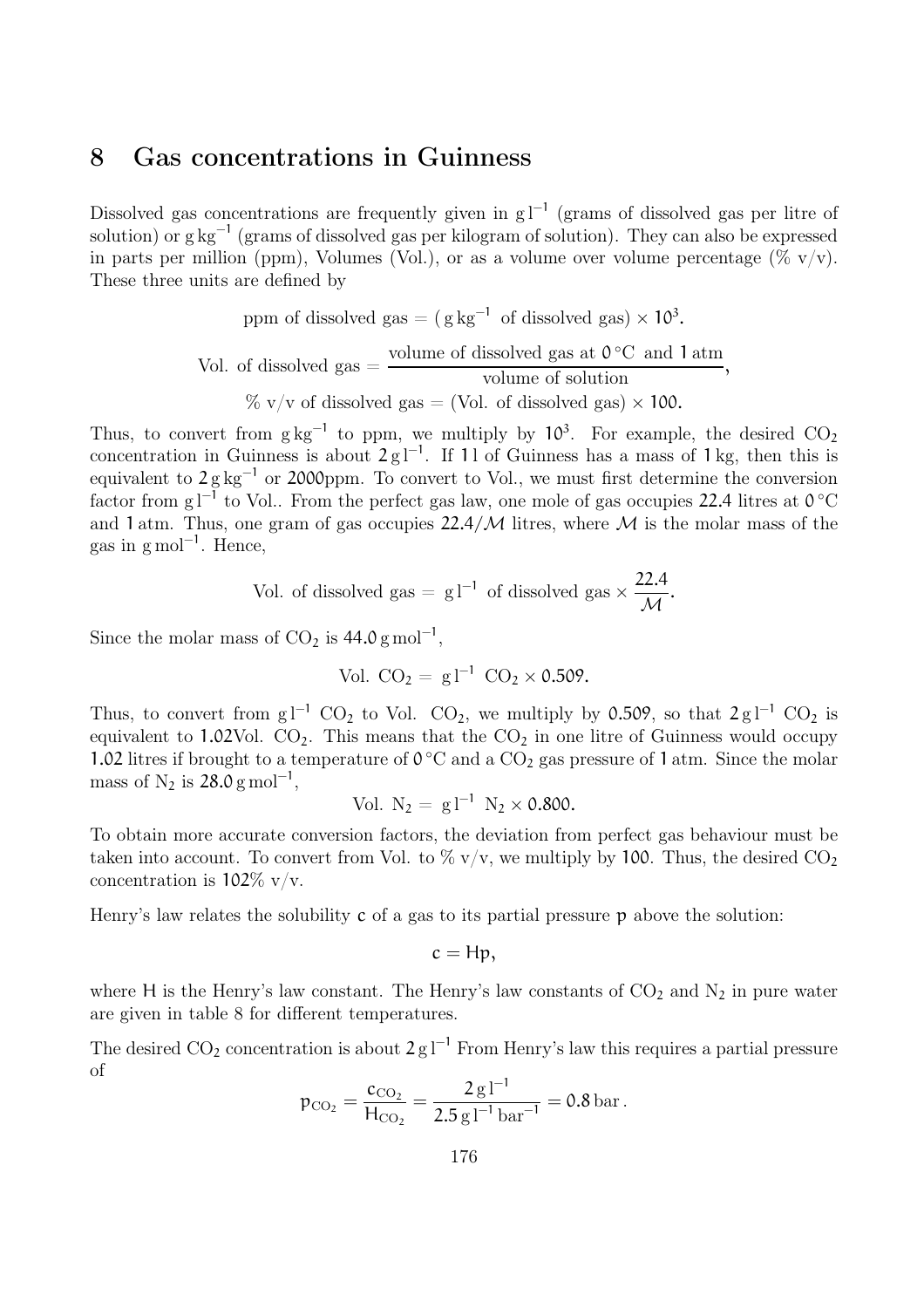| Temperature $(^{\circ}C)$ | (g1)<br>$H_{CO2}$<br>bar | $bar^-$<br>(g l<br>$H_{N_2}$ |
|---------------------------|--------------------------|------------------------------|
|                           | 3.42                     | 0.0283                       |
|                           | 2.5C                     | 0.024                        |
| 15                        | 2.05                     | 0.0209                       |
|                           | 1.76                     | <u>ስ ሰ191</u>                |

Table 8: Henry's law constants for  $CO_2$  and  $N_2$  in pure water. Sources: [23] and [24].

In the sealed container the total pressure is 3.8 bar. Thus the partial pressure of  $N_2$  in the headspace (and widget) is  $p_{N_2} = 3$  bar. From Henry's law this yields a solubility of

$$
c_{\mathrm{N_2}} = H_{\mathrm{N_2}} \mathfrak{p}_{\mathrm{N_2}} = \left( 0.0241 \, \mathrm{g} \, \mathrm{I}^{-1} \, \mathrm{bar}^{-1} \right) (3 \, \mathrm{bar}) = 0.0723 \, \mathrm{g} \, \mathrm{I}^{-1},
$$

or 5.78% v/v. If 11 of Guinness has a mass of 1 kg, then the solubility of  $N_2$  is 72.3ppm. The mole fractions in the gas phase are

$$
x_{\text{CO}_2} = \frac{0.8 \text{ bar}}{3.8 \text{ bar}} = 0.21, \quad x_{\text{N}_2} = \frac{3 \text{ bar}}{3.8 \text{ bar}} = 0.79,
$$

so that the gas mixture is 21 mole  $\%$  CO<sub>2</sub> and 79 mole  $\%$  N<sub>2</sub>.

Suppose now that the container is opened and the gas concentrations are allowed to come to equilibrium with their partial pressures in the atmosphere at  $15\degree C$ . The partial pressures of CO<sub>2</sub> and N<sub>2</sub> in air are about  $3 \times 10^{-4}$  bar and 0.78 bar, respectively. Hence, from Henry's law, the corresponding solubilities are

$$
c_{\text{CO}_2} = (2.05 \,\text{g}\,\text{I}^{-1}\,\text{bar}^{-1})\,(3 \times 10^{-4}\,\text{bar}) = 0.0006 \,\text{g}\,\text{I}^{-1},
$$
  

$$
c_{\text{N}_2} = (0.0209 \,\text{g}\,\text{I}^{-1}\,\text{bar}^{-1})\,(0.78 \,\text{bar}) = 0.016 \,\text{g}\,\text{I}^{-1}.
$$

It follows that about 0.0282 g of N<sub>2</sub> and 1 g of CO<sub>2</sub> must escape from every pint ( $\sim$  500 ml) of Guinness to bring the dissolved gas concentrations into equilibrium with their atmospheric partial pressures. This corresponds to about one billion  $50 \mu m$  radius bubbles,  $50 \mu m$  being close to the average bubble radius [19]:

$$
\begin{cases} \text{total number} \\ \text{of bubbles} \end{cases} = \frac{\text{total number of excess moles of gas in liquid}}{\text{total number of moles in one bubble}} = \frac{1 \text{ g} / \mathcal{M}_{\text{CO}_2} + 0.0282 \text{ g} / \mathcal{M}_{\text{N}_2}}{n_b} \approx 10^9 \text{ bubbles.}
$$

This number of bubbles would create a head  $14 \text{ cm}$  thick! In practice, most of the  $CO<sub>2</sub>$  cannot escape as bubbles and must instead diffuse through the free liquid surface. To see why, let us consider what the  $CO_2$  partial pressure,  $x_{CO_2}$ ,  $p_b$ , in a postcritical bubble tends towards. From Henry's law  $CO_2$  will diffuse into the bubble if the dissolved  $CO_2$  concentration  $\mathfrak{c}_{CO_2}$  in the liquid is greater than  $H_{CO_2}x_{CO_2}p_b$ . Noting that initially  $c_{CO_2} = H_{CO_2}(0.8 \text{ bar})$  and that for a postcritical bubble  $p_b \approx 1$  bar, we find that dissolved  $CO_2$  diffuses into the bubble if

$$
x_{\rm CO_2} < 0.8.
$$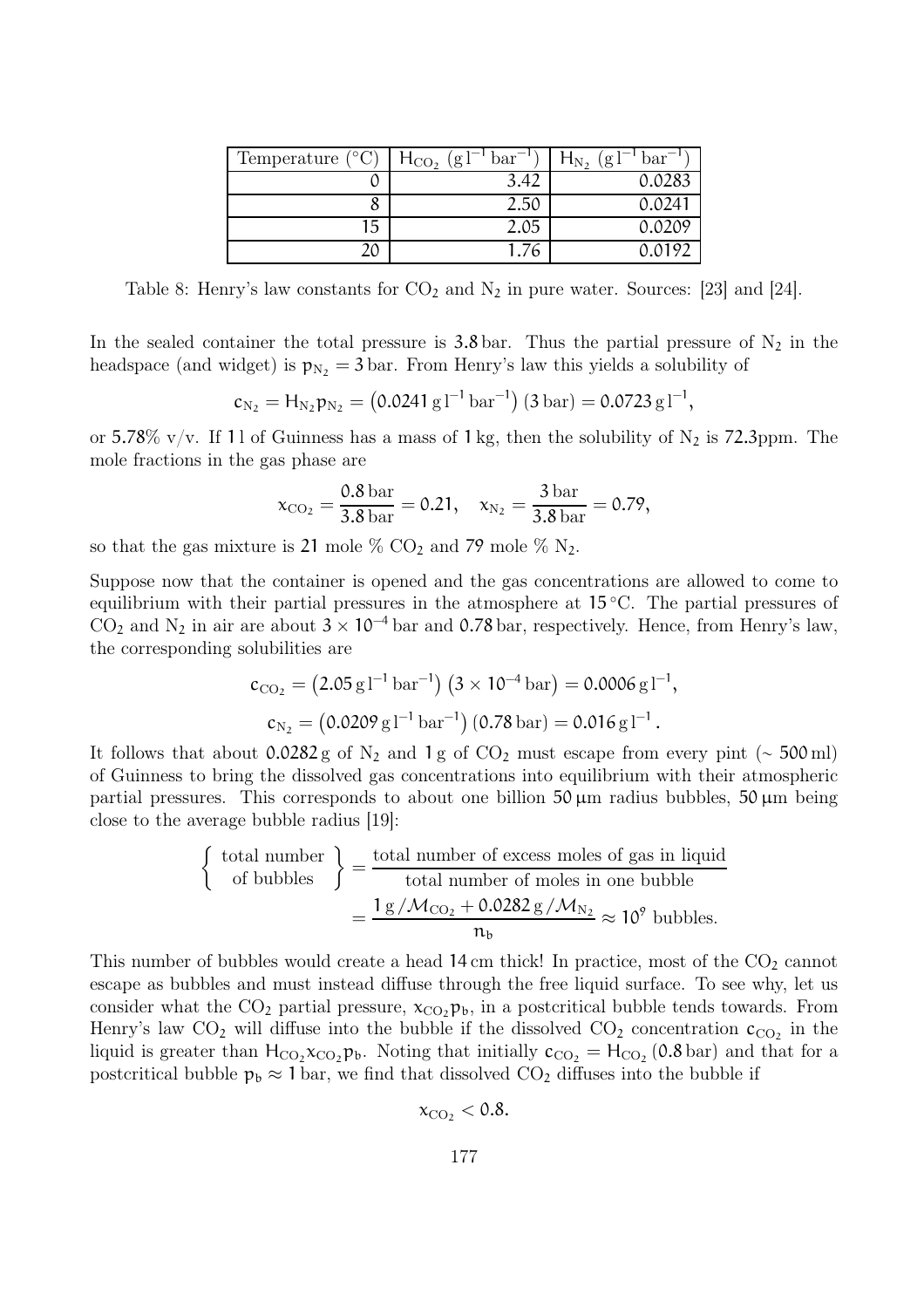

Figure 14: R and  $x_{CO_2}$  versus t for R(0) = 1  $\mu$ m and  $x_{CO_2}$ (0) = 0.0003.

The  $CO<sub>2</sub>$  mass flux into the bubble will be greater than the  $N<sub>2</sub>$  mass flux because of the higher concentration of  $CO_2$ . Hence, the  $CO_2$  mole fraction in the bubble will tend towards 0.8. In fact, solving (6.1) for the case of stationary bubbles (Sh = 2,  $k_i = D_i/R$ ) and constant dissolved gas concentrations ( $c_{i,i} = \text{const}$ ), we find that the CO<sub>2</sub> mole fraction tends towards 0.7 (figure 14). It is therefore appropriate to consider how many bubbles, each with  $x_{N_2} = 0.3$  and  $R = 50 \,\mu \text{m}$ , can be created before the  $N_2$  runs out:

$$
\begin{cases}\n\text{total number} \\
\text{of bubbles}\n\end{cases}\n=\n\begin{cases}\n\frac{\text{total number of excess N}_2 \text{ moles in liquid}}{\text{total number of N}_2 \text{ moles in one bubble}} \\
=\n\frac{0.0282 \, \text{g} / \mathcal{M}_{N_2}}{\kappa_{N_2} n_b} \approx 1.5 \times 10^8 \text{ bubbles.}\n\end{cases}
$$

This reduces the height of the head to about 2 cm, which is reasonably close to the observed value of about 1 cm considering the approximations made. The amount of excess  $CO<sub>2</sub>$  left dissolved in the liquid when the  $N_2$  runs out is given by

$$
\left\{\begin{array}{c}\text{dissolved mass of} \\ \text{excess CO}_2 \text{ left }\end{array}\right\} = \left\{\begin{array}{c}\text{initial excess} \\ \text{CO}_2 \text{ mass }\end{array}\right\} - \left\{\begin{array}{c}\text{CO}_2 \text{ mass in} \\ \text{one bubble }\end{array}\right\}
$$

$$
\times \left\{\begin{array}{c}\text{number} \\ \text{of bubbles }\end{array}\right\}
$$

$$
= 1 \text{ g} - (\mathcal{M}_{\text{CO}_2} x_{\text{CO}_2} n_b) (1.5 \times 10^8) \approx 0.9 \text{ g}.
$$

Hence,  $90\%$  of the excess  $CO_2$  remains and can only escape by diffusing through the free surface.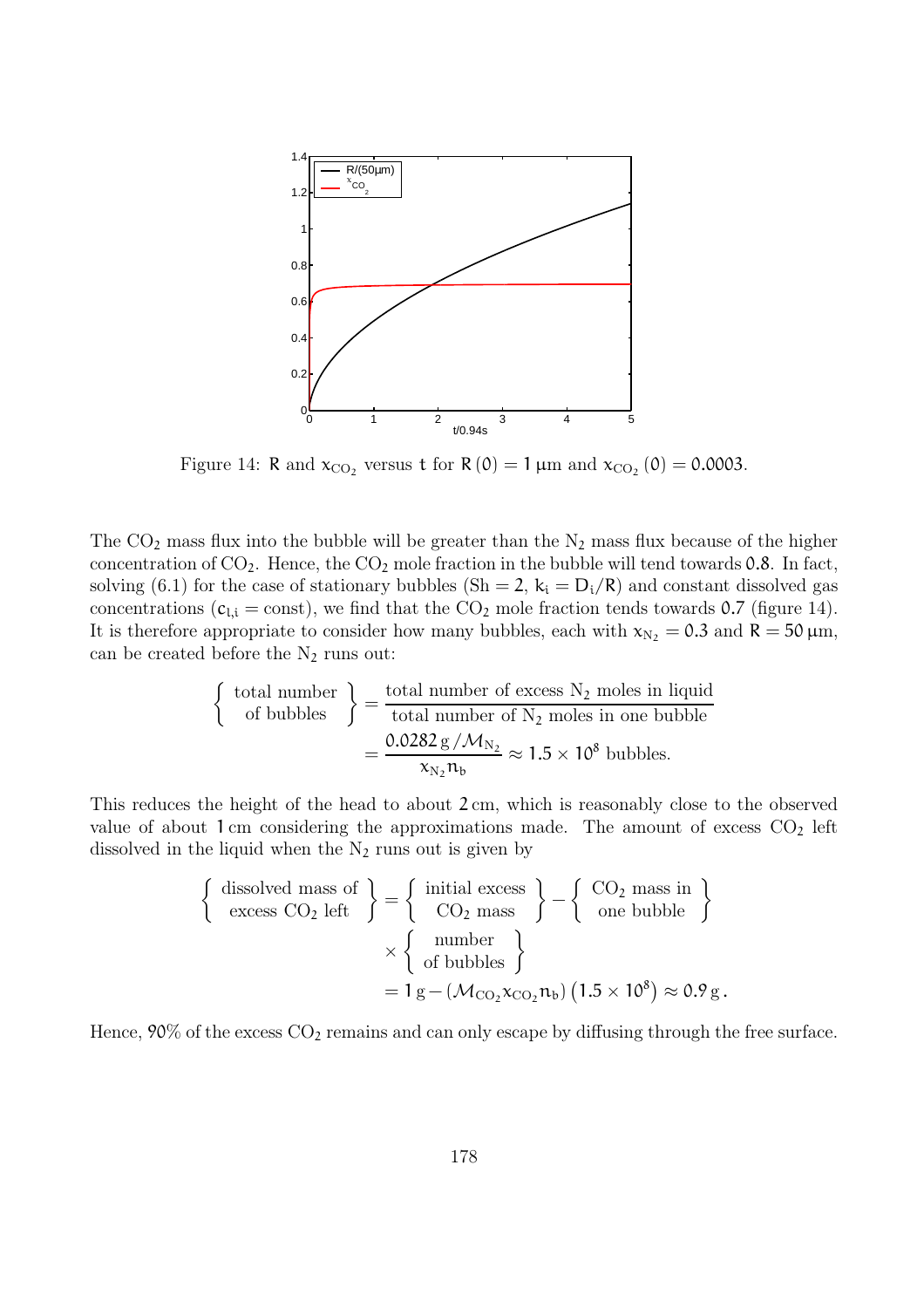## Acknowledgements

The authors would like to thank Diageo, and especially their representatives Conor Browne and Richard Swallow, for bringing this interesting problem to the Study Group and for answering all our questions. The authors would also like to acknowledge the support of the Mathematics Applications Consortium for Science and Industry (MACSI) funded by the Science Foundation Ireland mathematics initiative grant 06/MI/005.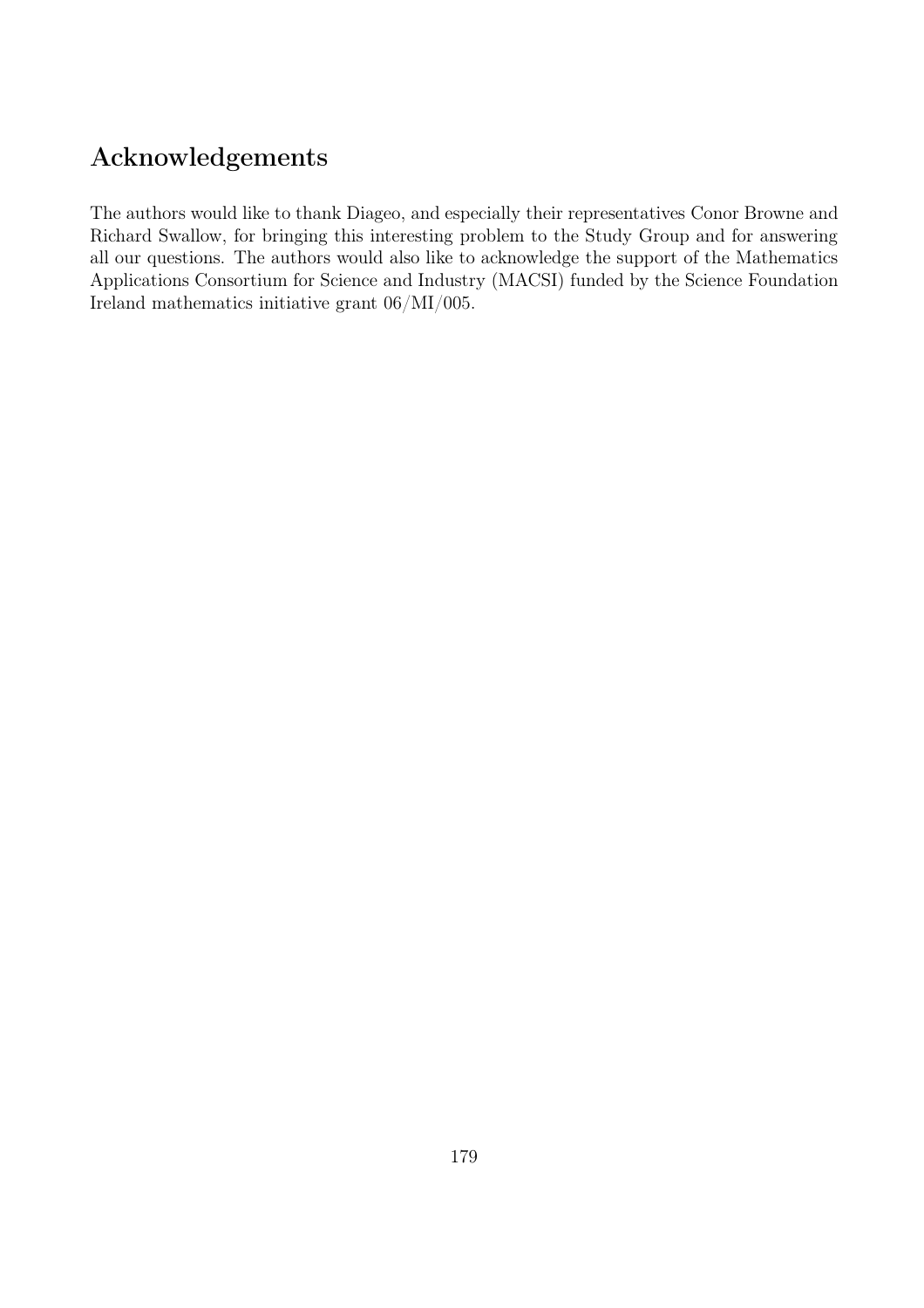# Bibliography

- [1] Guinness Storehouse website. www.guinness-storehouse.com [accessed 27th July 2009].
- [2] Campaign for Real Ale website. www.camra.org.uk [accessed 25th August 2009].
- [3] Bamforth C.W. (2004). The relative significance of physics and chemistry for beer foam excellence. J. Inst. Brew., 110 (4), 259-266.
- [4] Walker J. (1981). Reflections on the rising bubbles in a bottle of beer. Am. Sci., 245, 124-132.
- [5] Shafer N.E. and Zare R.N. (1991). Through a beer glass darkly. Physics Today, 44 (10), 48-52.
- [6] Weiss P. (2000). The physics of fizz. Sci. News, 157 (19), 300-302.
- [7] Liger-Belair G. (2003). The science of bubbly. Sci. Am., 288 (1), 80-85.
- [8] Zhang Y. and Xu Z. (2008). "Fizzics" of bubble growth in beer and champagne. Elements, 4 (1), 47-49.
- [9] Wilt P.M. (1986). Nucleation rates and bubble stability in water-carbon dioxide solutions. J. Colloid Interface Sci., 112 (2), 530-538.
- [10] Gardner R.J. (1973). The mechanism of gushing A review. J. Inst. Brew., 79, 275-283.
- [11] Planinšič G. (2004). Fizziology. Phys. Ed., 39, 65-68.
- [12] Liger-Belair G. (2005). The physics and chemistry behind the bubbling properties of champagne and sparkling wines: A state-of-the-art review. J. Agric. Food Chem., 53, 2788-2802.
- [13] Jones S.F., Evans G.M. and Galvin K.P. (1999). Bubble nucleation from gas cavities a review. Adv. Colloid Interface Sci., 80, 27-50.
- [14] Liger-Belair G., Polidori G. and Jeandet P. (2008). Recent advances in the science of champagne bubbles. Chem. Soc. Rev., 37, 2490-2511.
- [15] Liger-Belair G. (2002). Kinetics of gas discharging in a glass of champagne. Langmuir, 18, 1294-1301.